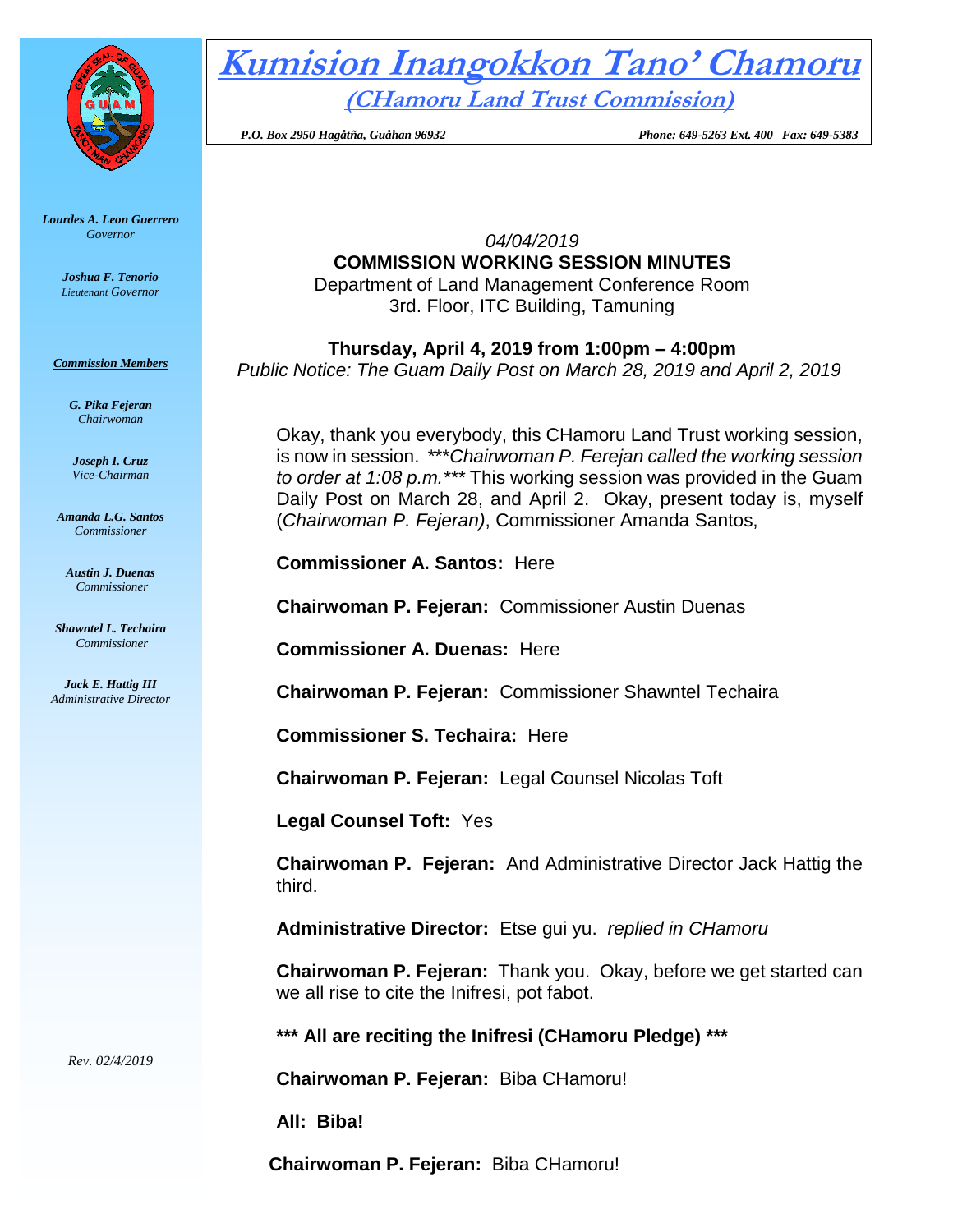**All:** Biba!

### **Chairwoman P. Fejeran:** Biba CHamoru!

**All:** Biba!

**CHAIRWOMAN P. FEJERAN:** Thanks everybody, so, we are going to be talking about Resolution 2018-09. This resolution was prepared by the Trust, the Commission last year, really in response to the controversy and lessons learned from last year. The resolution was submitted to the Guam Legislature in hopes that they would move to get our proposed changes made to Public Law 23-38, unfortunately the Legislature did not act on it. So, in the time passed since the Commission felt it necessary to revisit the Resolution and revisit the proposed changes, and really take our time to make sure the Commission understands the effects of the proposed changes and also our beneficiaries have a chance to share their concerns with us. Okay, so what we have in the back, I hope you all were able to pick up is this CHamoru Land Trust Commission Working Session April 4, 2019. Okay, we are going to start with this document, we are going to start with an introduction because what the Public Law will do is set the commission and the Trust on its path forward right, but in order to really make that path clear we first have to know where we want to be and that would be the CHamoru Land Trust Vision. So, in this document we have our vision, so, I will just read it here. The CHamoru Land Trust through comprehensive land use planning, robust financial management, and strong partnerships to enhance the abilities of the CHamoru people has benefitted not just the CHamoru people but all the love that call Guam home. CHamoru Land Trust properties are comprised of clean safe and thriving neighborhoods were neighbors' practice Inafa'maolek and all live with dignity. And productive Agricultural tracks of land that are nurture with best management practices and lead the island's agricultural market, and sensitive ecologically culturally significantly lands that are protected and preserve for future generations and sound commercial enterprise that enhance the livelihood and wellbeing of the CHamoru people. So, if you look at our vision, we've underlined the two statements that the Public Law has a direct effect on, first it's our neighborhoods that has to do with our Residential leases and the second is the Agricultural tracks of land, so that's our Agriculture leases. The Public Law 23-38 which we will be looking at today speaks to exactly the process of those leases are awarded that we will be getting into later. Now that we've reoriented ourselves with our vision, right, what we see the future of the Land Trust being, we also have to understand our reality today. So, our 2019 reality, we currently have 5350 applicants on our Residential waiting list we have another 3290 applicants on our Agricultural waiting list. Yes, Director.

**Administrative Director:** Madam Chair, I just want to make a small edit on the next portion. Instead of vacant It should be leased. Currently we are trying to ascertain with the Department of Land Management and Department of Agriculture what the acreage is for unleased property because right now they've only taken survey of those that are obviously leased. That's the reason why we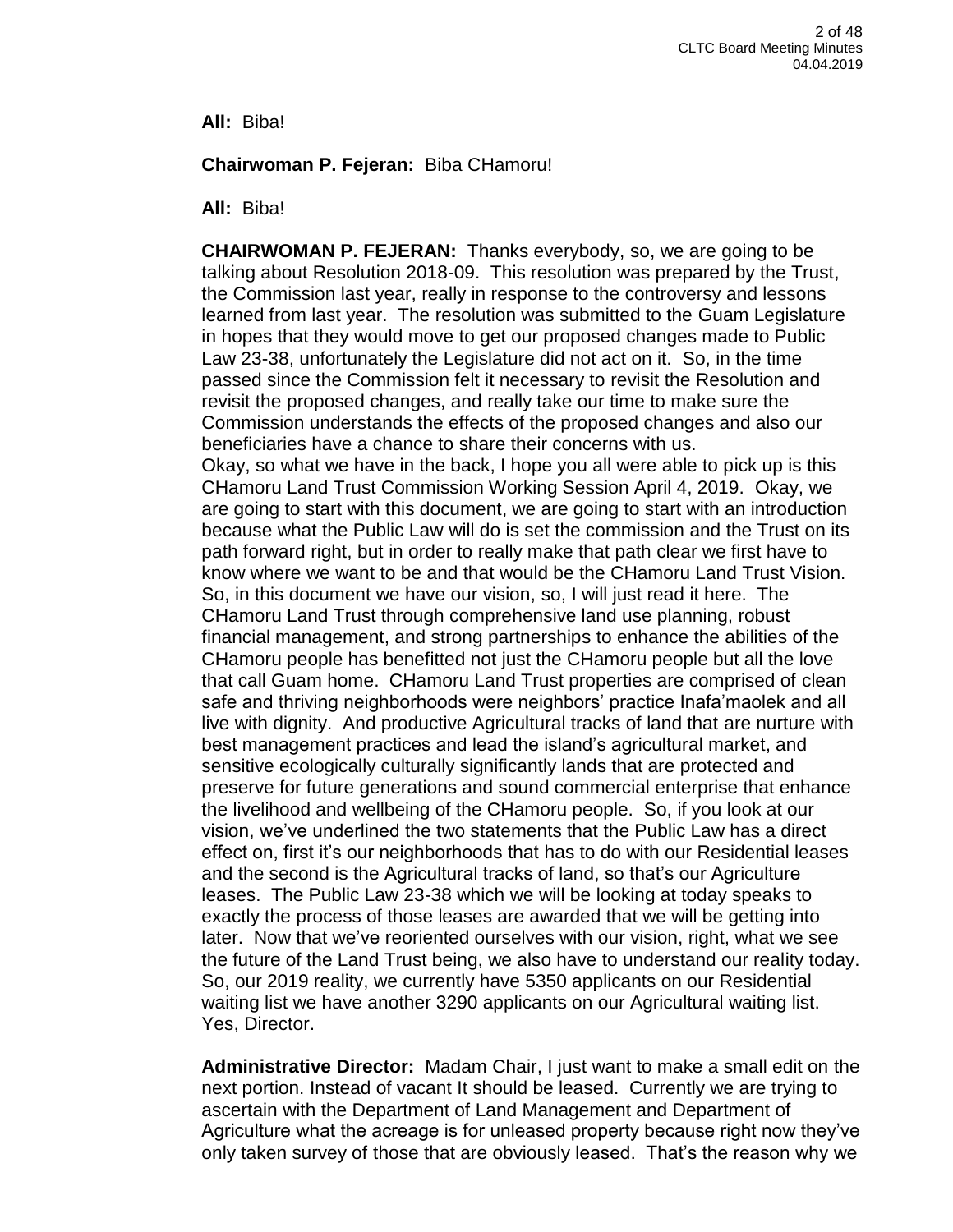don't have the division between agricultural and residential for not leased. Right, for vacant properties, it's just an addition so, scratch vacant and put leased. So, that's the acreage that we have leased. That is what we have available, leased already, for Residential and that is what we have leased for Agricultural and again as leases are being approved, and as surveys are being conducted that's when we can ascertain the acreage of not leased property

**Chairwoman P. Fejeran:** so, what is our vacant total?

**Administrative Director:** Our vacant total is 5662 not leased total and again subject to what is designated Agricultural versus what is designated as Residential. We are still working with the Department of Land Management and Department of Agriculture to help us ascertain that number.

**Chairwoman P. Fejeran:** Yeah

**Legal Counsel Toft:** Plus, the, plus what is registered and what is unregistered.

**Administrative Director:** Right, correct.

**Chairwoman P. Fejeran:** so, does this 5662 include unregistered?

**Administrative Director:** Yes, we're not able to lease unregistered property.

**Chairwoman P. Fejeran:** It's part of this is vacant total?

**Legal Counsel Toft:** so, we don't have an exact amount for what is registered?

**Adminitrative Director:** Yes

**Chairwoman P. Fejeran:** So, there are 5662 acres in our inventory that would have to satisfy the 8500 plus people on our waiting list.

**Director Hattig:** Right, and keep in mind it's not including newly transfer land for landless land subdivision in I'ha, we haven't included that yet because it just got transferred to the trust. That's obviously going to be increased. Subsequent it's fluid, it's fluid because when the Legislature does, you know legislation that takes from our inventory, so does our acreage move, this will be a fluid number for the time being.

**Chairwoman Fejeran:** So, just to recap what was discussed up here, the third bullet under 2019 Reality, instead of those Residential acreage and Agricultural acreage, referred to vacant land, those are actually leased land acreage. I think it's very important that we add to our notes here the vacant, the total of vacant lands within our inventory is 5662 acres. Unfortunately, we don't know which, how many of those acres set aside for Residential and how many for Agricultural, but I think what we can ascertain from that number, 5662 acres is going to have to meet the demand of our waiting list. We know our waiting list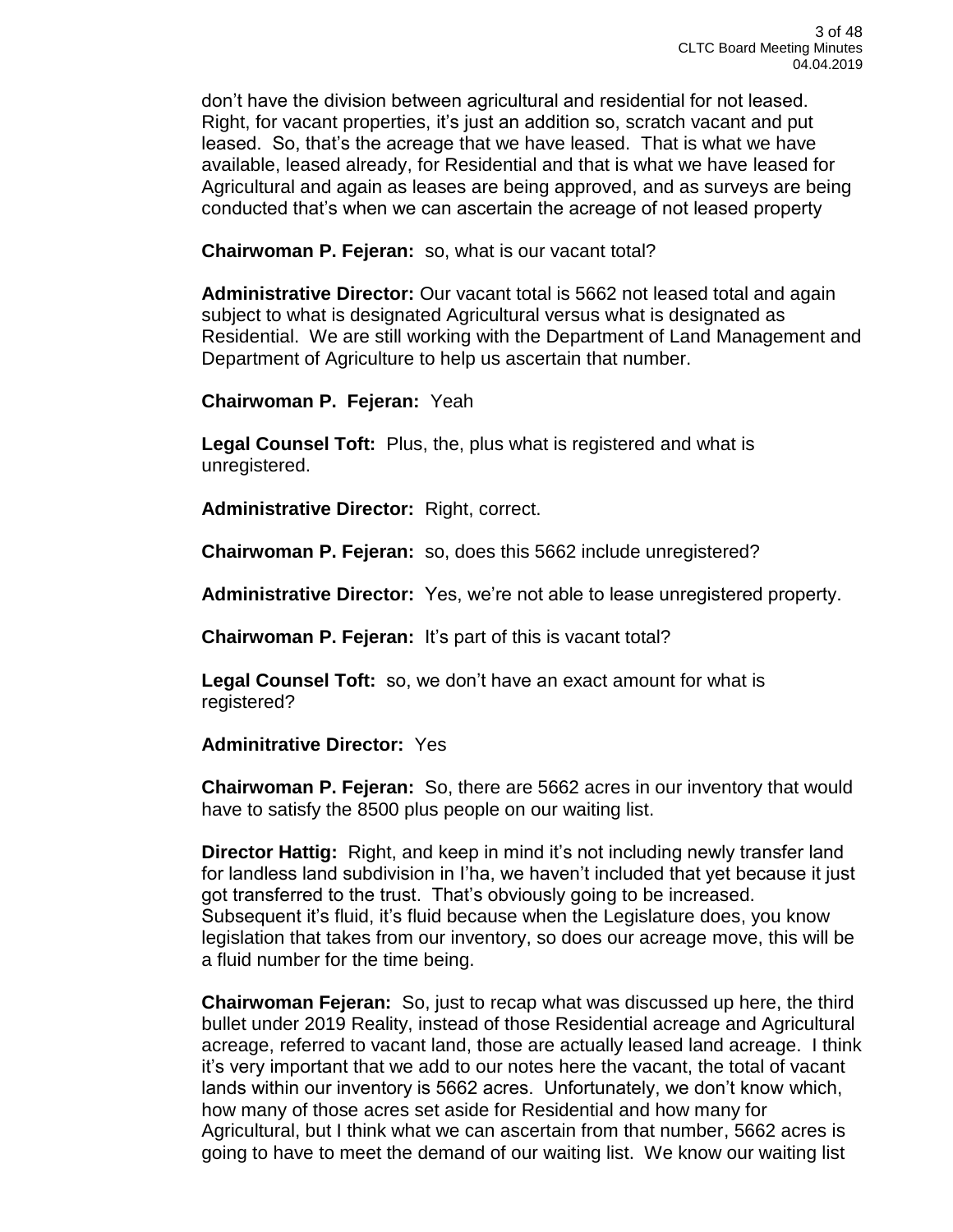is growing with more people applying every day. So, I think it's important we make that connection, we have, it looks like we have, let me just add that up, looks like we have 8648 people on our waiting list that have to fit in 5662 acres. Okay moving on, we are looking at our past leasing practices, it was done at the Administrative level in past years, now leasing will be approved at the commission level moving forward. Leasing was very applicant centered versus property centered. It's clear that our applicants have an unclear understanding of the leasing process and requirements and it's also clear that lease awards did not consider the ability of the lessee to actually use the land whether that's no utilities infrastructure or access. Or the land is not developable. And also, these awards did not consider an applicant's qualifications to perform conditions under the lease. So, what we want to do is look at this reality and work together to propose changes to the law that will allow the reality to reach our vision, our future vision. Okay, anybody have any questions before we go on?

**Chairwoman Fejeran:** Yeah sir, Mr. Aguon.

**Mr. Aguon:** My question (inaudible) residential is half acre, right? Can a family have that split for that child that is waiting on the list to have quarter acre to build their house there, it is just the mother's lot, right. But we are only allowed one residential dwelling; I mean we can have all kinds of canopies and storage but only one residential. But half acre, God you look at it and you can put two houses on it.

**Chairwoman Fejeran:** Right and we know our families are large on this island and…

**Mr. Aguon:** I mean there is not enough land, half acre, let's cut it for the other child to build a house.

**Chairwoman P. Fejeran:** Thank you Mr. Aguon, that's a very good point. What we are going to do as we go through this meeting is, we are going to use this white board, so, we are going to have a parking lot. So, the parking lot is for your comment we are going to put it on the parking lot. Because it's a very good comment that we will get to address. But we will put up there for now until we can get to it.

**Mr. Aguon:** Because we all have family waiting. Quarter acre to split for the kids.

**\*\*\*White Board\*\*\*** Subdivide lots for families. Subdivide half acres into quarter acres.

**Chairwoman P. Fejeran:** Okay, thank you Mr. Aguon. So, let's move on to our working session format and our ground rules, so the discussion today, will be split into three main sessions per topic. So, the first topic is management of the waiting list. The second topic is the process for awarding leases. The third topic is greater transparency and accountability. We also have the work session matrix; this is the handout that will lead the discussion. So, if you look at the bigger paper, handout, we are going to go by topic. We are going to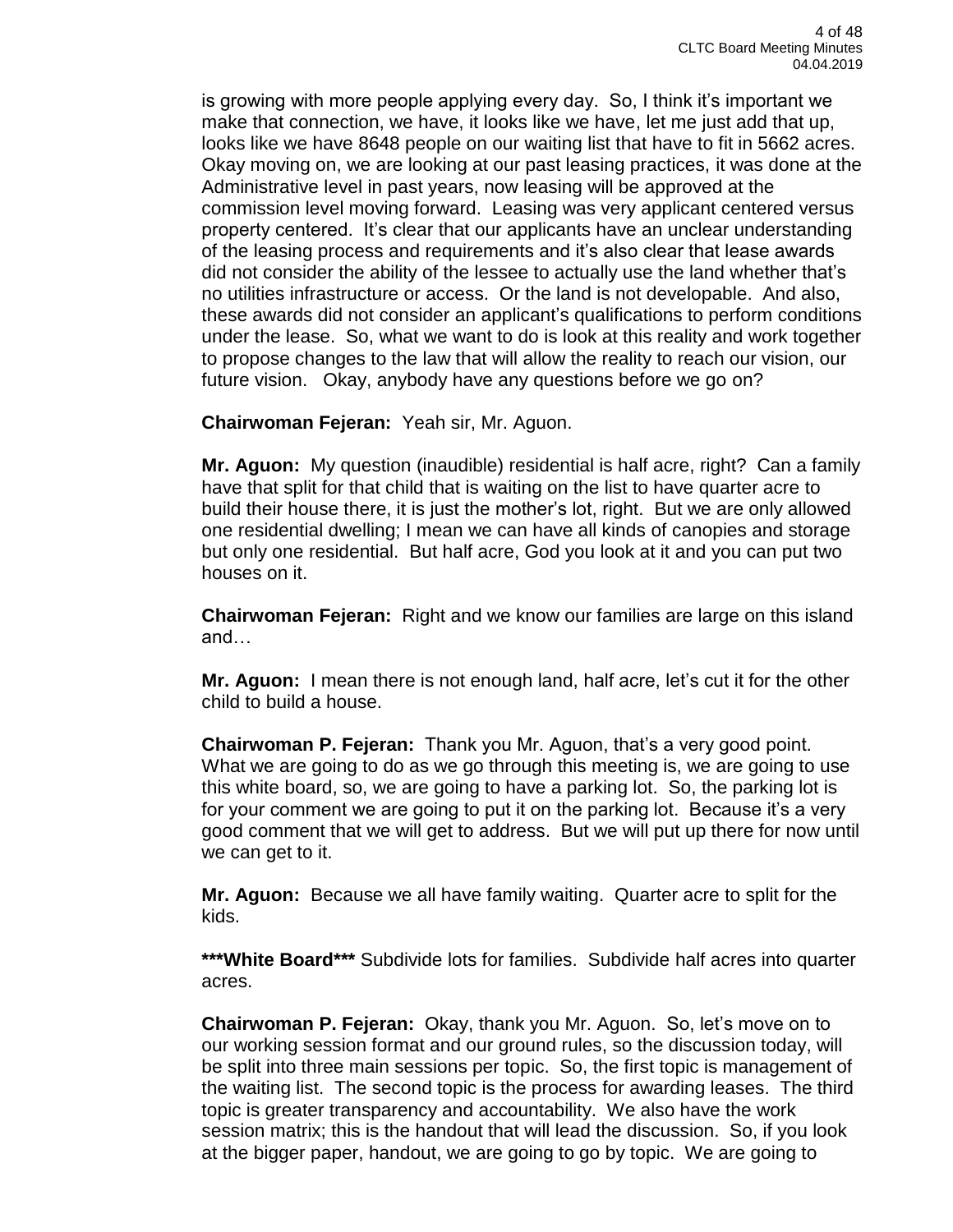have the topic discussion, then we are going to talk about our goals for revision to that topic, and how those goals relate to the proposed changes. So, now Public Comment; the public may sign up for public comment per topic area. We have three public comment, sign in sheet be routed around and in the beginning of each topic session we will first have the commenter that signed up join us up here, we will allow two minutes per person's comment. Comments can also be submitted in written form. If your shy to come up, you can write it out and hand it to one of the Land Trust staff members and they'll bring it to us so we can read it aloud. Of course, as the discussion is going on anyone out there can raise their hand as we are going through the discussion then please just wait to be called. Okay, some ground rules, I want to make it clear; the commission can make no decisions during this working session because it is a working session we're here to discuss and throw things out there and really try to figure things out. But very detail notes will be taken where this meeting is getting recorded so at the next regularly scheduled commission meeting, we revisit what we learned here today and make some decisions at that point**.** This is a public discussion not a debate the purpose is not to win an argument but hear many points of view and explore any options and solutions. No one or two individuals may dominate a discussion. If you have already voiced your ideas let others have an opportunity and when you speak, please be brief and to the point. When you speak, state your name and where you live at a public meeting like this it's helpful to know who's speaking as well as where you live in the community. I think it's also important that you just specify if you're an applicant or lease holder. Right if you're on the waiting list or you hold a lease that would help us as well. I also ask that if you do provide comment that you can come up to the microphone. We have microphones, we will just pass those microphones along. One person speaks at a time, please refrain from making side conversations let's pay attention to the person speaking. If you think you'll forget an idea that comes to mind, write it down. Everyone's doing so well right now, thank you. Listen and respect other points of view. All of us bring information and ideas to contribute and people are more likely to contribute if they know that they are respected. Do your best to understand the pros and cons of every option not just those you prefer. Be as objective and clear minded as you can be. See first to understand, not to be understood. Ask questions to seek clarification when you don't understand the meaning of someone's comments.

**Chairwoman P. Fejeran:** Okay, so I hope that sets the ground rules for all of us. I'm really happy that you all are here with us. You are interested you want to give your opinion because all of us sit here are at commission level we have maybe two meetings a month and we get to hear from our lease holders and our applicants but we're not the ones going through the process of trying to get a lease or holding your lease. So, it's important that everyone going through the process can tell us really what their experience is, because we want to get the public law as tight as we can so that the past mistakes do not happen again.

**Chairwoman P. Fejeran:** Alright, now we can move on to our working session. So again, we have two handouts for you to reference, this first long one is separated in three topics. These are the proposed changes from the 2018-09 Resolution that we are revisiting. You see the first column under topic has our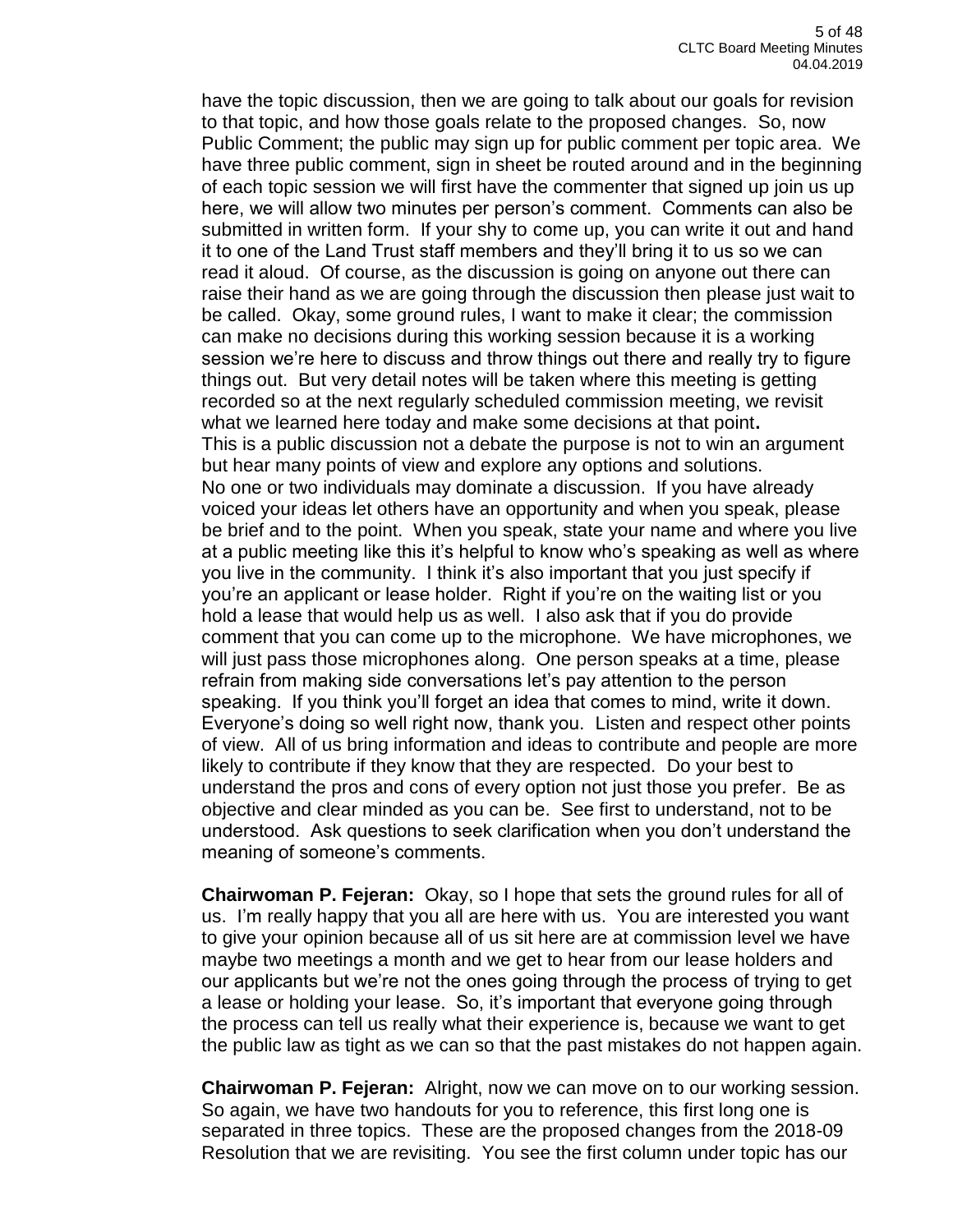goals and outcomes under that topic. And then the second column has the proposed changes per section of the law. The other handout is a very valuable reference. It's the public law as it's currently written. So, you will have a reference to know where we are starting from and what we are proposing to change. Topic one: the first topic is management of our waiting list. Okay, and we have three goals and outcomes for our discussion on management of our waiting list.

a. Is to reestablishment of an island wide residential list and one island wide agricultural list.

b. Is priority will be applied in accordance to the law

c. Rules on transferring and switching of application rights can be clearly identified.

**Chairwoman P. Fejeran:** Okay, so, we will start with topic one. I have the sign in sheet for some of you to provide public comment, so when I call your name you can please come forward. State your name and we will give you two minutes on the floor. Mrs. Villagomez please come forward.

# **Director Hattig**: Maila Mo'na

**Ms. Villagomez:** Buenas yan hafa adai. My name is Florencia Villagomez and I am originally from Sinajana but now living in Barrigada. I am also an applicant, and I'm here on behalf of my son, an applicant too, who is in the Marines. My biggest question and I'm sure it's everyone's question. How far along is the list now? And why is it taking so long? It is 2019, that's it. Thank you.

**Chairwoman P. Fejeran:** Okay, thank you Mrs. Villagomez. You know our focus, is, once we get through the proposed changes, the Trust will have a very clear path to really get leases out to everyone still waiting, so I appreciate your comments. \*\*\**referring to white board\*\*\** Something I want to put up here based on your comments. You mentioned your son is an applicant but he's in the Marines off-island, right. So, one of the questions that have come up is people living off-island and their name comes up, you know, what do we do. Yeah off-island applicants. Thank you.

**Chairwoman P. Fejeran:** Okay, next is Mr. Jeffery D. Kosaka? Kosak?

**Commissioner A. Santos:** Kosaka.

**Chairwoman P. Fejeran:** Kosaka

**Mr. Kosaka:** Hafa adai Chairwoman, board members, and Administrator Hattig. My name is Jeffery Duenas Kosaka, I live in Santa Rita and I'm a current lease holder for 3.2-acre Agriculture land in Santa Rita and I live right across that street, where farming was unavailable. How I was able to attain that is in 94 I was an applicant, and I had a Residential. You know infrastructure and a lot of challenges all the way up till I returned back from deployment in 2013. I approached Mr. Monte Mafnas at the time and asked him what can I do now that my wife and I built a house that was under her name. it's not unto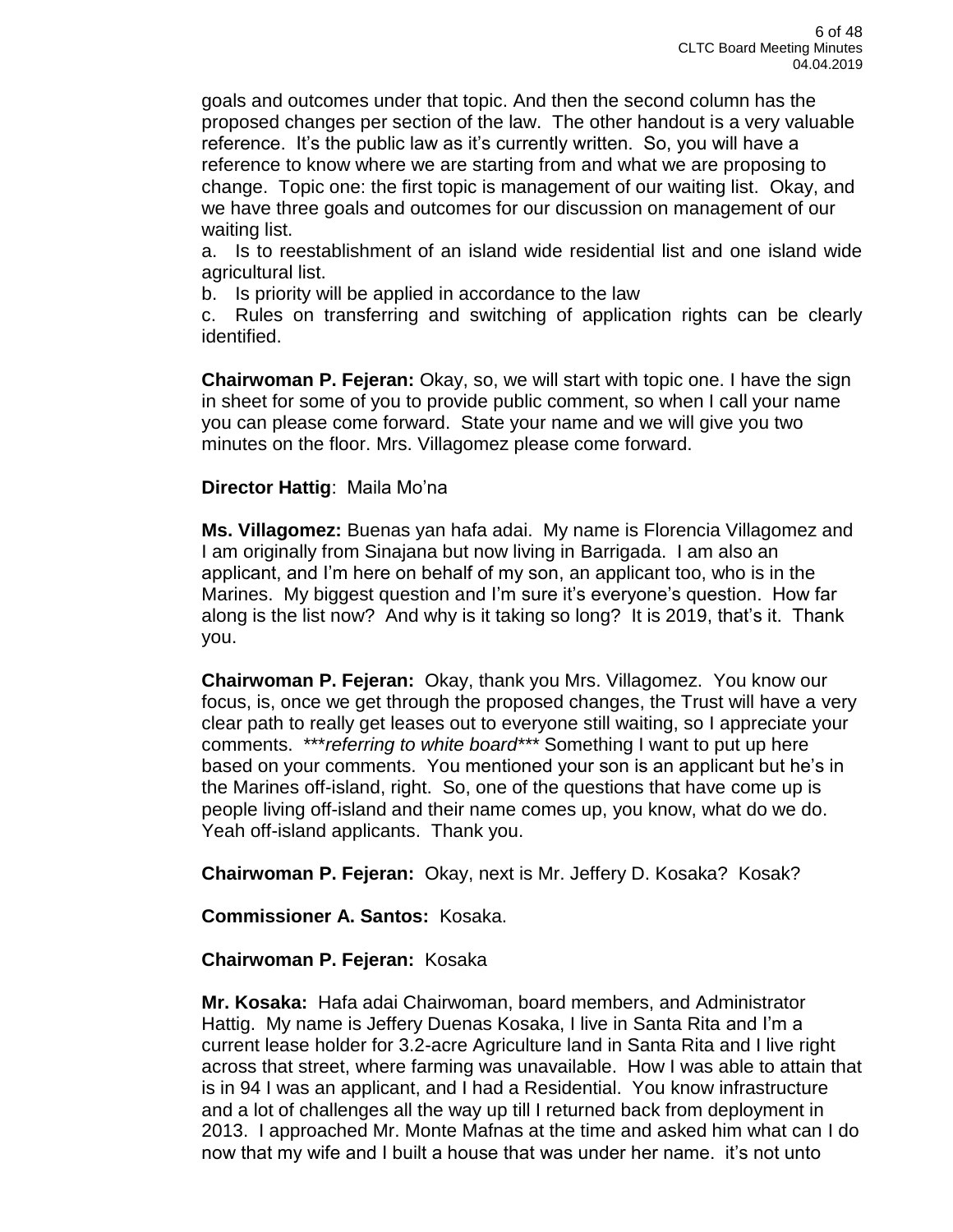recently where she gave me rights to survivorship to the house or rights ownership of the house so, that makes me ineligible for Residential. I approached the land trust commission and ask how can I get an agricultural lease and I went through the motion. I had to write a letter saying that I will give up the land in exchange for Agriculture and I went through all the process and the hurdle I had was having to survey the land so I told them I have money so I'm going to survey myself so I can move on. For the most part, I looked into Agriculture because I wanted to find somewhere that I can come and do some soul searching after my deployment, thank you to the members of the previous administration staff of the CLTC they were great people that helped me out through this whole process. If you ask these guys who am I, they'd probably tell you he's popular here. Just ask that question around here and they'd probably tell you. Let's get back into the question here is management of the waiting list, I think that the separation of the two lists is great and umm…who's the current manager for it, who oversees it right now? The board, commission? Who's the one individual?

**Mr. Kosaka:** Is it the administrator?

**Chairwoman P. Fejeran:** No, I think there's a staff

**Mr. Kosaka:** Okay, a staff member. What is the proposed, again I didn't want to bring this up? What is the proposed person that will be in charge of this waiting list? Is going to be the commission? Or a staff member, cause if it's going to be a staff member I think maybe with the guidance of Mr. Hattig or the Commission or someone to oversee that kind of stuff so that way there's no pa'pa I lamasa deal going on you know. That kind of stuff so, and the last one I have is umm... I guess we'll stick to the subject and wait until the next question. By the way thank you and I will keep it short for the rest.

**Unknown Speaker**: I have a quick question? So, in order to have a property surveyed, we have to have a lease? yes or no?

**Chairwoman P. Fejeran:** No, it's been both ways. So sometimes you have to have a lease and you have to get it surveyed, sometimes they, we withheld the lease until you've gotten surveyed, there's been two paths that have been taken with leasing.

**Mr. Kosaka:** Can I interject for her comment? So, how I did it was the law allowed you at the time, I wanted the government to survey. The survey was going to take forever, later I found out that the money was taking out of the pot, so, you know stuff like that just for me to be proactive in pursuing what my requirements was to just to get this land was to, I was fortunate to have this money on hand. So, I surveyed it, I couldn't get the tax rate cause of the lap of the seven years. If I am correct, that's still the same. Correct me if I am wrong that the current law still allows the individual trying to get that lease and survey the lot and whatever money they spent is minus for the tax part that you have pay for the tax. So, kind of like, if I paid thousand dollars for survey, whatever tax I have to pay for the number of years I paid the thousand dollars, I won't pay taxing for that many years.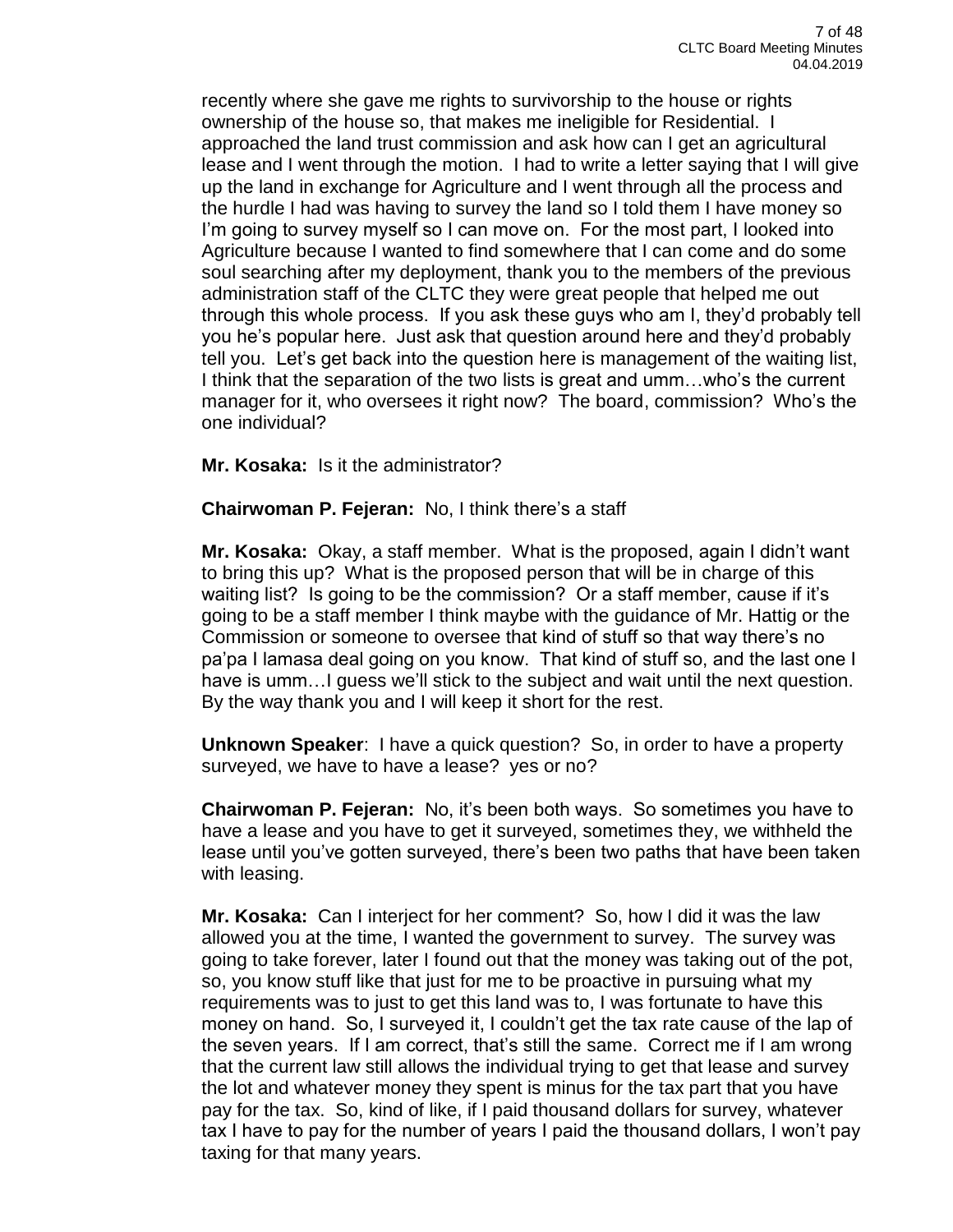**Chairwoman P. Fejeran:** Right, yes, or if they survey…

**John Gumataotao:** If the lessee surveyed the property, then the government will impose the seven-year tax exemption.

### *\*\*\*multiple conversations\*\*\**

**Mr. Kosaka:** Seven years or the dollar amount you spent on the survey?

**Chairwoman P. Fejeran:** It's the full seven years, regardless of the amount.

**Administrative Director:** It's the full seven years.

**Mr. Kosaka:** So, that right there is a management for us that want property. You know I am not saying go get a loan or something, but in return of your investment it's you're going to get that property faster than you would wait, if there's no funds in the government right now. Again I am sure that the leadership is working on it to put the funds back into that thing and the interim the properties that ready to be surveyed, giving out to the lessees I think this is one option the public, the individuals on the waiting list, you get your property, you won't get all back hopefully you get it back. It's a good investment.

**Chairwoman P. Fejeran:** See and you bring up a good point. The fact that information is not really known by everybody on the waiting list or even people who have leases.

**Audience Member:** and just to tie in umm… what's happen the force between all these years, every time I've calm down. My fathers on a lease, we're supposedly side by side, and they always wanted to move me and stuff but I already paid into, that was my biggest question is the fact that I've never got a lease but I paid into property up in Yona, I'm from Yona.

## **Chairwoman P. Fejeran:** As a survey?

**Audience Member:** nah I didn't survey or anything because people have told me throughout the years, oh a you paid fifty dollars into owning property it's supposed to be ninety-nine dollars per lease, right. One dollar a year? So, I paid fifty dollars, then I stopped because I was kind of confused about where I should go on, especially, every time I've come up to ask for a lease and I've never had any information. They'd always told me they would get back to me or we'll move you to Mangilao, you know, and all those questions would frustrate me. So, that's where I stand and the fact that I paid fifty dollars and if I had the right to survey whether or not I had a lease.

**Chairwoman P. Fejeran:** Can I have your name, please?

**Ms. Garrido:** Josephine Garrido

**Chairwoman P. Fejeran:** Josephine Garrido. Thanks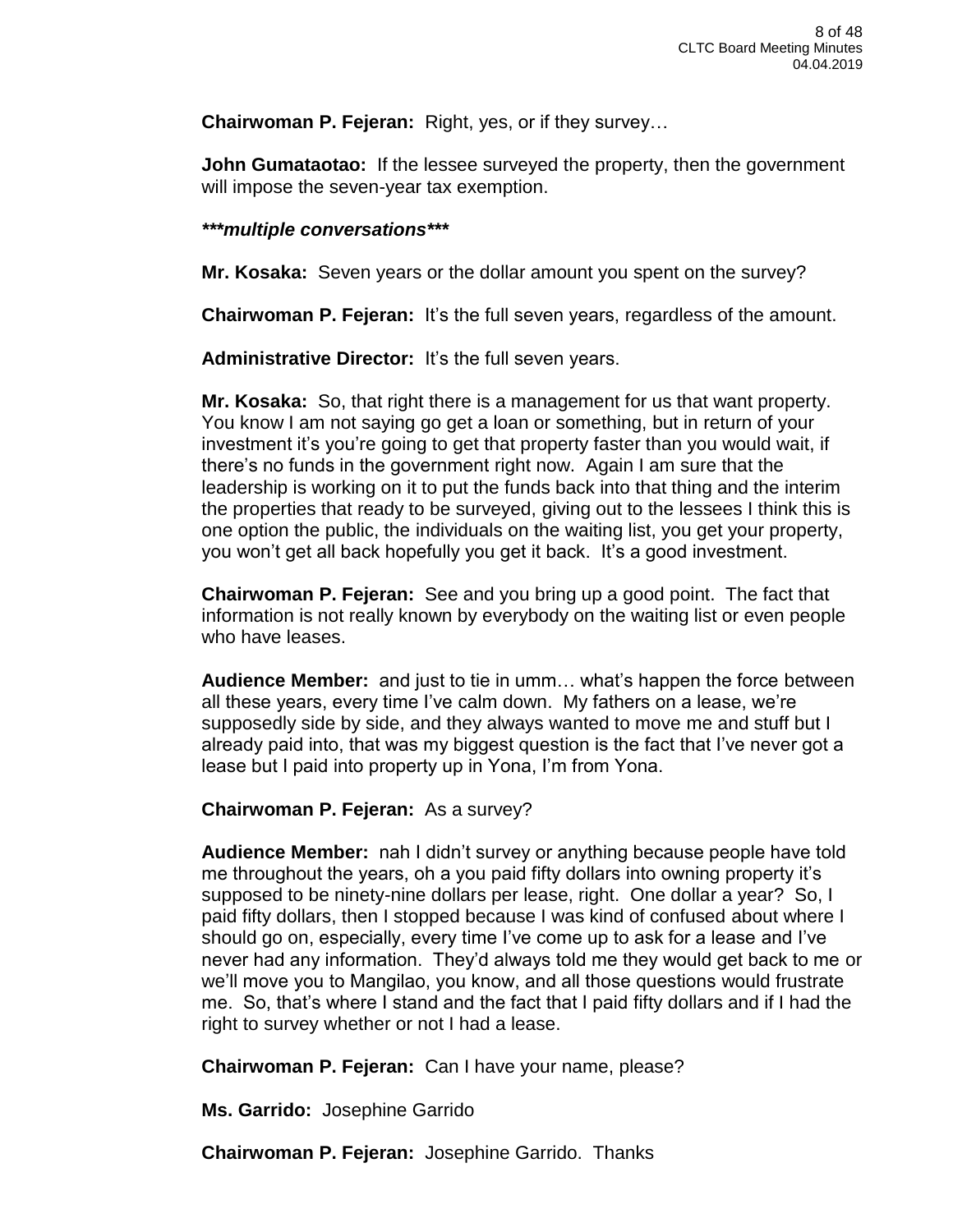### **Ms. Garrido:** You're welcome

**Administrative Director:** Madam Chair, I just want to go back and answer Mrs. Villagomez's question. I don't want anyone to leave here thinking their questions were unanswered. On the initial sheet that was passed out with the agenda says there are 5358 residential applicants alone, most of that, the bulk of that are 1995 applicants. So, I believe that once we get our issuance of our lease process going as a result of these changes, you're going to see a reduction of that and therefore you're going to see quicker action on the issuance of leases. As I understand it Ms. Garrido, you're a 1995 applicant as well, see, we need to get this part done, our rules and regs need to be crystal clear to avoid any confusion that happened in the past and then we can move forward, and start getting everybody in line again. Issuing leases again in Ernest. Second question is; why is it taking so long? That's exactly this, the commission has opted to make sure this is a priority first to prevent anymore missteps and to process clear, everyone's mind all the lease holders will have a clear process of what's going on and how they are affected by this particular situation.

**Audience Speaker:** I have a question?

**Chairwoman P. Fejeran:** Yes sir, you can state your name.

**Mr. Francisco:** Pete Francisco from Mangilao. The list you have has five thousand plus. Are they five thousand plus qualified applicants?

**Chairwoman P. Fejeran:** Yes

**Mr. Francisco:** Is it reviewed and all the applicants on there are all of CHamoru Culture and they are authorized to apply for Land Trust.

**Chairwoman P. Fejeran:** Yes, when we get an application, the director and staff they review to make sure all the qualifying documents are in there and then only then do the application get approve and put on the waiting list.

**Mr. Francisco:** The next question is, are all those people that are qualified, do you still base them on priority, priority one? Or somebody's homeless or…

## **Chairwoman P. Fejeran:** mmm…

**Mr. Francisco:** Okay, now people that are homeless, should be applying strictly for Residential. Cause they don't have a house. Why would you apply for Agriculture, and turn around, you can't get infrastructure in there to build your house. A dollar a year for ninety-nine years doesn't give you any infrastructure. So, my, my question is on prioritizing these applicants, shouldn't it be those people that don't have a house, apply for the land, for the landless house. Not, isn't that?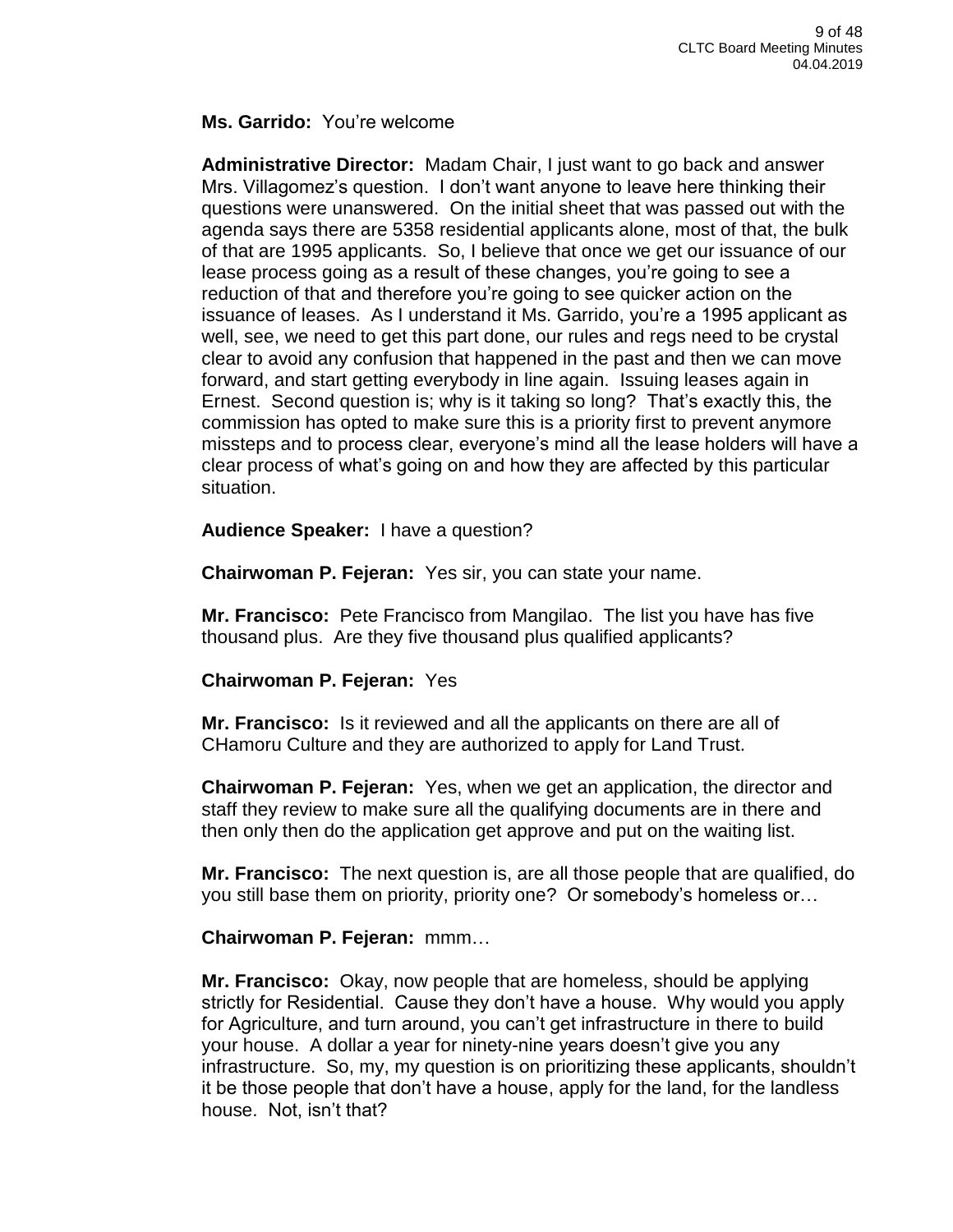**Chairwoman P. Fejeran:** So, our Residential leases obviously for the landless, but our Agriculture leases also allow to build a house.

**Mr. Francisco:** Provided you have infrastructure.

**Chairwoman P. Fejeran:** For both types of properties and leases. There a lot of Residential properties that have been leased out but still doesn't have infrastructure.

**Mr. Francisco:** Why is that? Why is that? When you could take that property and build affordable houses for everybody.

**Chairwoman P. Fejeran:** I agree sir.

**Mr. Francisco:** You don't have Mr. Davis over here complaining why you're being prejudice,

**Chairwoman P. Fejeran:** Yes sir.

**Mr. Francisco:** I think that's one of the things the commission should look into. The prioritizing and you know. You still don't want people living down Ypao or wherever. But they on the list.

**Chairwoman P. Fejeran:** Right, thank you Mr. Francisco.

**Administrative Director:** Madame**,** also to answer Mr. Francisco's question about why it is infrastructure utilities not on the property, already…

**Mr. Francisco:** Ninety-nine years doesn't pay for anything

**Administrative Director:** Working together with interagency cooperation is important working with the Trust. We had money set aside in the survey and infrastructure fund, however, money was taking out of that fund. And now we are trying to repopulate that money, we recently had a sell of some public land. Some remnant land, it's going to give a shot in the arm, so we can start realizing the dream of adding infrastructure and utilities, you know, based on the monies that were put into that account. So, the legislature put that account set for us. So, now when we put the money into, we can, people that apply can request for that to be utilized and the commission can approve to utilize that money to put infrastructure into those areas. So, that's the way forward. I'm just giving you an answer as to what's the way forward. Also, the commission is exploring an opportunity to set aside a little bit of commercial, all of the commercial leasing that we get, to try and also if we can tie that in, so, that if they develop that area, if we develop an area commercially, infrastructure and utilities will be ready and that the subdivisions can be built. The houses can be built. So, we're trying to work together with business and with the utility agencies and inter-governmental operations, so we can get that in there, that's the way forward.

**Mr. Francisco:** I don't see that feasible, Mr. Hattig.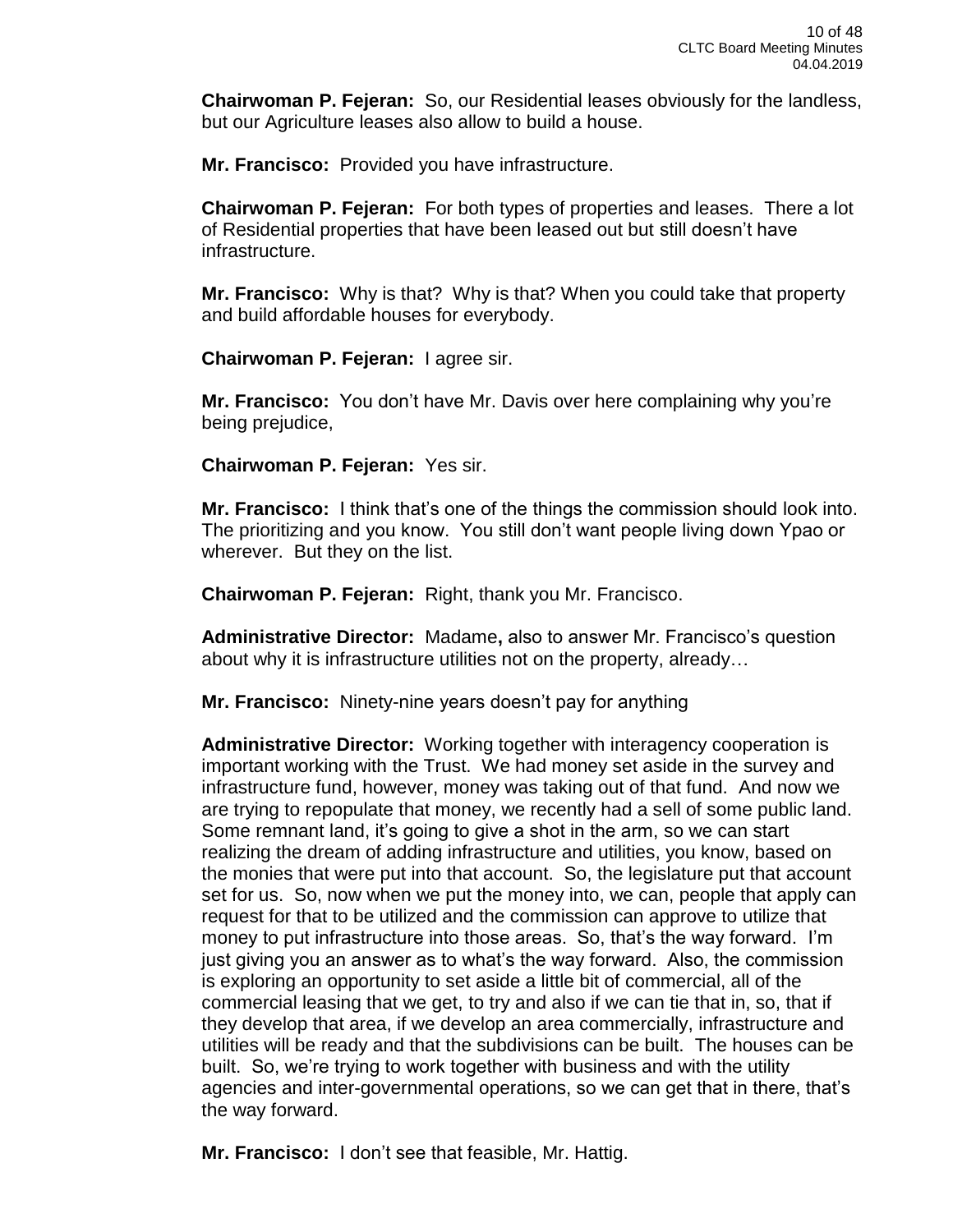**Administrative Director**: Okay.

**Mr. Francisco**: You're talking about commercial now. How many acres do we have?

**Administrative Director:** How many acres of?

**Mr. Francisco:** How many acres we have for, in stock for?

**Administrative Director:** That is not, that is vacant?

**Mr. Francisco:** Total for the Land Trust.

**Administrative Director:** 11,669 acres is the complete Land Trust inventory. And as we said before, in the earlier, this was passed out. You have the leased property; you have the acreage that is listed as leased property. And the vacant is 5662. Currently.

**Mr. Francisco:** For about how people on the list, about nine thousand…

**Administrative Director:** We're about eight thousand and some change, yes.

**Mr. Francisco:** So, you mean to say that we can work around with "x" amount of acres, commercially and Residentially, and…

**Administrative Director:** Right, we use the…remember we're capped at nine percent of our inventory for commercial use. So, that little bit of, okay, so that little bit of money is generated from that, can help, in the infrastructure, that was what I was trying to say.

**Mr. Francisco**: Okay, now I understand.

**Administrative Director:** Yeah. It's too available

**Mr. Francisco:** because as commercial, hey I can make a million from you guys. So, they can take it away.

**Chairwoman P. Fejeran**: No.

**Administrative Director:** The purpose again is to put back for infrastructure.

**Chairwoman P. Fejeran**: Okay, thank you, I'm going to move on to the next person who signed in, Mr. Joseph C. Quidachay. Hafa adai sir. You can come move forward.

**Mr. Quidachay:** My question is the same as the first lady. My stepdaughter is staying in Honolulu for medical purposes, however, it's just a temporary thing. But she's been an applicant since 2003.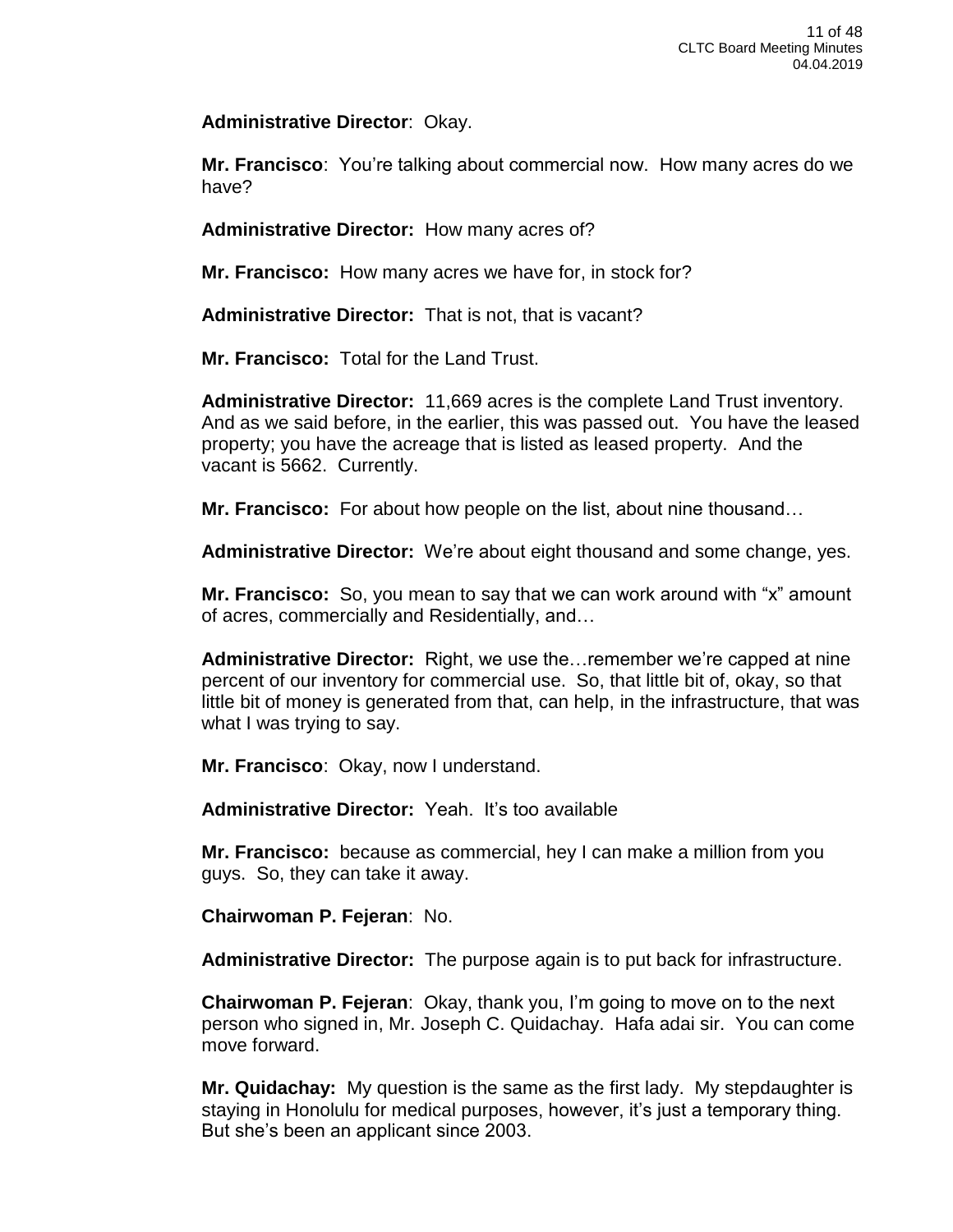**Chairwoman P. Fejeran:** Okay, so your question is in line with hers, can a family who is an applicant and living off island.

**Mr. Quidachay:** Right, and her son being the service also, pretty much falls in the same category.

**Chairwoman Fejeran:** Okay.

**Mr. Quidachay:** I forgot my question.

**Administrative Director:** When you remember it, just raise your hand.

**Chairwoman P. Fejeran:** Next, we have a Mr. Frank V. Lujan. Hafa adai sir, can you give him the mic please?

**Mr. Lujan:** Hi, my name is Frank Lujan from Agat, I reside in Agat. I'm an applicant. My question is, I was twenty-eight when I applied for the Agricultural property, now fifty-two. Twenty-four years, thank you. Why wasn't any follow up from 1995 to present time? So, information I provided when I applied for it was, I had the same number that has been since 1970, same P.O. Box. I got nothing, the only thing I got was from Senator San Nicolas office, prior to his running for the Legislature. I got a letter saying I was on the waiting list. That's the only time I found I was on the waiting list, since then. I just want to know, why wasn't there any follow ups, since ninety-five to twenty-nineteen?

**Chairwoman P. Fejeran:** Yes sir, thank you. Thank you, Mr. Lujan. You know, as the director and I mentioned earlier, that's really what we want to avoid in the future which why we are going through this today, so thank you for telling us your experience. Okay, that's it for the sign in sheet, for comments. So, now if we could turn to on to the matrix, the topic matrix. So, topic one is the management of the waiting list. Our first goal or outcome for this topic is an understanding that establishment of one island wide Residential list and one island wide Agricultural list. Okay the way the rules are currently written, and if you would like to refer back to the reference sections 5.6 and 5.6 (a). The current rules have the waiting list is talking about village waiting list versus island waiting list. Our proposed changes is to simplify and clarify first the name of the section we're not going to have village waiting list we're only having residential and agricultural waiting list. And when somebody applies, this 5.6 (a) applicants will be placed on respective island wide residential or agricultural waiting list in the order in which they were received. So, the section we took out of the existing law is the reference to the section 5.3 (a) and that's something I wanted to revisit with the commission because back when this was our proposed changes were made, a lot has been learned since then, we need to revisit that so 5.3 (a) current law talks about priority, that's actually the next goal and outcome. \*\*\*Writes on the white board\*\*\* So, 5.3 (a), oh no, actually 5.3 (a) just talks about how applications will be processed. Right?

**Administrative Director:** Yes.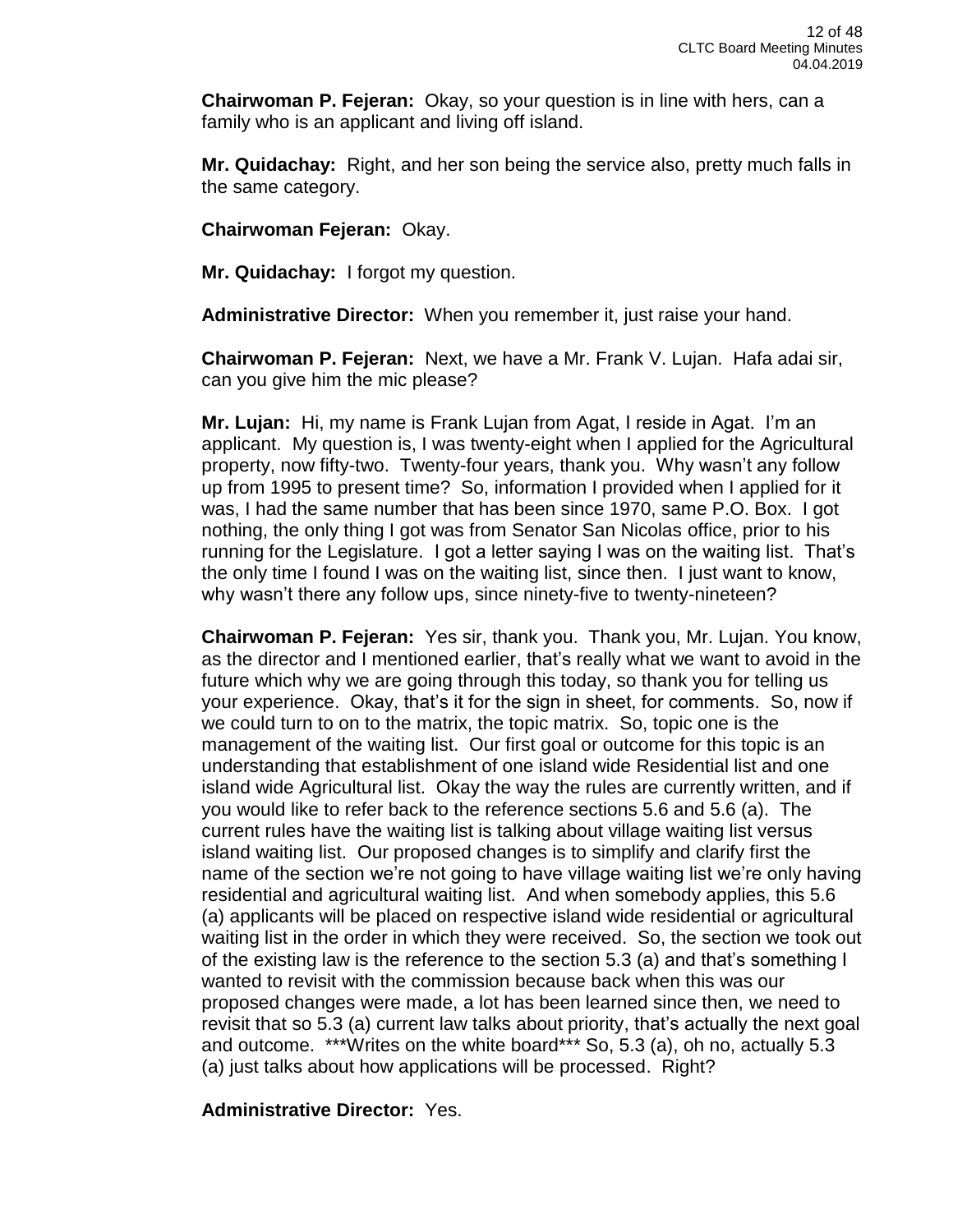**Chairwoman P. Fejeran:** So, I guess we don't need to have that in there, right. We're just saying that were in the order they were received, so. Are there any comments on those proposed changes, it's really just a simplification and clarification that we don't have those waiting lists?

# **Commissioner S. Techiara:** 5.6?

**Chairwoman P. Fejeran:** No? 5.6 and 5.6 (a). Okay, so moving to priority. Priority will be applied in accordance to the law. So, priority is discussed in section 5.7. The current law says the applicant is considered for award in the order which their completed application were received by the commission provided that awards first be made according to ranking and listed priority waiting list, in that order until waiting list is exhausted. Okay, so, the way the law is written, and I'll write it up here. \*\*\*writing on the white board\*\*\*. Is we have, let's say one waiting list, is right, we have residential, everyone comes in and applies and gets chronologically right, we have one, two, three, four, five, and we have one island wide waiting that everybody that applied, whoever, it's basically, imagine these people standing in line, right, number two is ahead of you in line, number three is behind you in line, right, what the current law says to do is okay, we are going to put everyone in chronologically order, but then, we are going to take this and we're going to separate this into priorities, okay. So, priority one, means you're landless, oh sorry, yeah, priority one is landless, and actually it's landless, and you own .5 acres or less. Is it or less?

**Administrative Director:** it's one acre or less ma'am.

**Chairwoman P. Fejeran:** own one acre or less. And three is…

**Administrative Director:** is own more than one acre.

**Chairwoman P. Fejeran:** Own more than one acre. Okay, so, what the law did was the commission was supposed to take this island wide Residential waiting list and then filter it, right, so, let's say applicant one is landless, applicant two also landless, applicant three owns one acre, right. Applicant four landless, and applicant five owns more than one acre. The way the rules are currently written, when the commission goes out to award property, we're not just going to go down one, two, three, four, five. Instead we are going to go, who's our landless people, right. So, priority one, this person would get property, then the next person in priority one would get property, then we would skip number three because he already owns property, we go to number four, right. So, essentially, we have one island wide waiting list, but then within our island wide waiting list, we create three waiting list, right, so, all of these guys go into this list, this guy goes into this list, this guy goes into priority three. And the way the rules are written, is we have to exhaust all of the landless applicants, we have to award all landless applicants land before we can get to anybody who is in priority two.

**Administrative Director:** Now the questions can begin.

**Chairwoman P. Fejeran:** Yeah, the questions.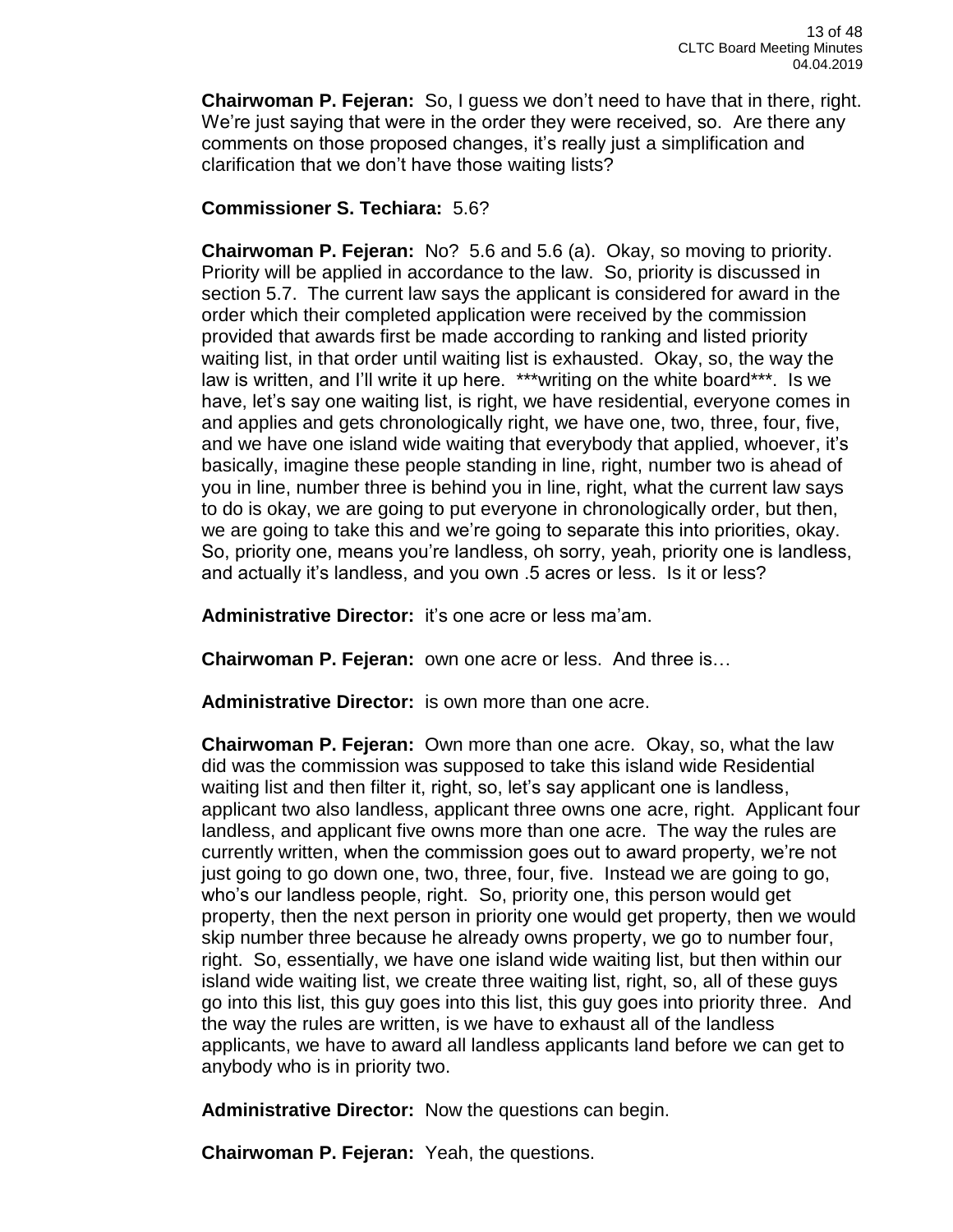**Mr. Francisco:** the categories and prioritization, once again, I'll go back to this timeless, now if you're landless, apparently you don't have a home or you're staying with somebody, now landless or homeless, there are programs in the Government to assist them, so, if you don't have a house, if you don't have the infrastructure to get a house, so why can't we change that around. If your homeless, rather than putting your name on an application sleeping under benches at the park and waiting for God to drop something on you, let's move these up people to other programs in the Government. Now if I'm landless, but I rent I pay, can I get the same fair shake as they do. Because I'm not putting homeless people down, but there are programs to help them. But there are no programs but CHamoru Land Trust to help me?

**Chairwoman P. Fejeran:** Right, got it.

**Mr. Francisco:** Let's talk about this priority thing. Same thing with the commercial, you know, that's understandable.

**Chairwoman P. Fejeran:** So, the way that this priority is it doesn't talk about homelessness, or if you live in a home, and rent.

**Mr. Francisco:** If priority is right there, they are homeless, how are you going to deal with it?

**Chairwoman P. Fejeran:** Well they would be considered, considered landless if they are homeless, they don't own land. Another applicant would be considered landless, even if he lives in a home that he rents. As long as he doesn't own the property.

**Mr. Francisco:** If you give a person that is homeless that put in an application to continue standing there on the street getting a dollar a day for ninety-nine years. I'm paying a dollar a year for ninety-nine years.

**Chairwoman P. Fejeran:** I'm not sure…

**Mr. Francisco:** but they can't even build.

**Chairwoman P. Fejeran:** Right.

**Mr. Francisco:** you give them the property, they move in, quarter acre whatever, house lot, whatever, they go to the hardware store and pick this pallets, cardboards, build their house, take a crap in the boonies, keep on building up trash on Chamoru Land Trust property without the ability to pay for somebody to remove their trash. So, how are we going to deal with that?

**Chairwoman P. Fejeran:** So, what I am hearing is within this landless category, is there is a need to not just give property but to give homes, that can be moved into.

**Mr. Francisco:** To give homes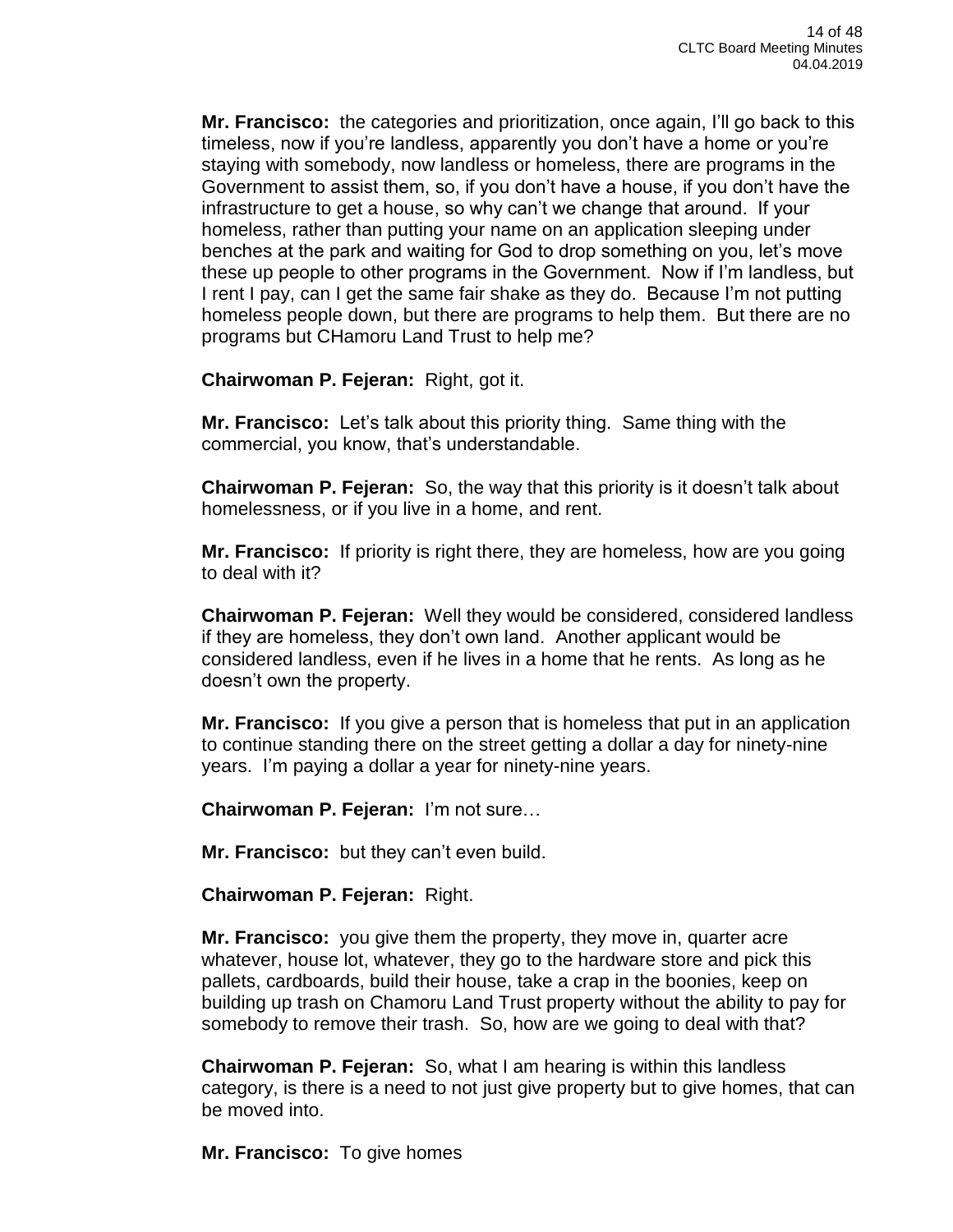**Chairwoman P. Fejeran:** Homes!

**Mr. Francisco:** To give, you just said to give, where are you going to get that funding.

**Chairwoman P. Fejeran:** To lease

**Commissioner A. Santos:** Lease, not to give

**Mr. Francisco:** You're going to lease the property and give them a home?

**Chairwoman P. Fejeran:** Lease the home, I'm sorry.

**Mr. Francisco:** Where are going to get the pallets to build the home?

**Chairwoman P. Fejeran:** No.

## **Commissioner A. Santos:** Lease

**Chairwoman P. Fejeran:** So, we actually have a program with Guam Housing, where they are working with a developer, contractor on Chamoru Land Trust property, they build the homes, and our lessees move in.

**Mr. Francisco:** And who pays for that?

**Chairwoman P. Fejeran:** The lessee. The lessee purchases the home.

**Mr. Francisco:** How can the homeless person buy a home?

**Commissioner A. Santos:** What if they don't have a job?

**Audience Member:** You know, I understand your frustration and everything.

**Mr. Francisco:** It's not frustration

**Audience Member:** Well, it sounds like you're getting frustrated. Well what I'm getting at, what I'm thinking to is, like you said there are things out there that can help a person. Number one is you just can't put a homeless person in a property and you're right, there's no infrastructure, but maybe there is somewhere they can be placed in temporary until infrastructure is done. Which even out there GHURA housing, Section 8, there's already a cap off. There's waiting lists there also, I think we're in a bind. We really are, I go down roads and see people living in jungles under canopies and you're right, how do they use the bathrooms. How do they use the bathroom, how do they bathe? And they have children, and the people are out there doing that, and I think that's another step. \*\*\*multiple conversations, hard to understand what the speaker is saying\*\*\*. But a lot of times people that even your department their hands are tied, so we have to look for other alternatives. Another place is, what do we have here, Habitat for Humanity. If there is a place that has infrastructure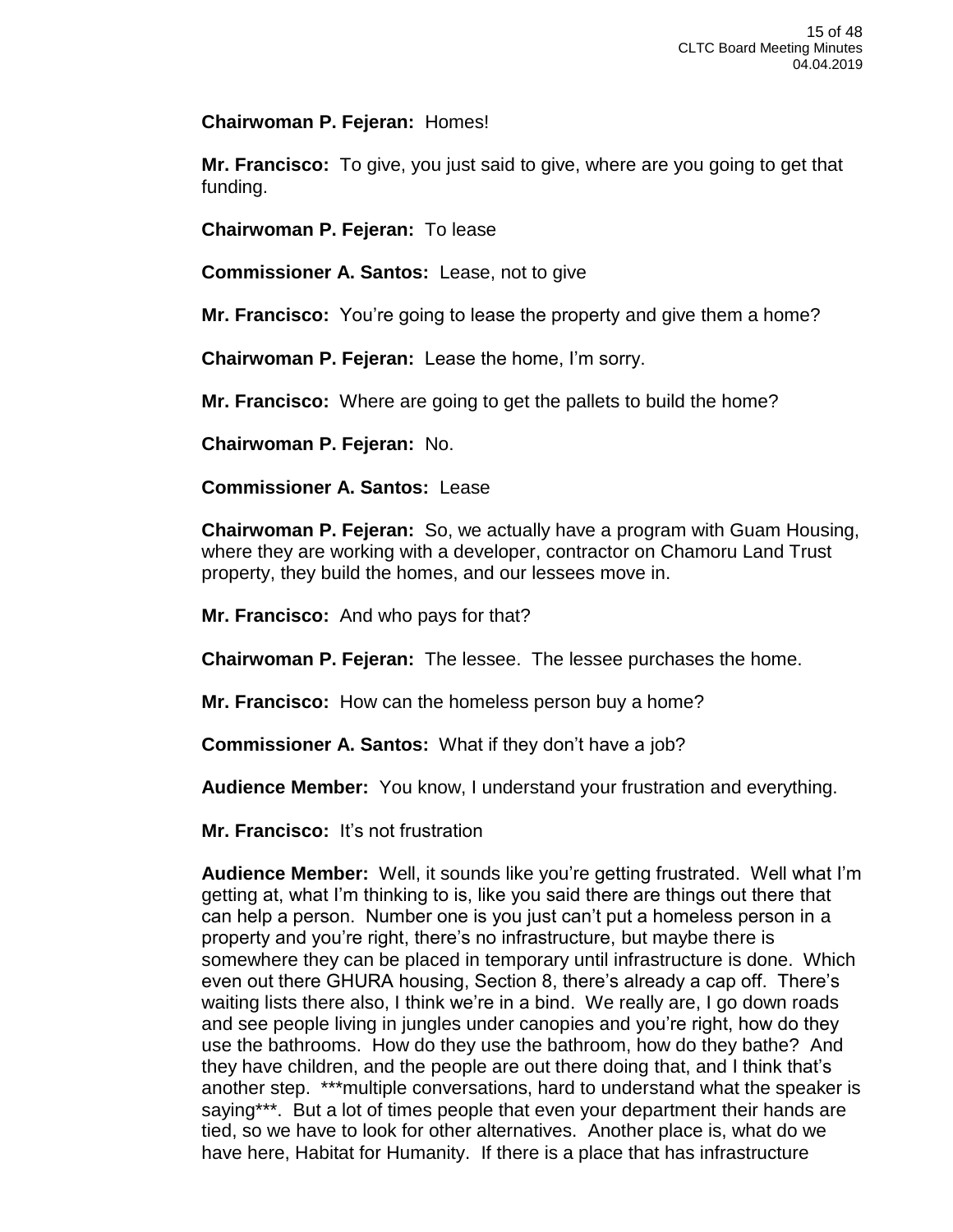available, maybe we can help those and people in the low cost can help pay for that, even though you're purchasing a property a dollar a year. But it would be really nice that I probably pay two hundred, two hundred fifty dollars a month for this house, I am able to live in and have some kind of dignity. That's the problem is a lot of people are down in dumps with no dignity and just have to lift them up. \*\*\*multiple conversations, hard to understand what speaker is saying\*\*\*.

**Chairwoman P. Fejeran:** The commission has been really considering and looking at the current leases we have people living in substandard housing on our properties and one of the goals of the commission is to really not just give the, not just lease the property but also lease a home that somebody can move into with dignity. If they don't have the means to build a well-made home, then the commission is looking at ways that we can have the home built and they move in.

**Audience Member:** Also, another thing I would like to throw in is, since he opened it, is for example, if we do have small income, and we're landless but, maybe your department can provide, for example, how to build a septic tank.

**Mr. Francisco:** They got those.

**Chairwoman P. Fejeran:** We're in partnership with…

**Audience Member:** Then a structure that is safe with the needs, but I know a lot of people cannot afford to build a concrete home.

**Chairwoman P. Fejeran:** Yeah

**Audience Speaker:** But at least a stable shelter and they with stand. Thank you.

**Chairwoman P. Fejeran:** Okay.

**Administrative Director:** If I may, I just wanted to point out on the handout that has the correct public law on it, if you refer to section 6.3, it says award of lease and lessee performance. According to this rule, the commission is supposed to determine whether the applicant is qualified to occupying, commence construction or use a residence. In that particular lease that they are applying for, so there is a criteria sir, that we do have to follow with regards to folks that might not have the ability to do so. So, if the commission does find that they may not have the ability to do so what we do is we work with Guam Housing Corporation, GHURA, right, and any program we try to connect them with a program, so we don't just issue them the property, property that cannot do anything with. So, we try to do, however, there is no mechanism to ask for verification of employment or financial statement to determine whether they are indeed able to do that. There are specific criteria in that section of approve loan or financing to construction, a contract between the applicant and the construction company. An equivalent evidence of the applicant's intent to build a residence, all those are very, anyone can do that. But not everybody has the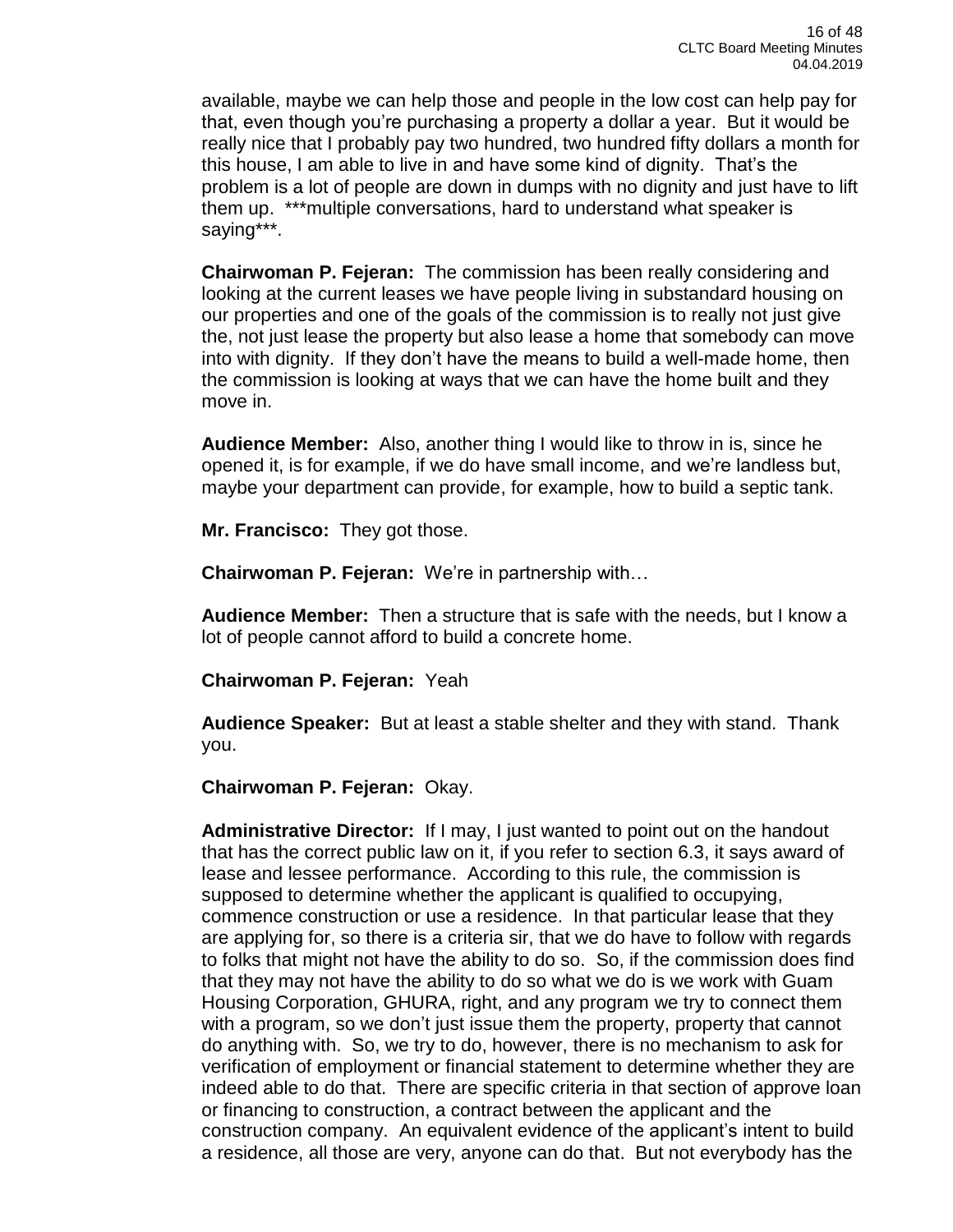ability. So, you're right, I'm glad that your voicing this concern, this portion needs to be looked at, and perhaps strengthen so that we can prevent something like that from happening. A homeless Chamoru is a very bad thing to see. But what our goal here is not only to just issue the land, is to connect them to the agencies and we have been working very hard, at least I have, in the last forty days that I have been here. I've been working very to connect everyone that comes through here with an opportunity to build their own home, put infrastructure in and that's what I'm intending to do is I'm looking to get the utility agencies on board, what is their planning for how they are expanding into the island because they have their rate bases, is increasing. So, where are they building? If they are building in this area of Chamoru Land Trust, then let's work together, let's hold hands and identify those areas, and then identify the lands in those areas and issue leases to those so that construction can begin in earnest. But you're absolutely right and I just want to point out that there is some kind of mechanism that can address your concern. Okay.

**Chairwoman P. Fejeran:** We have another comment from Mr…

**Mr. Kosaka:** Hi again. Sorry again, sorry this is very important to me because I see a lot of concerns and most especially my pari, Angel Santos, that offered this. I encourage Chamoru Land Trust to reach out to the public/private partnership. There a lot of non-profit organizations out there that don't pay taxes that can donate, can assist, Habitat for Humanity, reach out to our partners. And let's get this rolling for our people. You know, going back to the prioritization, I don't think you can exclude that the one who has property because residential, I mean Agriculture is available to them as well. And they sign, they lined up maybe number twenty and wanted Agriculture. Maybe they didn't want Residential but wanted Agriculture. Why would you want to take that away from them? Maybe you can put them in another, split the brackets. For the lease, residential and agriculture.

**Chairwoman P. Fejeran:** So, you bring up a good point. The prioritization applies only to Residential applicants, right. So, like, in your case right, by the time it was time to get your lease, you owned property, right, you'd fallen down to priority two, we wouldn't be able to give you a lease. But because you said, "you know I really want to have an agricultural property." The Trust allowed you to move from a Residential applicant to the Agricultural applicant. And so, you were able to obtain a lease that way.

**Mr. Kosaka:** It's understood, so, back to 6.2, the awards of leases. So, a lot of our Chamorus are low income families, not putting down our brothers and sisters, but that's the reality. So, do we give them a property and have them take out a loan, it's not real for them so, I think we should look into, you know there are apartments for sale, about thirty units. Who's saying that the law cannot, the government cannot go out there purchase this thirty-unit apartment and lease it out to the applicant because one, the building has infrastructure, got power and water, now all they have to do is get hooked up to GHURA. And you know the income bracket, \*\*\*multiple conversations\*\*\*. You know the eight hundred some homeless and counting. I think that's one of the priorities to consider and I talked to a Mr. Hattig here along the campaign trail, one of the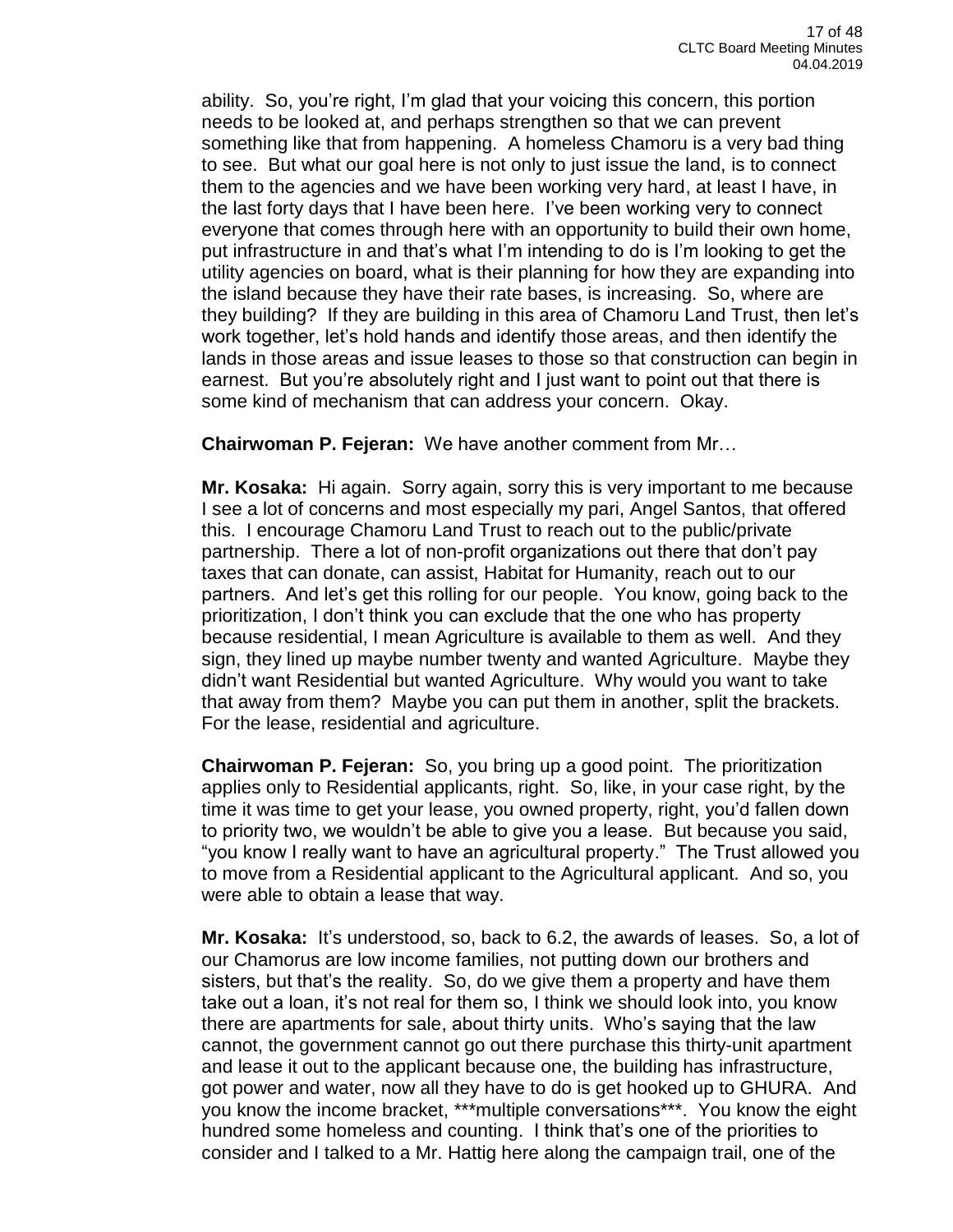questions I had was veterans. I have a program coming up and I will share it now that it's a reality for our veterans because Senator Terlaje is securing a lot of our veterans. The Veterans, so, we want to get a place for a veteran to call a place home. I want to donate and built these container homes for these guys, with help of the government would provide us a lot and we'll take care of the rest.

**Chairwoman P. Fejeran:** Thank you, Mr. Kosaka. So, here's my question, right. The current, the proposed changes that are listed here that are from our resolution gets right on this priority, prioritization for Residential. It gets rid of it, because everybody talking about go down the list, chronological order, why did that guy one ahead of me, that kind of thing. And so, if you get rid of this kind of prioritization, it gets rid of the cloudiness around it, however, I also know the Trust was set up to help those Chamorus whose lands was taken away generations ago, to put them on lands, so. The prioritization, as it's written in the law, would address that. In practice what it means though, because we have five thousand plus people on the Residential waiting list, and every day we get more landless Chamorus signing up. What it means is all of the landless Chamorus have to be satis…have to be given leases before we can reach this person, number three in line because he owns property. This is for Residential. But they will, have the option, to switch that to Agricultural and use it for Agricultural. So, my question is one, do we keep the priorities like this, with the understanding that if you're in the Residential line, and you own more than one acre, we'd probably never get to you in line, right. And two the next question is the priority is applied when? Is it when we signed up? Or is it when we get to your name on the list? If in the twenty-four years you've been able to do well for yourself then you go out and buy a property and we are ready to lease to you and we interview you and we find out, oh, you've now dropped down, I'm sorry, you're not in this line anymore, we've moved you over here. We have to get to the landless Chamoru first. So, those are things that the commission in the implementation of the current law has struggled with, when does this apply, do we, move people that have, in the last twenty-four years, have been able to buy property? When does this priority apply? Mr. Aguon.

**Mr. Aguon:** I don't have a question. Half acre is residential? Or is one acre residential? I'm confused.

**Administrative Director:** Oh no.

**Chairwoman P. Fejeran:** This is for owning property.

**Administrative Director:** Owning property prior is one acre, but the lease, the Residential lease is for half acre.

**Mr. Aguon:** Half acre is residential, and one acre is Agriculture.

**Administrative Director:** No, the Agricultural leases are different, it's based on what you're going to do, what kind of farming you're going to do.

**Mr. Aguon:** (inaudible) Priority list, right?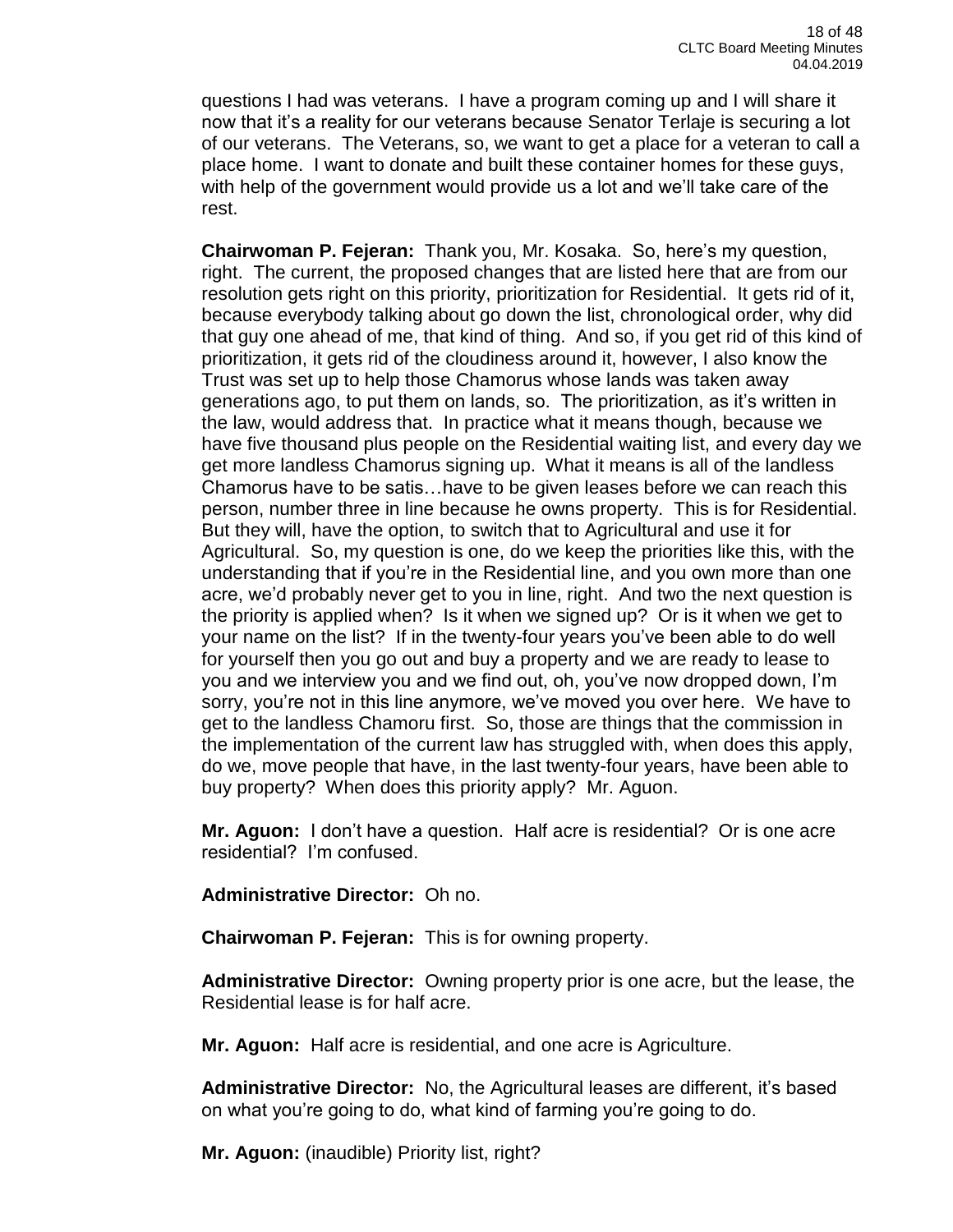**Administrative Director:** There's no priority list for agricultural

**Mr. Aguon:** In the past, I was told half acre is the smallest you can have for Residential and in one acre and greater is agriculture.

**Administrative Director:** Right, right.

**Mr. Aguon**: There is no three-quarter, there is no one-quarter, it's half acre, one acre and greater.

### **Administrative Director:** Yes.

**Mr. Aguon:** And it goes by half, five and a half, four and a half. So, what is it, half acre is Residential, and one acre is Agriculture?

### **Administrative Director**: Or more.

**Mr. Aguon:** Yeah, but I mean one acre is Agriculture. What if your lease is Residential but Chamoru Land Trust didn't change it? And left it at Agriculture? Because like, I'll save this for, because we don't have much time.

**Chairwoman P. Fejeran**: Thank you. So, does the commission have any comments because our, last year we said, you know what this complicates it, we're just going to go chronologically down the line. But Mr. Kosaka mentioned there's eight hundred plus Chamorus out there that don't have, don't even have homes. Any comments about the prioritization? When it applies?

**Commissioner S. Techiara:** I feel that we should just stick with what we've decided to eradicate the priority list, so that we can get through the list, otherwise, we'd still be stick in ninety-five waiting list. When do we exhaust that? Seems that is the rigorous to the process. And now that we're in twenty nineteen, how do you correct something that existed in ninety-five, it made sense in ninety-four/ninety-five, but we are in twenty nineteen and the list continues to grow. So, I think what we have implemented here works towards solving that problem. And in a perfect world, everybody gets everything that they want, but doesn't it make sense to work through the list and get everybody a place right. Okay, because also, homeless is a priority, but shouldn't be everyone that is applying a priority?

**Chairwoman P. Fejeran:** Okay, I know for the administration would be a lot easier to have one Residential list rather than breaking it down to these other lists.

**Commissioner S. Techiara:** With, one, two, three, four, five, and then breaking it down to, one, two, three, I don't believe you would ever get out of having a waiting list. It makes it very impossible. It sets up challenges.

**Chairwoman P. Fejeran:** Right, because basically we never get to people in priority two or priority three. I am sorry to interrupt you. If this remains, this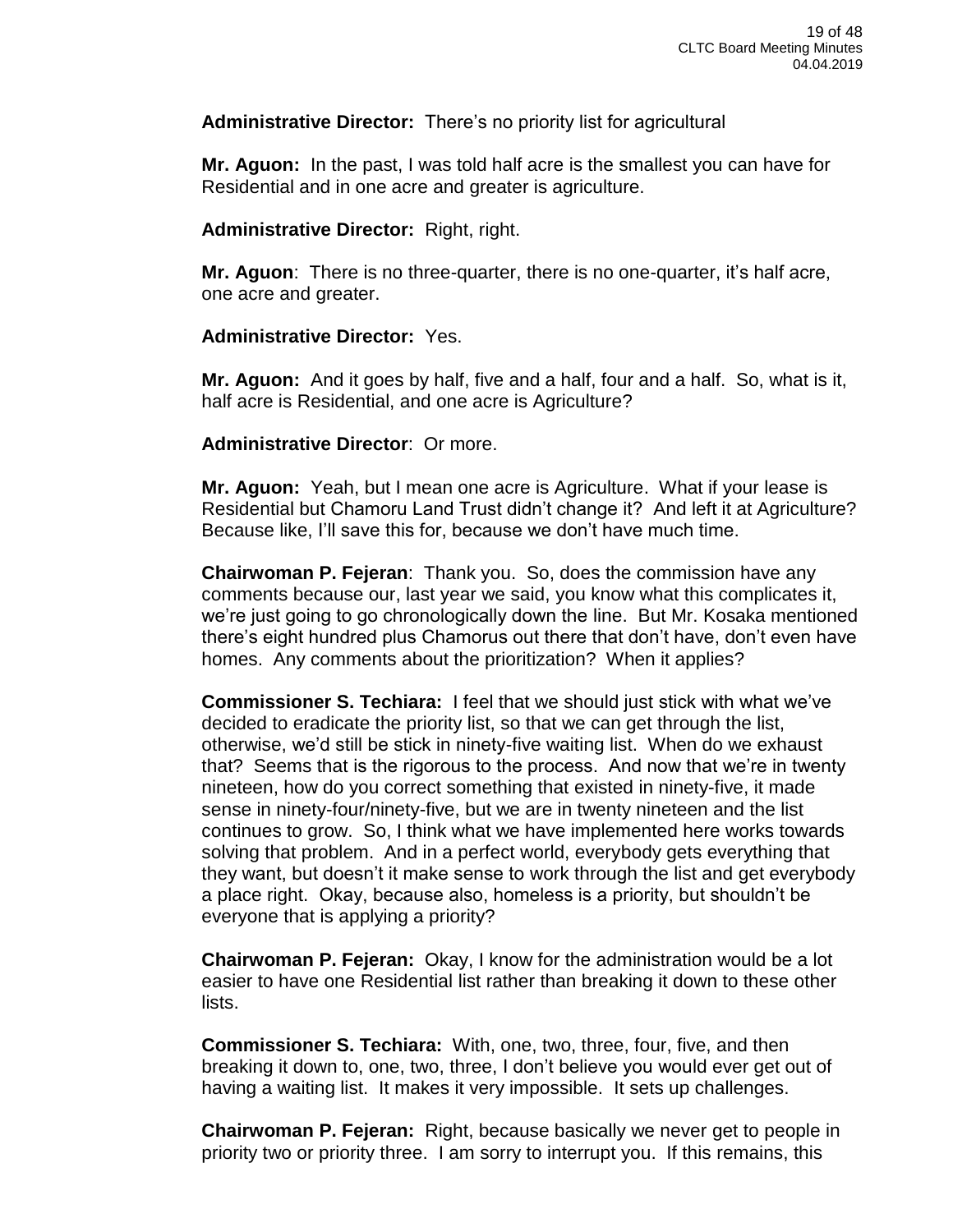Residential list is basically a list of applicants that are landless applicants that we would ever get to.

**Commissioner S. Techiara:** So, wouldn't it make sense if your poor and you line up and get serviced, but then to say that oh this person supersedes you, is a disservice, so, I believe that priority one, two, and three in twenty nineteen should really be looked at. And revised so that we can get through the list.

## **Chairwoman P. Fejeran:** Removed?

**Commissioner S. Techiara:** Removed.

# **\*\*\*multiple conversations\*\*\***

**Chairwoman P. Fejeran:** Can you state that? So, the staff, you know we are talking about maintaining the priority list or getting rid of the priority list. The staff like Mr. Kosaka's case right, he was residential, he fell down to priority two because of the intermating years was able to buy property, is that right?

**Mr. Kosaka:** My wife had a property. We build a house and she gave me the house as a Christmas present.

# *\*\*\*multiple conversations\*\*\**

**Chairwoman P. Fejeran:** His wife had a property. So, when his name came up, originally, he was landless, priority one. His name came up and then they found out okay you actually own property, so, we can't give you a Residential lease. But the staff allowed him to switch his application from Residential to Agricultural. So, then, he was still able to obtain a property, because Agricultural does not have this priority. Agricultural is supposed to be chronologically in line, right. So, if we keep the priorities, for, if we keep the priorities, we are basically saying, if you're landless, you will be awarded a Residential lease. If you own land, we'd probably won't get to you, you should switch to Agricultural. So, there's the relief valve for that.

## *\*\*\*multiple conversations\*\*\**

**Chairwoman P. Fejeran:** Mr. Kosaka.

**Mr. Kosaka:** So, is the Guam Ancestral Lands Commission involve in these properties?

## **Chairwoman P. Fejeran:** No.

**Mr. Kosaka**: A lot of the landless applicants on Guam have land that was taken away from them by the federal government and given back to the government of Guam. Now are any of these applicants apart of that?

**Commissioner A. Santos:** No, that's ancestral.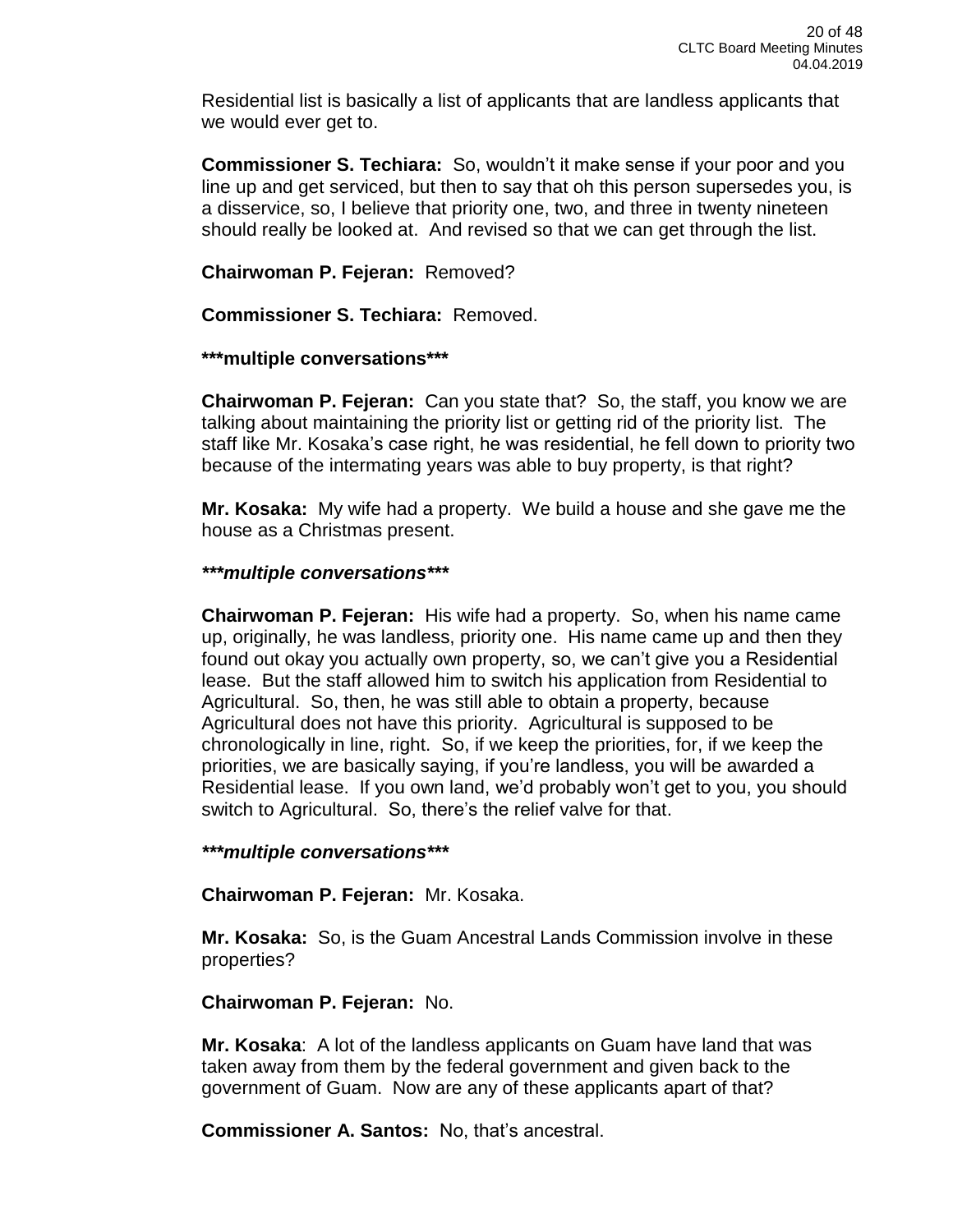**Chairwoman P. Fejeran:** Maybe, I'm sure there's a lot of overlap.

**Administrative Director:** It's entirely possible that…

**Mr. Kosaka:** So, the priority that's going to be given to the people of Guam, I'm going to say the people of Guam, is that the lands were taken by the Federal Government and given back to the Government of Guam and should be given back to the ahh…and if it's not a part of the CLTC inventory then don't worry about it.

**Administrative Director:** Right. And I think that's the case, the case is that to prevent them from getting CLTC land and land that was taken away, they have to follow the claims process with the GALC

**Mr. Kosaka:** And it's great that they separate these functions because basically because of that. Because if they put apples and oranges together, it comes out kalamansi you know, and it doesn't mix. That's good that's there and thank you.

**Chairwoman P. Fejeran:** Another question that I just wanted to throw out there is what if somebody gets a lease right, they were landless, they get a lease, and then five years from now, they have got lots of property, we're not in the practice of taking away leases right? They got the lease, they have the lease, they maintain it.

#### **Administrative Director:** Right.

**Mr. Kosaka:** We should, the commission should come up with a memo or something because again the program is design for land for the landless, right. Now if you receive money and property from inheritance or, you know it doesn't make them landless anymore. They should move from that priority.

**Administrative Director**: Well, what we're thinking about is awarding the lease, you were landless at the time, but after the awarding of the lease, you came into property.

**Mr. Kosaka:** They don't have a beneficiary that it can be passed on, I think we should be able to take that land back because really the commission owns this land not the lessee. And I think you guys should have that authority, I mean because, how could it be fair that they have five acres plus this. They are going to be getting one, when mister so and so doesn't have a land yet. Just something to consider.

#### **\*\*\*multiple conversations\*\*\***

**Administrative Director:** We are not in the process of kicking people out.

**Chairwoman P. Fejeran:** So, there's two difficult spot, keep the priority, take out the priority and make it a simpler process, but then also there's always going to be people seeing wealthy land owning Chamorus from the nineteen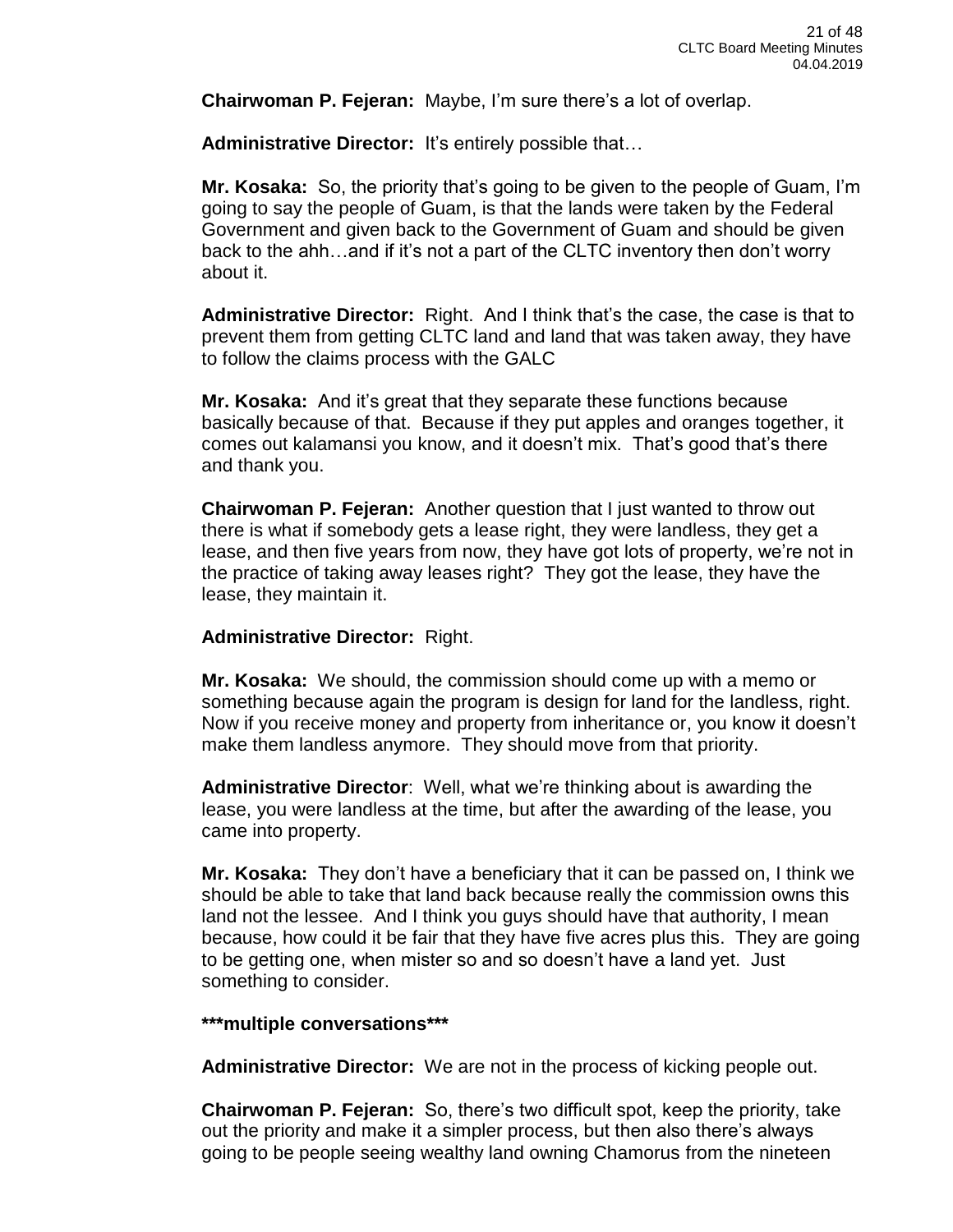ninety-five waiting list that are awarded a property before, say a homeless person or somebody that's stuck renting a home. So, that's something the commission should really consider? Really think about what was the Trust set up for. While also respecting the fact that people on our waiting list have waiting twenty-four plus years. Okay.

**Administrative Director:** We have gone past our hour by twenty minutes, but that's…

**Chairwoman P. Fejeran:** Right. Can we have a short recess for ten minutes? We'll reconvene at two thirty.

**Chairwoman P. Fejeran:** We are running a little behind, we are still on Topic One. Are we set, Tina?

**Chairwoman P. Fejeran**: So, we talked a lot about the priorities and how it applies to Residential. Next, I wanted to look at section 6.2 (b). So, I'm sorry, what? Sorry these references are wrong on here.

**Administrative Director:** For Priority (b)?

**Chairwoman P. Fejeran:** 6.2 (b). Sorry, in our matrix 6.2 (b), the words following 6.2 (b), is actually 5.10. 5.10 (a). So, right now our waiting list is as old as our waiting list. Since nineteen ninety-five. And what the commission is proposing is to set a clear process on how we, I guess, work down the waiting list, and remove names on the waiting list. So, actually that should be 5… So, 5.10 (a), when the commission initiates action for award, written notice should be mailed by US Postal Service, First Class Priority mail. For all notices, the commission shall post twice, in a daily newspaper, or in general circulation in the Territory of Guam, a notice of intent to award for applicants listed. Notice of list to award shall simultaneously should issued to each village mayor, if the applicant does not respond to the notice, the commission shall remove applicant from the award list and the applicant must reapply as a new applicant. The applicant may appeal the commission's decision to remove their name from any award list, as provided in the administrative adjudication law. So, this section is saying, we are giving our applicants ninety days to respond, if they don't respond we are crossing them off our waiting list and we are moving on to the next person in line. The law as it is currently written, required us to use registered mail, and also gave the ninety calendar days. But this reduces the requirement to use US Postal Service First Class mail. Which the Trust believes our budget can handle, but, I guess can be tracked and hand delivered. So, this is giving us a way to handle our list, for people who are actually ready and contactable. Okay. And it also sets forth the process that properties are identified and say okay, we are ready to issue leases. What the commission will is look at the waiting list, say we have fifty properties ready for leasing. We look at the fifty people next in line, and we go through this process we mail them by first class mail. A Notice of Intent to Award, which tells them, hey we found, we have property for you, contact us. After the, we mailed them. Then we put the list twice in the daily newspaper. So, that they know, hey we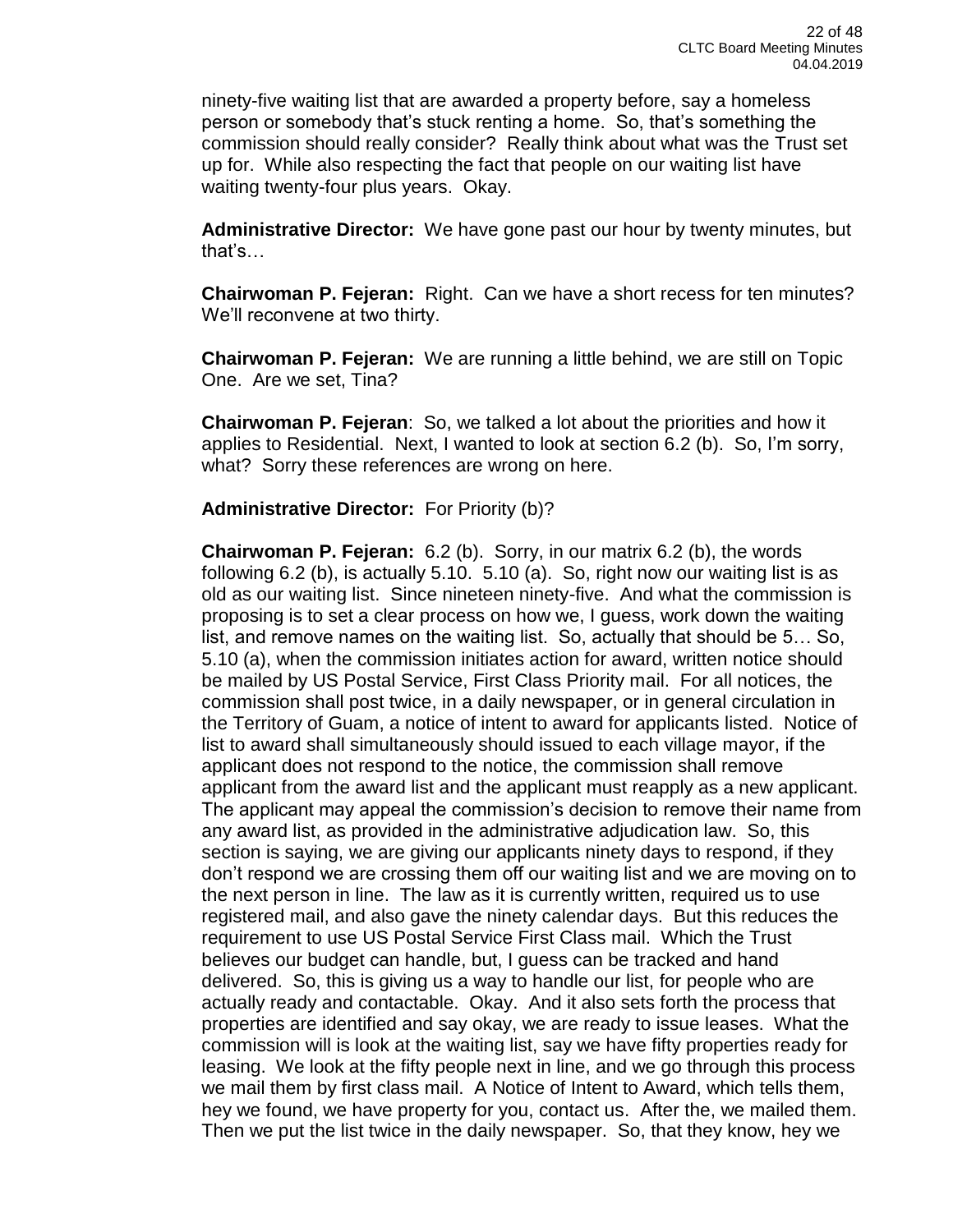have land for you. I don't think that's been done before. Has that been done? A notice of intent to award. Just…

**Administrative Director**: Not in a long time, not in a long time.

**Chairwoman P. Fejeran:** Okay. Yeah so, that's what that section is.

**Administrative Director**: If I could bring the last sentence of 5.10(a). The administration adjudication law okay. It's extremely difficult for the staff to go down this road, any road that requires the triple a process.

**Chairwoman P. Fejeran:** Okay.

**Administrative Director:** Simply because, I am just saying it requires funding. It requires funding for hearing officers and the Attorney General last indicated the legal counsel is not a hearing officer. It would be really hard, any, decision we make that requires the Administration Adjudication law, is going to be very difficult, so, what we've been doing in practice from what saw is not availing ourselves, not going down this road even though this the way the law tells us to. We tried every effort to legally maintain our list. Number one; to legally maintain leases Number two; so, lease holders can maintain their land. This body has gone through so many different types of litigation to avoid any kind of hearing. It's had acreage reduction, non-punitive, a non-punitive memorandum, give warning after warning, after warning. So, I think that the Trust should really visit the applicability of this particular law or this particular point with triple a process because we wouldn't be able to go through it, we literally wouldn't be able to go through it without some kind of supplemental budget to do so.

**Chairwoman P. Fejeran:** Right.

**Administrative Director:** Without a memorandum of understanding from the AG that maybe the legal counsel can service as a hearing officer so that we can go through this process.

**Legal Counsel Toft**: We did contract with a hearing officer, so we do have one. Retained. \*unable to understand\*\*\*

**Administrative Director**: Was the commission. My understanding to is encumber that and we will talk about it in the budget process. We're just going to get bare bones next year and we won't have an opportunity to go down that road next year. On the bottom of no funds, unless we increase our commercial leasing which we're working with GEDA to do. This has ramifications here and all the changes we intend to make. In terms of litigations what we want to do moving forward is clearing the hundred and two. Because there are going to be some cases and I did bring it up with the legal counsel is we are going to have to terminate, we will not have a choice. According to the law we will have to do the triple a process after that. Unless we can a proposed, some kind of waiving. So, the lessee would waive their rights to the triple a process. Allowing us to move forward without litigation. You know for a termination. So,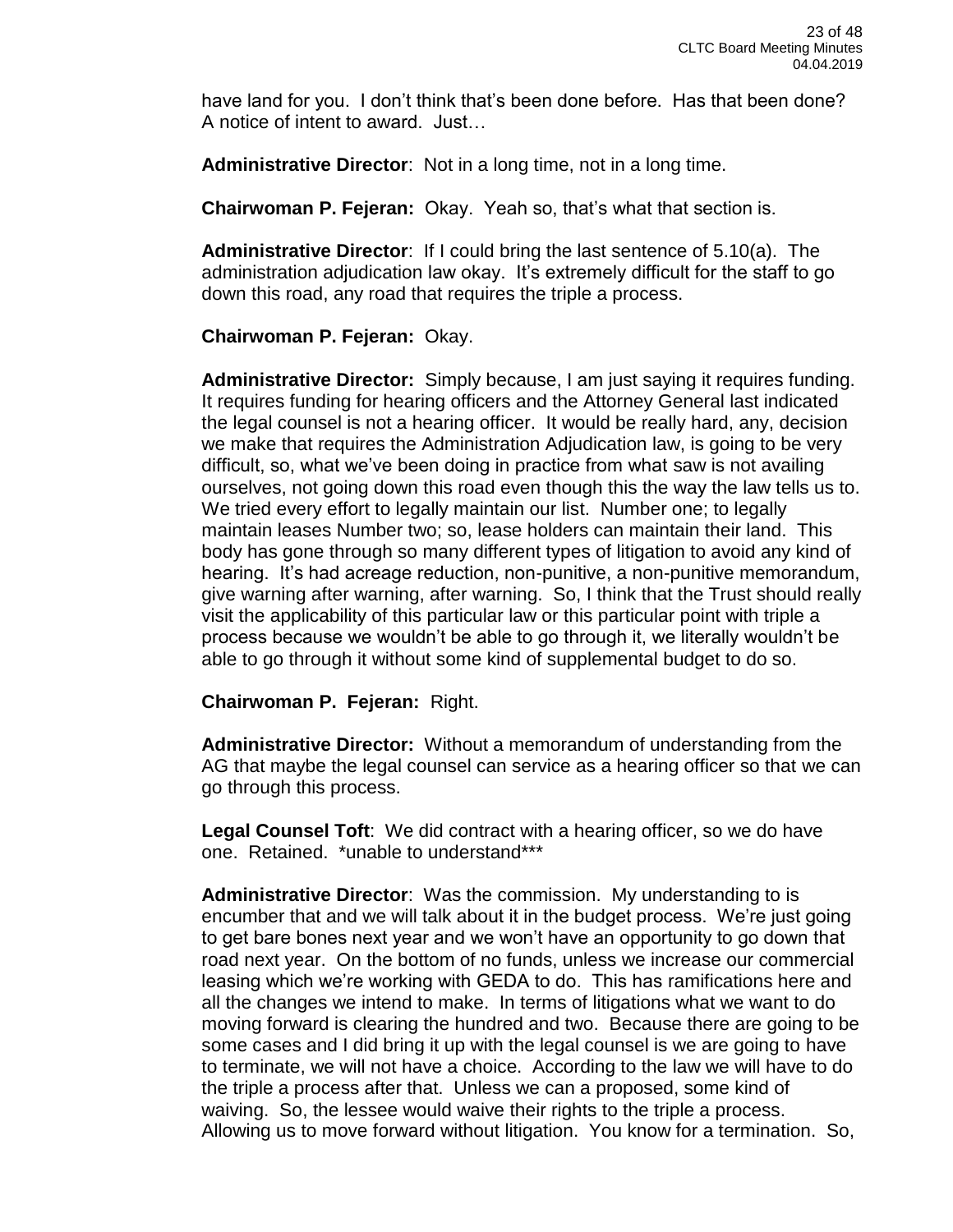just take consideration, I know this is just in other, especially this switching, the switching would be transferring then we can come up too

**Chairwoman P. Fejeran:** Okay. So, that statement about Administrative Adjudication Law, it's an original, right. The original law.

**Administrative Director**: Yes.

**Chairwoman P. Fejeran:** Current law.

### **Administrative Director:** Yes.

**Chairwoman P. Fejeran:** Okay, moving on is… So, 6.2 (c), move the current, 6.2 (C)? prioritization let's go back to this. And it replaces it with the board of commissioners, approve a listing of eligible applicants, who have been duly notice, a lease will be prepared and processed. This lease shall be deemed ratified. So, again this speaks more towards process. A notice of intent is mailed out, published in the newspaper. These applicants come to us and say okay I want to receive that land. And then after the ninety days we'll list those that are ready to receive the lease, the commission will approve that list of applicants, and leases will be processed and issued.

Director Hattig: I just want to point out that according to the law each lease must be approved by the board. So, it might be advisable to include the language because, you can approve the… I can approve the applicant by law I'm supposed to in thirty days decide if their eligible or not. But the leases have to be approved by the board. And that's what kind of got us in trouble the last time was the director was approving leases and not bringing it to the board. So, if we can just include in this that leases will be prepared and processed but not without board approval. Because it just says, upon approval of these applicants. You can approve the applicant, but I'd really like you to approve the lease.

**Chairwoman P. Fejeran**: Right.

**Administrative Director:** And I can sign it.

**Chairwoman P. Fejeran:** Okay, let's see, next, the rules governing transferring and or switching application rights will be clearly identified. So, we're looking at 5.8 of the law. It is 5.8 (a) and new proposed 5.8 (b). 5.8 (b) proposed that we revise the title of section of transfer or switch of application rights. And recommend or we proposed that section 5.8 (a) be revised to what we see here. I believe let me see here. So, 5.8 (a) proposed to an applicant may name a qualified individual under the act, to include a qualified spouse, to succeed the applicant's right upon him or her death. Upon the death of an applicant, that was not designated a successor, the application rights may be succeeded by a qualified individual, within the third degree of consanguinity of the applicant as per the section, therefore. Okay, the previous law, specifically called out that the application can designate a husband, wife, children, widows or widowers of the brother or sister, nieces or nephews. Okay, it doesn't list the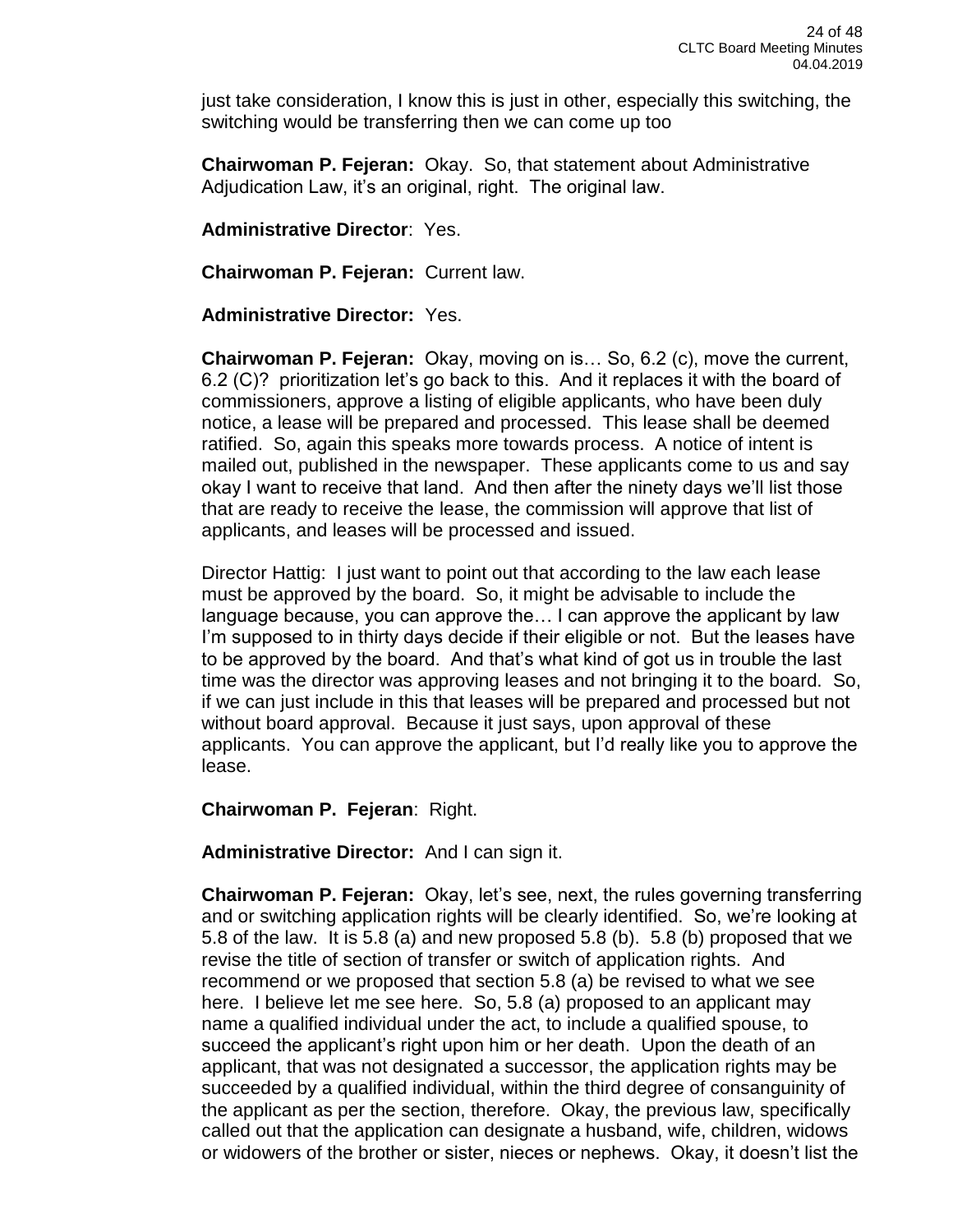brothers or sisters. Just talks about the widows and widowers. Okay, so, this makes a more complete picture of who can be designated as a successor of application rights? Does anyone know what that means for reference?

**Administrative Director:** The third degree?

**Chairwoman P. Fejeran:** Yeah.

**Legal Counsel Toft:** That's short for

**Chairwoman P. Fejeran:** Yeah, we have a chart, it was learning experience for me what that meant. Consanguinity. Basically, you are going down, your children, your grandchildren, right. Then your brothers and sisters, nieces and nephews.

**Administrative Director:** Anything after that, is past the consanguinity.

**Chairwoman P. Fejeran:** Mr. Kosaka.

**Mr. Kosaka:** You know that Guam identifies these certain ways of consanguinity and how to go down. I think the board should adopt a part of section there. Make it easier for you guys to pass on the property, I think the only thing here is if an individual wants a piece of property. The only way to pass along property is to their son, right? What if I am getting sick already and my son is taking care of me now. How do we switch that rule? What if I die or…?

**Chairwoman P. Fejeran:** The way the law is written is if you held the lease for seven years, you can transfer it

**Admistrative Director:** You can transfer it.

**Chairwoman P. Fejeran:** Otherwise you can transfer to a beneficiary.

**Mr. Kosaka**: Yeah, the people of Guam

**Chairwoman P. Fejeran:** Yeah, we will look into the probate law.

**Mr. Kosaka:** You define specially the rules and figure this all out.

**Legal Counsel Toft:** Also, under the provision, the board can approve in an emergency to solve.

**Administrative Director:** Right, right.

**Chairwoman P. Fejeran:** Okay, oh thank you. Okay. Okay, so, moving on. In the absence of an applicant designating their successor in their application rights, the commission may designate in its absolute discretion a successor to include a qualified spouse, or qualified people within the third degree of consanguinity of the applicant to the application right of the deceased applicant.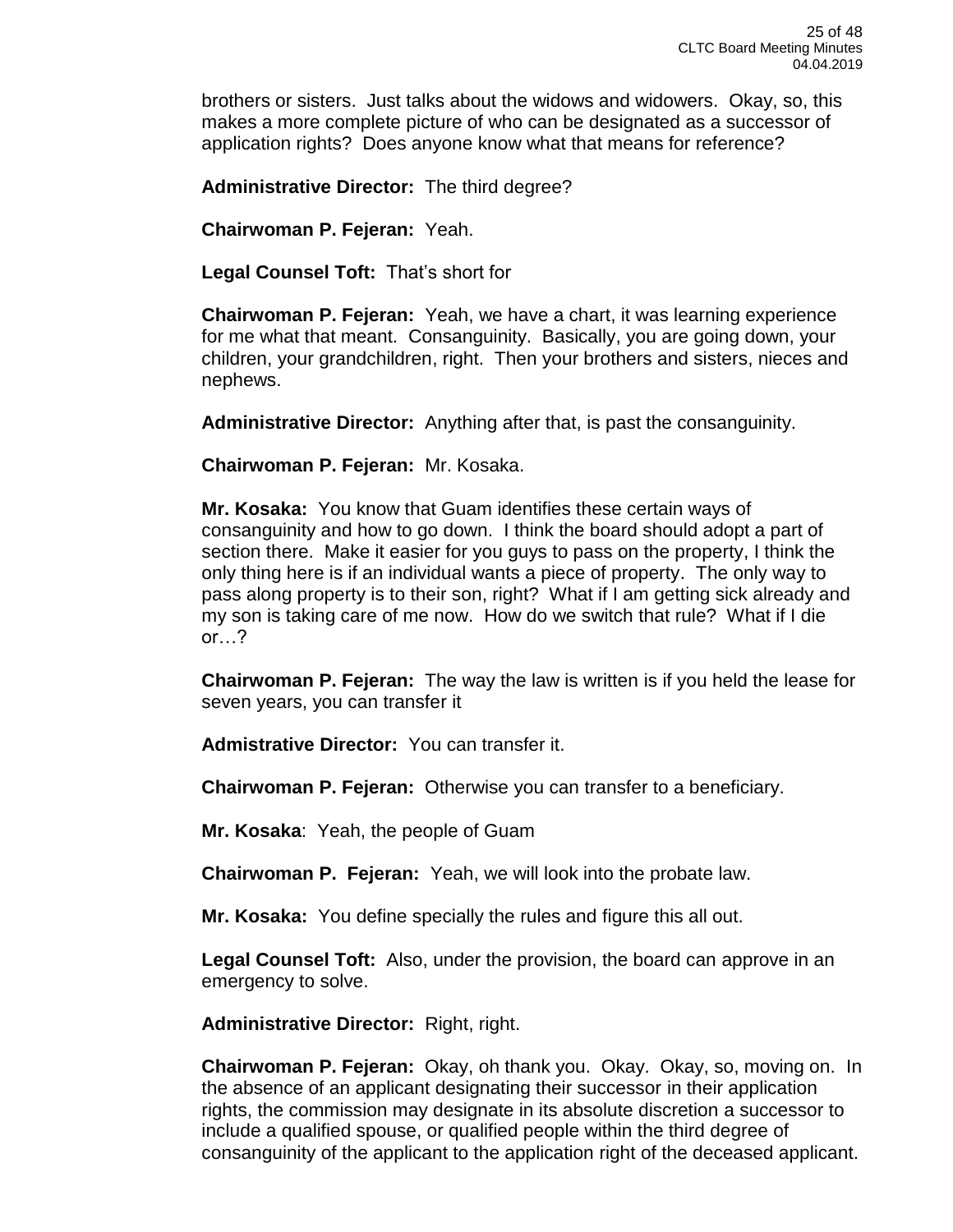Are there any changes here? No, I think it's just saying more specific. And two, allow an unqualified spouse to designate a child of the deceased application rights. Okay, there are no changes there.

**Audience Member:** I am sorry to bother you; you are so intense there. But when you say unqualified spouse, so that means somebody not of CHamoru Heritage.

**Administrative Director:** Correct.

**Chairwoman P. Fejeran:** Well I think

**Audience Member:** What if there is no child?

**Administrative Director:** The next qualified person.

**Audience Member:** An unqualified (inaudible)

**Chairwoman P. Fejeran:** A qualified means a CHamoru as define by the act. So, that's the qualified, so.

**Audience Member:** An unqualified, I am CHamoru but I you know the wife of the applicant but I'm. So, I'm unqualified through the priorities. So, I am a little confused between qualified and just that way. It's just confusing as I read it.

**Chairwoman P. Fejeran:** Okay, Thank you.

**Administrative Director:** Thank you

**Mr. Kosaka:** You can go two ways; one is the ineligibility on the Organic Act or two on the priority because you already have property. So, that would change the prior, so if you have children, you can give it to your children because you will never be qualified if you have property. Individuals because you don't meet that criteria based on the Organic Act.

**Audience Member:** That's the question, ineligibility and unqualified based on what? Is this for the people on the list?

**Chairwoman P. Fejeran:** The people on the list. So, unqualified spouse, that section there is from the original, the current law. So, nothing was changed yet. 5.8 too.

**Audience Member:** So, if spouse is unqualified

**Jhoana Bragg:** So the applicant or lessee designated their unqualified spouse as a their benefactor, he or she has kids, the lessee has a kid, but they are, say of age right, and because the husband and wife have a home together, maybe a mortgage, home loan on it, the kids are already of age, and they, because they are the qualified ones, our practice was you know, give it to the qualified individual. So, that displaces the spouse.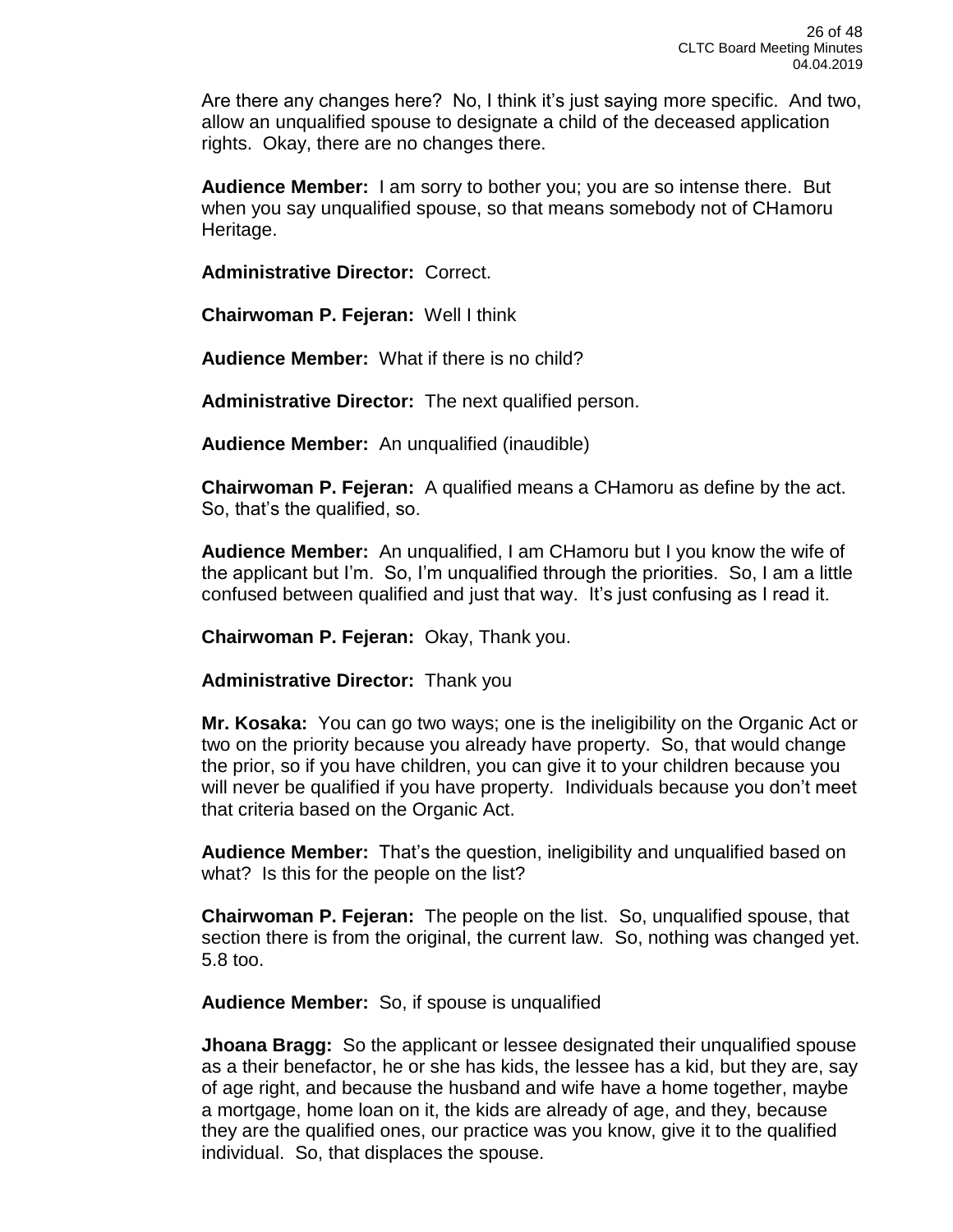**Audience Speaker:** What if the spouse was the one who got the mortgage, what happens there?

**Administrative Director:** 

**Chairwoman P. Fejeran:** I think that's the effect of our…

**Audience Speaker:** But I think that if the unqualified spouse has no children.

**Administrative Director:** And that's what the lawsuit is about. Also, that situation, yes. But the law is specific right now. That's why we're having this discussion, the law is very specific and that's what we have to follow.

**Chairwoman P. Fejeran:** And we're proposing no changes.

**Administrative Director:** Correct and no changes at this time.

**Chairwoman P. Fejeran:** At this time.

**Mr. Kosaka:** I think that prior to them receiving, we should have them sign a document that knowing my spouse is an unqualified applicant that when I die, she acknowledges that. Because if she doesn't, she won't have an understanding, hey I've been here for thirty years and we paid this house together. But if you have a document that is signed. If they don't know that then. There should be a letter of understanding. You don't qualify just because you're married to this qualified. Again, you tie that back to the probate law. Talks about spousal rights, and a lot of other things. They feel that it's unconstitutional because of that.

**Chairwoman P. Fejeran:** So, moving on is that section, the last section sentence is unchanged. Request of that succession shall be made to award if the applicant is deceased, otherwise the application shall be cancelled, and the applicant will be removed from the waiting list. I stand corrected, what we changed here was that, I guess the trigger for cancelling an application is ninety days from the intent to award. Which ties in with 5.10 we just went over.

**Administrative Director:** They have a hundred and eighty days.

**Chairwoman P. Fejeran:** A hundred and eighty days from the death of the applicant. So, we know that many of the successors to the applications don't even know they are the successors until even years later. Hundred eighty days, definitely passed the hundred eighty days. Okay, so this section here says, no, come tell us right away, but if we send the deceased notice of intent to award, then their successors have ninety days to get back to us or their application is cancelled. On 5.8 (b), So, this is a new section, that is proposed. 5.8 (b). An applicant may once in his or her lifetime, switch his or her application date and time rights, to a qualified individual from the third degree of consanguinity of the applicant under the act. The request to switch date and time shall be made to the commission in written form. The board of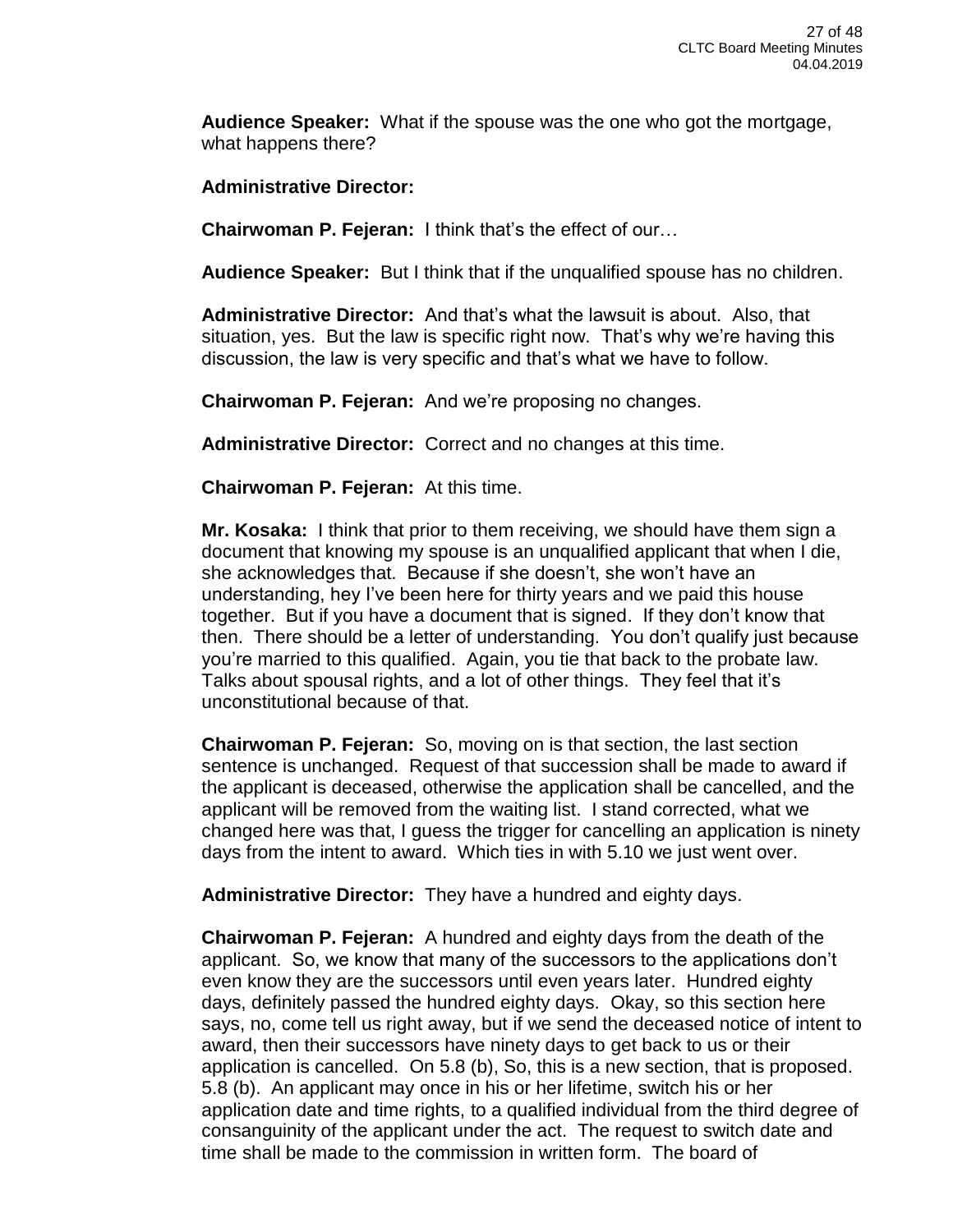commissioners shall consider the request, no other switching of the application rights shall be permitted, thereafter. Request for transfers or switches, may take place in an emergency, if the commission which makes the transfer or switch imperative. So, you know, last year we had a lot of, and we still have a lot of applicants that have transferred, giving application rights over to family members. That was found to be outside of the law. That administrative practice was found outside of the law. And this is the commission acknowledging that, that really all this time has passed, and the rights of an applicant maybe passed to their family. Right, so, their an applicant, right, this is dealing only with application rights. So, they can transfer and switch it to one person in their lifetime. So, does that mean if this one applicant can transfer or switch it to.

**Administrative Director**: Can't switch it

**Chairwoman P. Fejeran**: Can't switch it, so, there can be one, one place in line that changes hands like five times. Or is it the intent of the commission that can. One place in line, whoever lined up there can pass it up once. And it stays with that person.

**Mr. Kosaka:** They should put in years, maybe first-time cause there is no time limitation in switching, cause the brother switches off the brother and the brother again, but if they only know about these properties. You got to give them some ample time to build and use the land. Cause if they are just going to be passing on then. You know you got to really set a time frame.

**Chairwoman P. Fejeran**: I think initially, one place in line can actually, there can only be one transfer or switch.

**Mr. Kosaka:** In its entirely.

**Administrative Director:** I think the intent of the new, is both parties, is considered a one time, that's it for both parties. The way it's written, the applicant, you're talking about two applicants right. So, both parties, may only switch one time. That's it, so once they switch, that's it. This person can't switch again. This person can't switch again cause it's only one time in their lifetime.

**Chairwoman P. Fejeran**: Okay.

**Administrative Director**: So, each applicant, the onetime switch occurs for each applicant not just the one who wants to switch. See, versus the one they are switching to. To and from, right. So, both applicants, it would be applicable to them.

**Legal Counsel Toft**: The one problem to be made though.

*\*\*\*Multiple discussions\*\*\**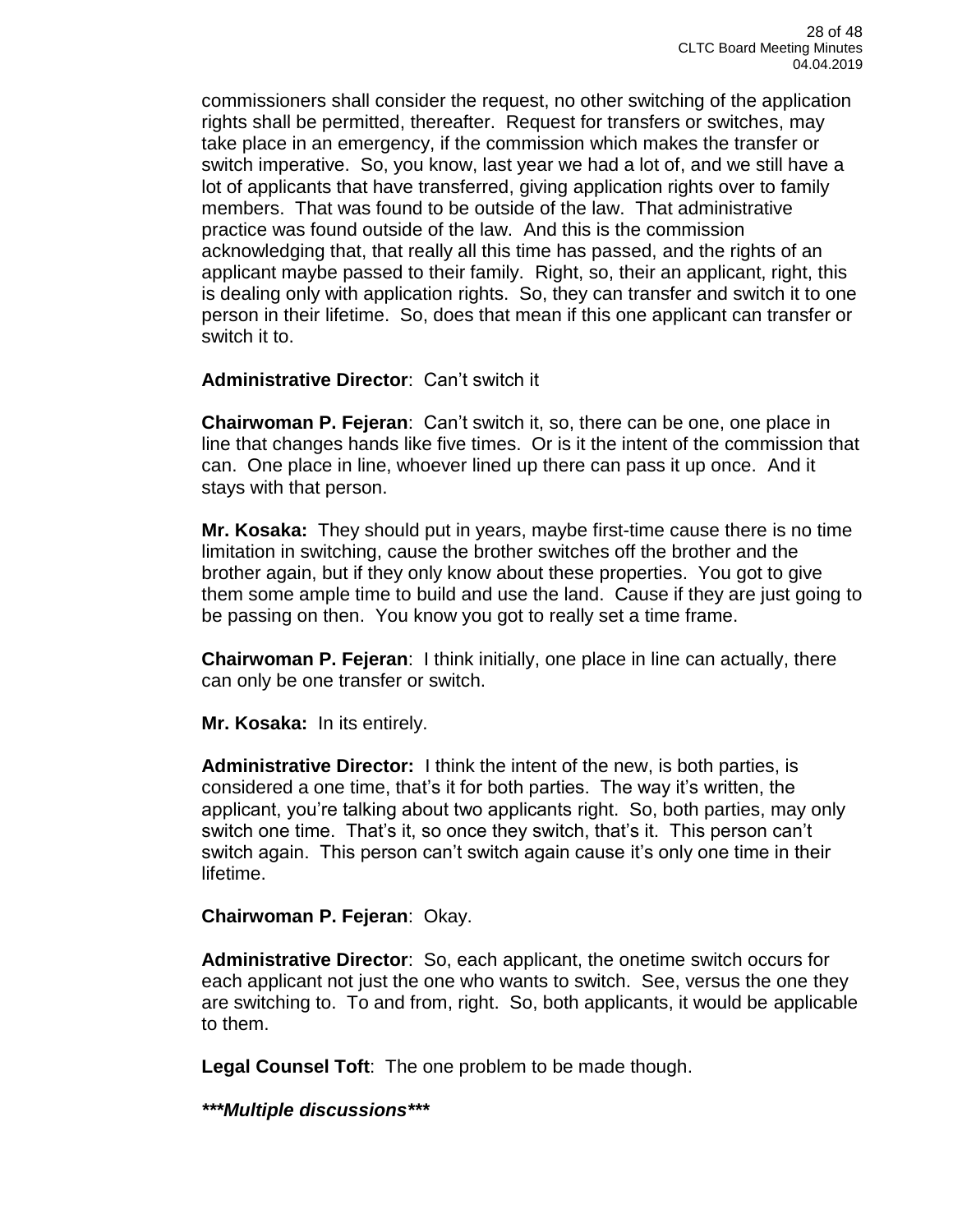**Legal Counsel Toft:** Person A, is now the grandfather or grandmother, transfer to person B, grandson, and it takes that long for the list to go. And that person wants to transfer to their kids, you may want to allow. Like he said, it may benefit if they have a period of years before another switch can be made. Or something like that. It may not need to band to transfer, but just have a period of years.

**Chairwoman P. Fejeran**: Like the seven-year waiting period.

**Administrative Director:** And then the sentence that really is the lynch pinch, in the end, the commission can find that in an emergency exits, once again, the commission can allow the transfer.

**Legal Counsel Toft**: yeah

**Administrative Director:** so, there is a face.

**Chairwoman P. Fejeran:** Yes.

**Audience Member:** So, there's a regard that you can switch if your priority falls right. If they are eligible and qualify.

**Chairwoman P. Fejeran:** Right.

**Chairwoman P. Fejeran**: So, so your question is…

**Audience Member**: Who you transfer to

**Chairwoman P. Fejeran**: That makes that person priority. Like let's say that number three, you know, I've already got a home, I want to give it to my granddaughter who is landless. So, that makes him change to priority two to priority one. And I think that's what has been happening, that's why the switches were done over the past twenty years, I don't know twenty some years. Because that was happening to accommodate people. Okay. Okay, so, that's 5.8 (b). We need to maybe make some clarifications. Qualifies and what's needed. Okay. It's three o'clock, we have one more hour, if we can go through, Topic Two: Process for awarding leases. The first outcome and goal that was what we're looking at is that there is a clear workflow from application to lease award. To find the rule, which the commission adopts under a standard operating procedure. Okay. And the second goal or outcome, that qualifications for lease awards will be clearly identified. Maybe we need to, Ms. Rojas brought up a good point with that we use qualifications, qualified versus eligible. So, maybe that one should be eligible. Okay. Before we get going with that, I have the comments, sign in sheet. I see Mr. Celestrial is not here anymore. Mr. Kosaka.

**Mr. Kosaka**: You know for the sake of time; I will just discuss mostly.

**Chairwoman P. Fejeran**: Thank you, and Mr. Quidachay again. I think he also left, right? Okay, so, we will keep going.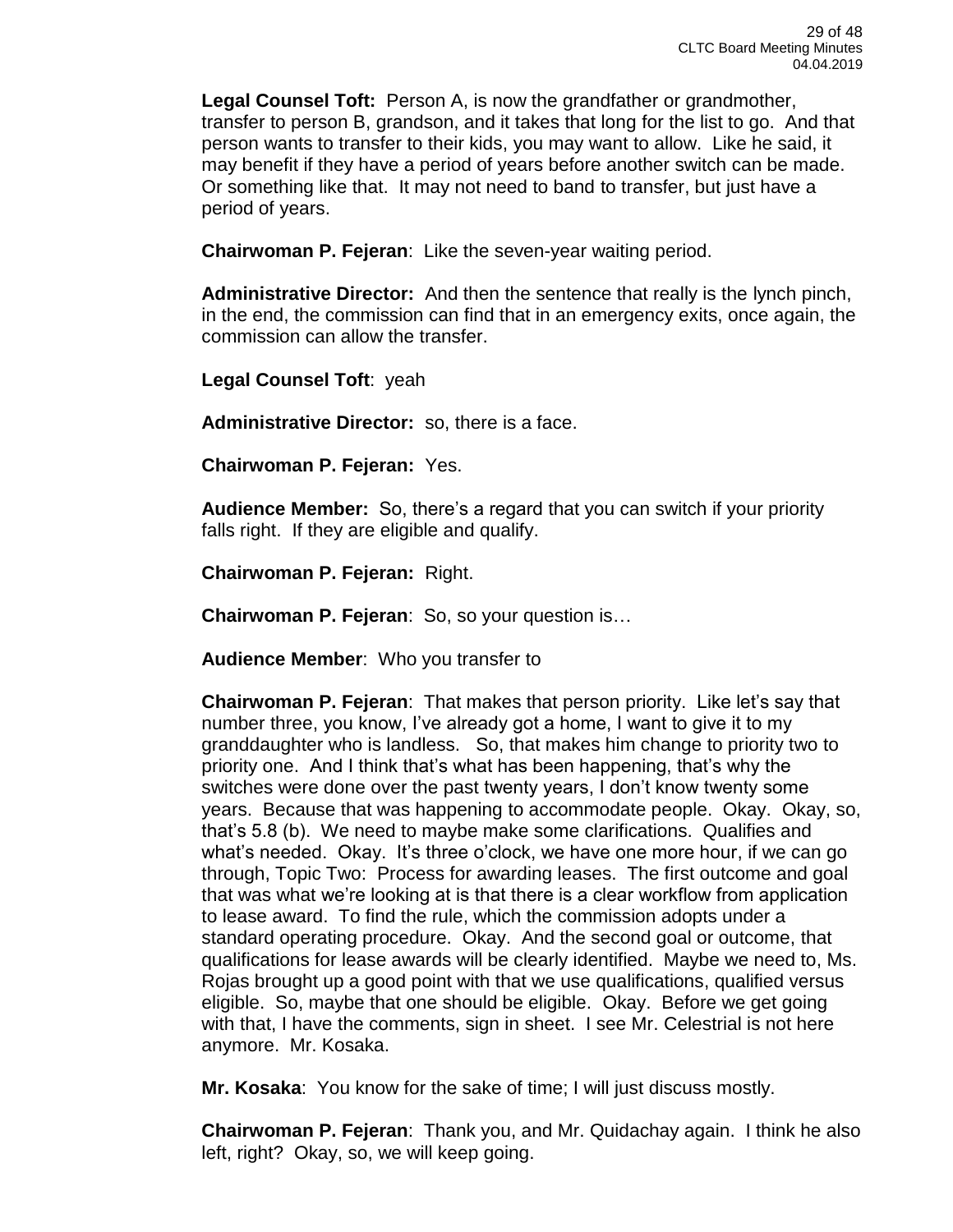**Administrative Director**: Are we still on item two? Or Topic Two?

**Chairwoman P. Fejeran**: Topic Two.

**Chairwoman P. Fejeran**: Did you want to ask any questions or about awarding of leases? Or do you want first while we discuss the changes then? Okay. Actually, I have a question on awarding of leases.

**Chairwoman P. Fejeran**: Okay, thank you. So, topic two, this is the change of the Act itself. Section 75109 (a).

**Administrative Director**: That's actually going to be found in the GCA, right?

**Chairwoman P. Fejeran**: Yeah, that's in the GCA.

**Chairwoman P. Fejeran**: Unfortunately, we don't have the topic that is available for the public. Maybe we can, can we pull it up here? (television monitor). 75109 (a). So, this section here is succession to leases to lessees. Okay, again it, the way the Act is currently written, and I think it's really an oversight, it lists, husband and wife, children, and widows and widowers' brothers and sisters, nephews and nieces. So, it leaves out siblings, brothers and sisters. So, 75109 (a), would be revised to say that the lessee shall designate to a person who he or she has interest to best upon his or her death. In the absence of such a designation as approved by the commission, the commission shall select the relative of the lessee, one person within the third degree of consanguinity of the lessee. Who is qualified to be a lessee of CHamoru Homelands as a successor of the lessee's interest? Upon the death of the lessee, his or her, shall invest in the person selected. The commission may select such a successor, upon the death of the lessee and the rights of the use and occupancy made effective as of the date of death of such lessee. Any questions?

**Mr. Kosaka**: I know I'm going to, but consanguinity, again going back to that probate law. Maybe reference this part, you know I think that they don't deserve one, but I have a brother and sister, it's a part of the probate law that we should adopt this because it's supposed to be universal on ways to deal with properties here on island. The only difference here with the probate law is the qualification of the individual according to the Organic Act. That probate laws.

**Chairwoman P. Fejeran**: Okay, thank you sir, so, we have noted your comments about checking the probate law and then you know just like the public law 23-38, whatever changes proposed there, would also have to be mirrored here. Okay, so, topic two, the next section 5.1, 5.3, 5.4, 5.5, those there don't have any proposed changes. So, let's read them in the law. So, 5.1 talks about application form, okay, so the Residential and Agricultural form. 5.3 is the section and it talks about application processing. No changes are made there. And I just want to confirm there that the commission follows these, this part of the law to a tee. Right, applications are date stamped, time stamped, assigned a numerical designation, filed in the order received, there's a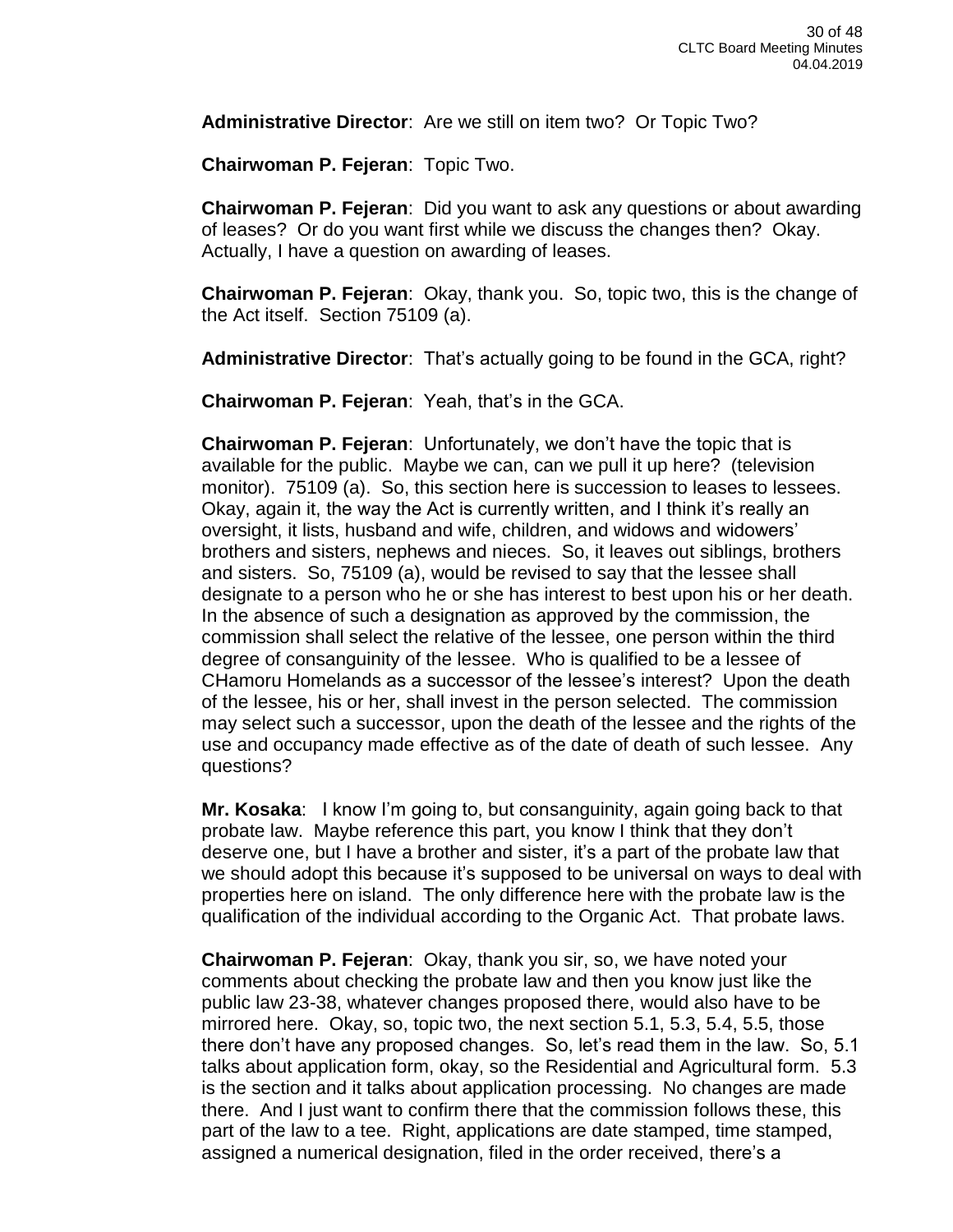processing fee of fifty dollars, there is the thirty days for qualification to be determined.

**Administrative Director**: Right.

**Chairwoman P. Fejeran**: It doesn't state who makes that determination.

**Administrative Director**: Actually, it actually states that the commission the director after thirty days makes that determination. Whether the applicant qualifies as an applicant.

**Chairwoman P. Fejeran**: So, it's application approval, checking for qualification at the Administrative level.

**Administrative Director**: Correct

**Chairwoman P. Fejeran**: Okay. Alright, so, then, number, 5.3 no changes, 5.4 Residential tract applications. Applications for Residential tract leases shall be made for one lot only. One island wide Residential application list must be maintained. No changes. Agricultural Tract Applications, it just says that the commission shall establish for those designated Agricultural Tracts. Okay, so, no changes there. Again, we are looking at 5.6 (c). 5.6 is a whole, 5.6 (C) would be changed, right? So, 5.6, we already went over 5.6 (a). Are we deleting 5.6 (b)?

**Commissioner S. Techiara**: I didn't realize we did.

**Chairwoman P. Fejeran**: I think we did. Hold on. Oh no, we are leaving 5.6 (b). Yeah, we're leaving 5.6 (b). Which says, in the event a new subdivision is open, applicants on the island wide waiting list shall be awarded according the rule 5.2. Which is the priorities?

**Mr. Kosaka**: So, the new development happening up in Yigo, Is that for elderly or the senior citizens? Or is that open to applicants to use.

**Chairwoman P. Fejeran:** I don't think that's on the list

**Mr. Kosaka**: I thought

**Chairwoman P. Fejeran**: That's not a Land Trust development.

**Administrative Director**: No.

**Mr. Kosaka**: Isn't, it part of GHURA? Or GHURA funded thing.

**Administrative Director**: That would GHURA

**Chairwoman P. Fejeran**: That would GHURA, yeah.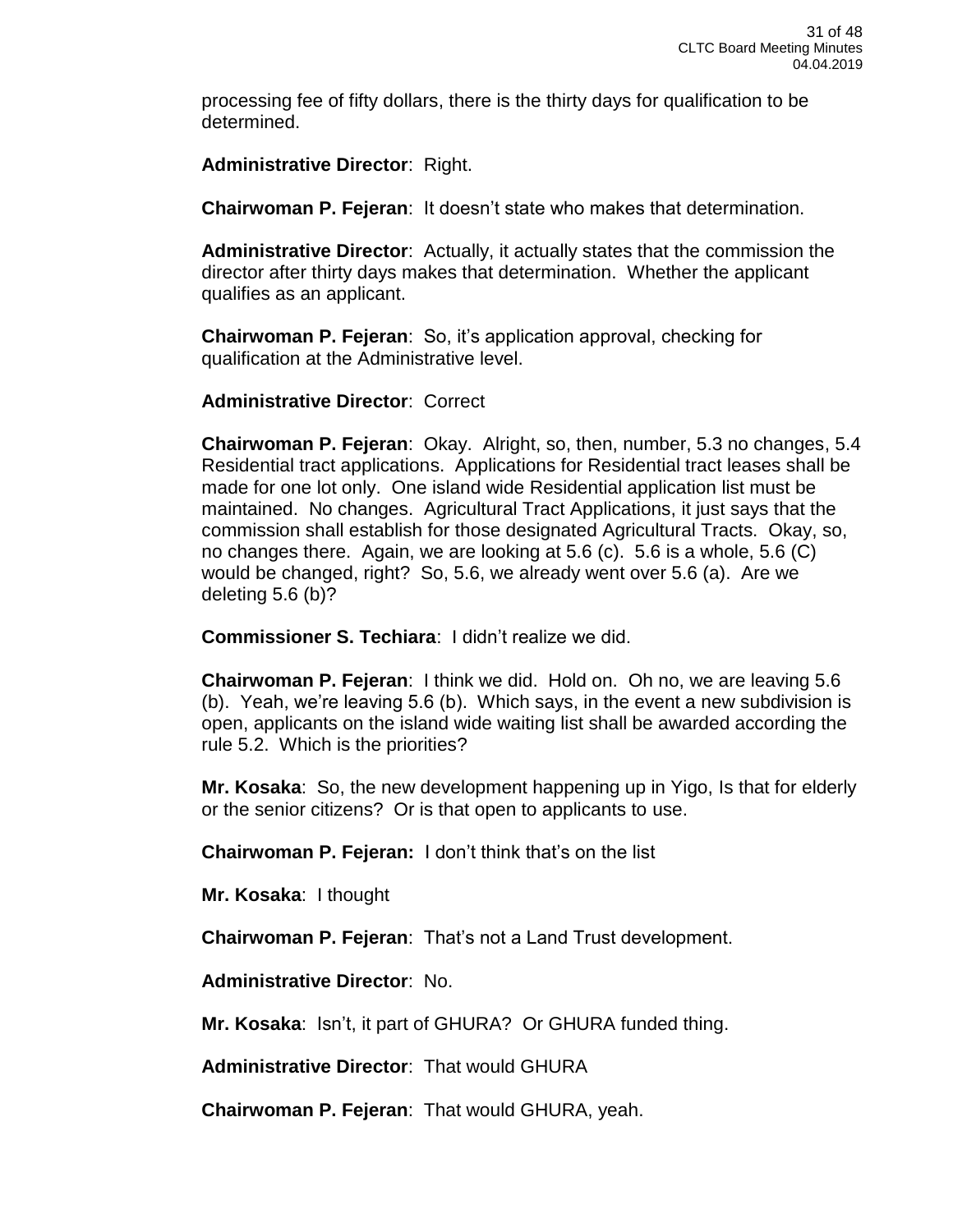**Mr. Kosaka**: Okay, so, is there. Who makes it priority for them? Is Senior citizens or this or that?

**Chairwoman P. Fejeran**: I don't know, that's a separate program

**Mr. Kosaka**: Maybe you should look to having these other agency build, because if they are looking for someone to rent these places, I think that's what it is. There's supposed to be available. If that's talking about new development, well, I think the inner agencies of the Government

**Administrative Director**: I think the issue there, Jeff, is that is not CLTC property, that doesn't belong to the CLTC. So, placing CLTC applicants unto non CLTC property is not possible. Or maybe we can work on some kind of swap.

**Mr. Kosaka**: That is

**Audience Member**: Was that land transferred from CLTC?

**Administrative Director**: I would have to check into that.

**Audience Speaker**: Check into it.

**Administrative Director**: I will.

**Chairwoman P. Fejeran**: Was it? You guys know what he's talking about?

**Administrative Director**: I don't know on the top of my head.

**Chairwoman P.**: Yigo.

**Administrative Director**: I'll check.

**Audience Member**: *(inaudible)*

**Chairwoman P. Fejeran**: Okay. So, I think, I just want to point out 5.6 (b), should be revisited at the same time that we revisit priorities because this references priorities. If we were. Oh wait. 6.2 yeah, if we're changing the way awards are made, without priorities we need to, oh no, if we change 6.2 then it references 5.6. That's all. Okay, 5.6c, this is where we made a change. So, an applicant receives a notice of intent to award, shall be able to decline twice, after a third notice of intent to award, an applicant's name shall be removed from the waiting list. Okay, right now, the law talks about an applicant who was awarded a lot, may decline a lot in two different villages, after declining a third award, applicant, shall be removed from the waiting list. What our revision is what defines when they decline. Cause right now, the current law, when is a lot awarded, is it when a lease is given? You know, when somebody has a lease, that's what is happening. Leases have been given to applicants. They come back to us a month later, a year later and say, I don't want this, give me another one. So, then we, according to the law we have to service them again. Work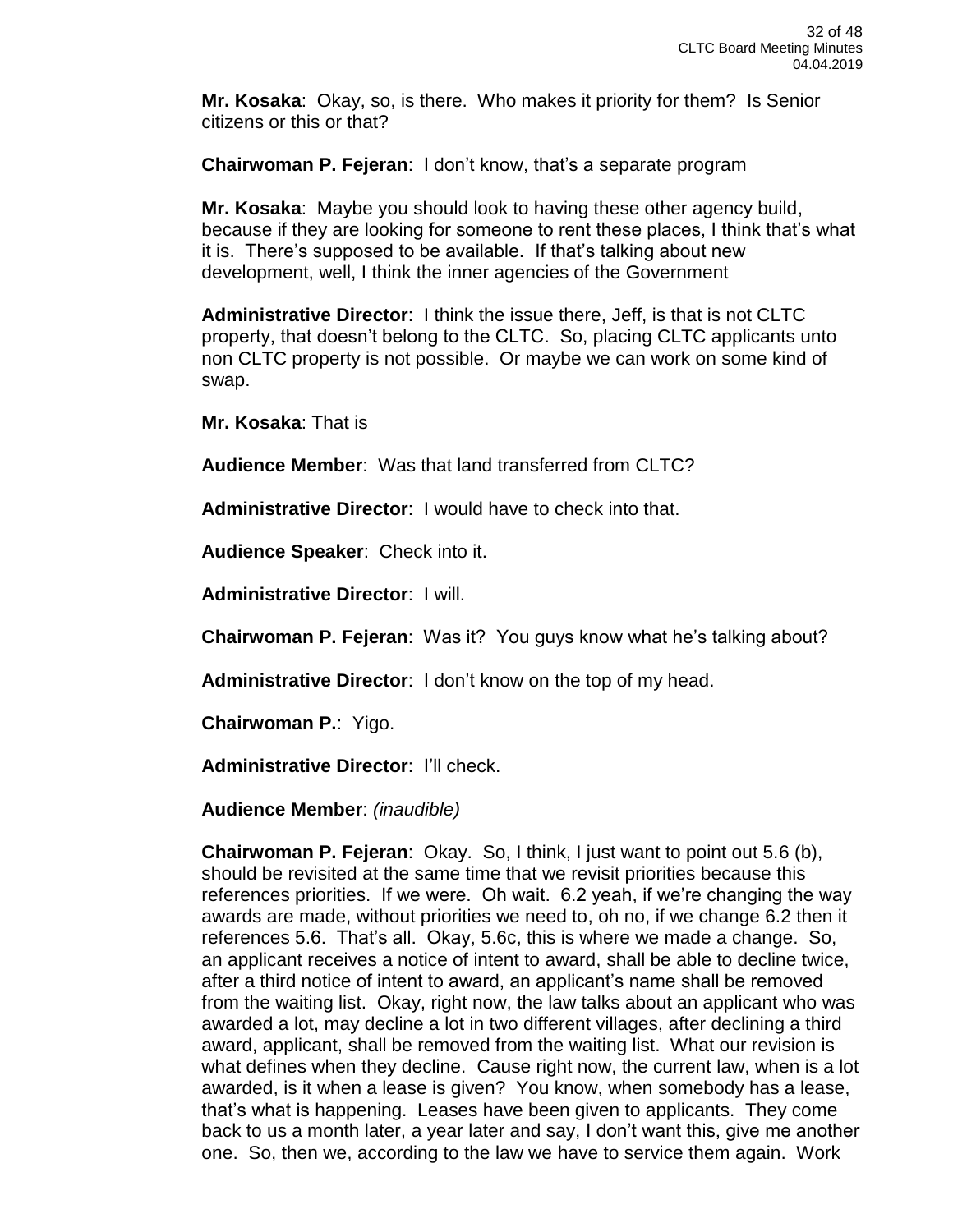with them again, get them a new property, get them on a new lease, and they can come back another time. And say, I don't want that either, give me, a new one, so. What our proposed change does is it says that the declining of lots can be done at the notice of intent to award stage. Okay.

**Legal Counsel Toft**: You also need to remove the

**Administrative Director**: Yes

**Chairwoman P. Fejeran**: Oh yes, so also, village requirements are out so.

**Administrative Director**: Right. I want to also say, requirements, they are not allowed to decline a lease. Here it says decline an award. So, award would be clarified as intent to award. That's our, make sure that we clear that up before we, once a lease is signed, it's binding and there's no declination of a lease. Right, so, we want to make that clear for our applicants that haven't received leases yet. And once they signed the lease, it's entirely binding and there's no declination afterwards. Prior to when we show you the lot and you sign a notice of intent, that is sent out and we send it to you, then at that point, you can decline. But not after, not after you sign the lease.

**Chairwoman P. Fejeran**: Okay. Thank you, moving on 5.7 contract for award, applicant shall be considered for award, in the order the application was received by the commission. Provided that award first be made, according to their ranking on the island Residential or Agricultural waiting list. Okay, so this, this sections revision is tied to the other revision where we are getting rid of priority list. Okay, so, whichever decision we make, regarding priority we will have to look at this one. Okay, 5.9. Posting lessee award, commission shall post in every municipal Mayor's office and on the CLTC official website, the names, waiting list number, and dates and times of application, of all who were awarded leases, within two weeks after awards are made. In which shall be posted of sixty days. Okay. So, what our proposed changes does is we're keeping posting at the Mayor's office. And replacing in a publication of general circulation. We're replacing that with our website. We felt that it might be cost prohibited to constantly put out notices and.

*\*\*\*Multiple discussions\*\*\**

**Chairwoman P. Fejeran**: Okay, 5.10 (a).

**Administrative Director**: Oh, that's fine, I'm sorry.

**Chairwoman P. Fejeran**: Comment? 5.10 (a), an applicant for award, an applicant…an applicant for award, must notify the commission in written of change of address or any other information contained in application within fifteen calendar days of such changes.

**Administrative Director**: I think we moved the rest of it after that, we moved it to 6.2.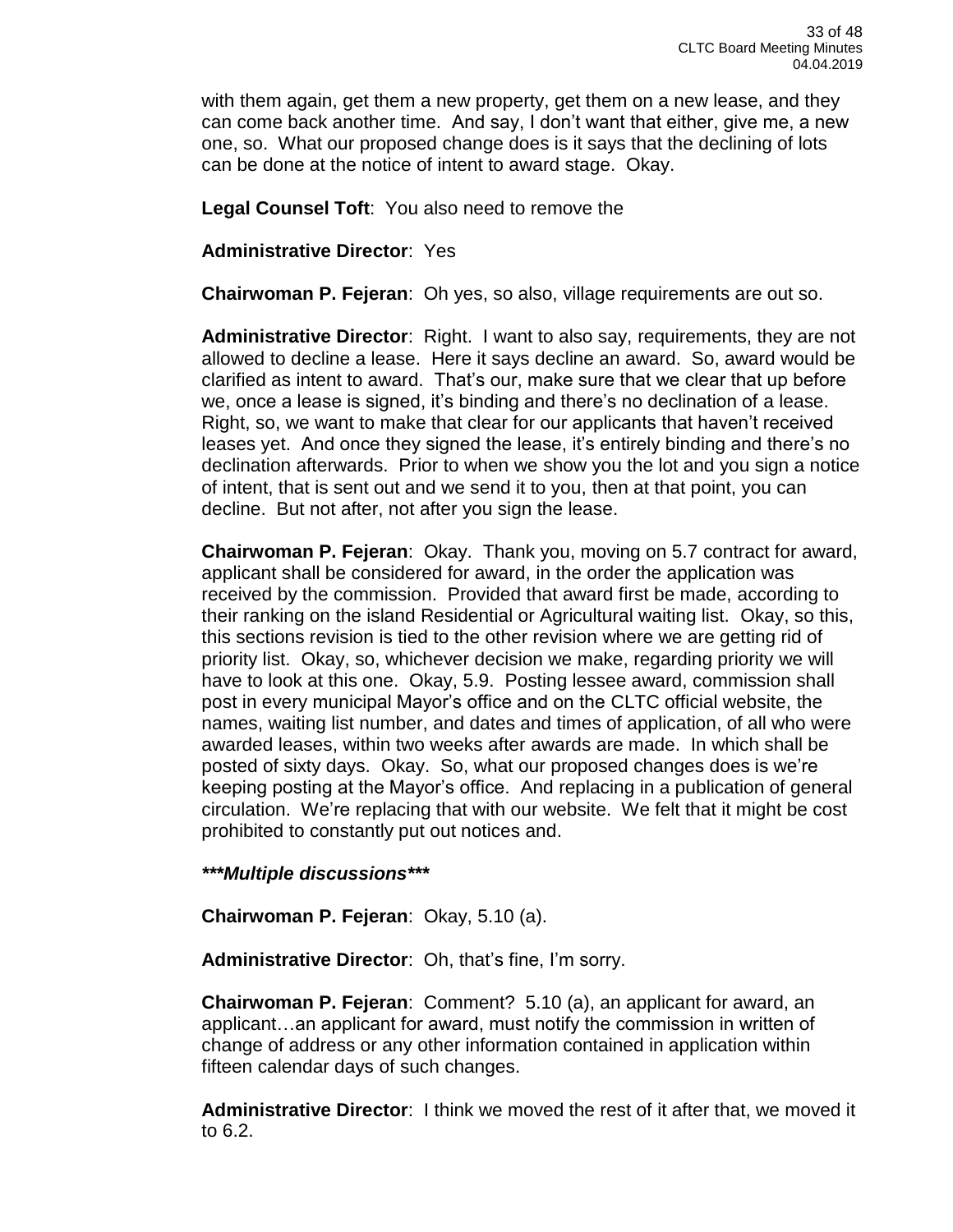**Chairwoman P. Fejeran**: Okay. Our 5.10 (a)?

**Administrative Director**: Right. Well, I know it says "B" but there aren't any other.

**Chairwoman P. Fejeran**: Okay, so, 5.10(a), is found on page one.

**Administrative Director**: You see how the part, whenever the commission seeks action for award. Starting at that sentence, I believe we're trying to move it to actually awards at 6.2.

**Legal Counsel Toft**: I see.

**Administrative Director**: That way it's not.

**Chairwoman P. Fejeran**: Oh, that's what it was.

**Administrative Director**: From that point on we will want to move it to 6.2 move it to awarding.

**Chairwoman P. Fejeran**: Oh, okay. So, the whole talks about Notice of Intent to award, and they have to contact us, it's moved to the current.

**Administrative Director**: Into award.

**Chairwoman P. Fejeran**: Okay, okay.

**Administrative Director**: Awards

**Chairwoman P. Fejeran**: Okay, got it. So, 6.2, 5.10(a) really, they just have to make any changes.

**Administrative Director**: Changes.

**Chairwoman P. Fejeran**: Oh, got it. Okay, moving on 6.1 (a), whenever Residential Lots or units are available, the commission shall award leases to applicants who in the opinion of the commission who are qualified to perform the conditions of such leases. The commission's opinion of such applicants shall be based on criteria, such as provided in the Act. Okay. Oh, I think the change was added in the minutes. Right?

**Administrative Director**: Yes, because it used to be tracts.

**Chairwoman P. Fejeran**: Just tracts, right? Now, it's lots or units.

**Administrative Director**: Right, because tracts are large.

**Chairwoman P. Fejeran**: Large property

**Administrative Director**: Large parcel pieces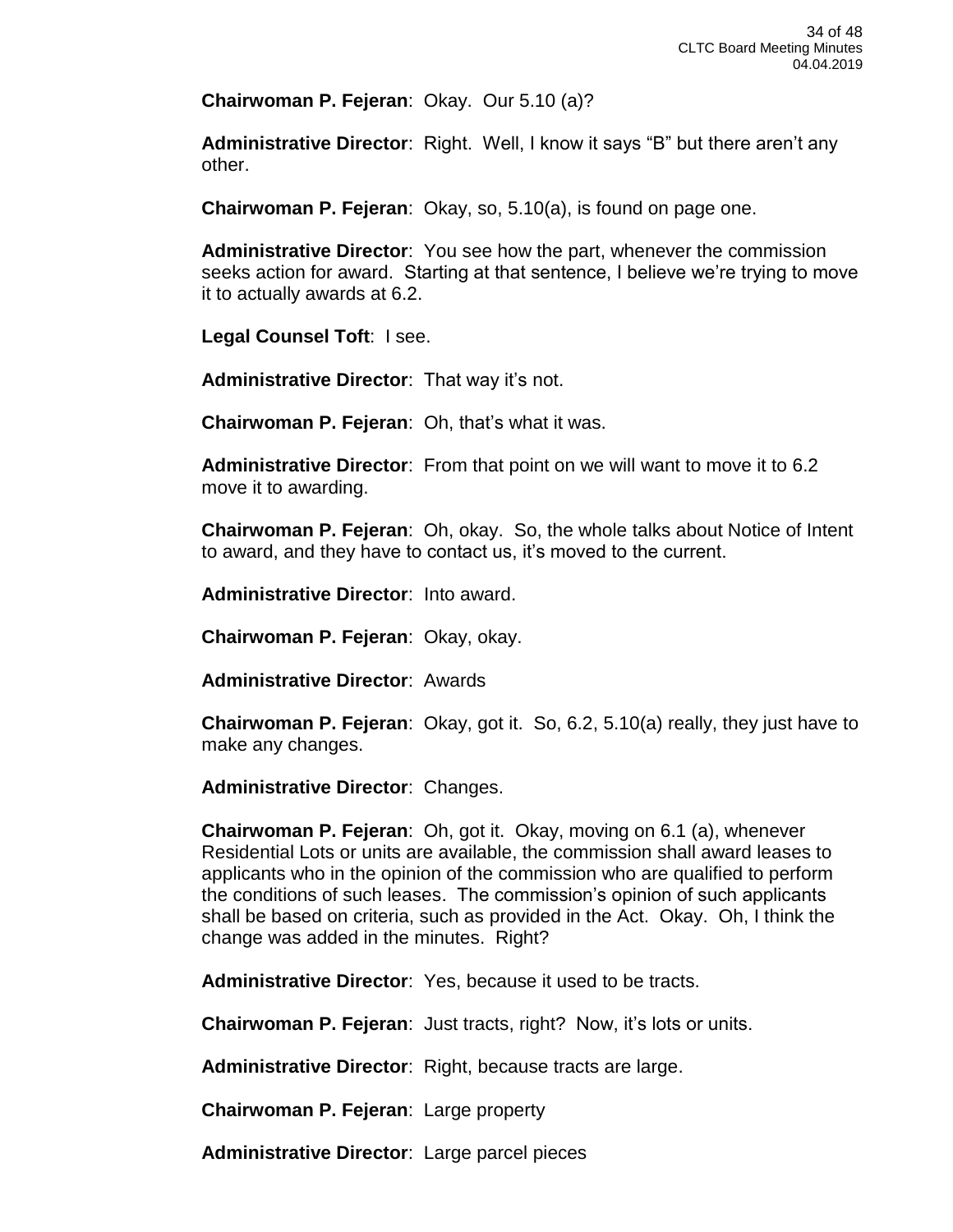**Chairwoman P. Fejeran**: Okay. 6.1 (b), the lessee shall occupy and commence to use the lot, or unit, as his or her home within one year after the lease is executed.

**Administrative Director**: Change that from made to executed. Because the law had made. The word is, one year after the lease is made. So, we changed the word made to executed.

**Chairwoman P. Fejeran**: Executed. Umm…is there another law that came after this that extended that? Umm…that timeline?

**Administrative Director**: The only one I'm aware of is, if…

**Chairwoman P. Fejeran**: I think it's something the timeline you have like three years after infrastructure.

**Administrative Director**: Infrastructure available

**Chairwoman P. Fejeran**: Available. Do we want to make changes here?

**Administrative Director**: It's a separate public law.

**Jhoana Bragg:** Yeah, that one

**Chairwoman P. Fejeran**: It was amended right, so should we just add that amendment here?

**Administrative Director:** We should add that to the…

**Chairwoman P. Fejeran**: So, this should be, I think I found it. Plan extension for the initial use of Residential lease properties with the CHamoru Land Trust Commission, it says any individuals or family referred to, otherwise referred to the lessee, who leases property with CHamoru Land Trust Commission, through its Residential properties program, shall occupy and commence to use the tract as his or her home, no later than three following the availability and basic necessity infrastructure, ie, road, water, and power. This would be Public Law number 24-62. So, lets, we'll update

**Administrative Director**: Without sending any other to public law.

**Chairwoman P. Fejeran**: Okay, so, Okay, 6.1 (C), lot size for Residential lease shall be awarded, shall not be less than one-half acre, with no public sewer available or lot size for Residential lease shall be specified by zoning, environmental and administrative policies. Okay, so, what do we get rid of here? So, if it's less, if it's, no public sewer connection, cannot be less than half an acre. And that's because of the environmental concerns. Okay.

*\*\*\*Multiple discussions\*\*\**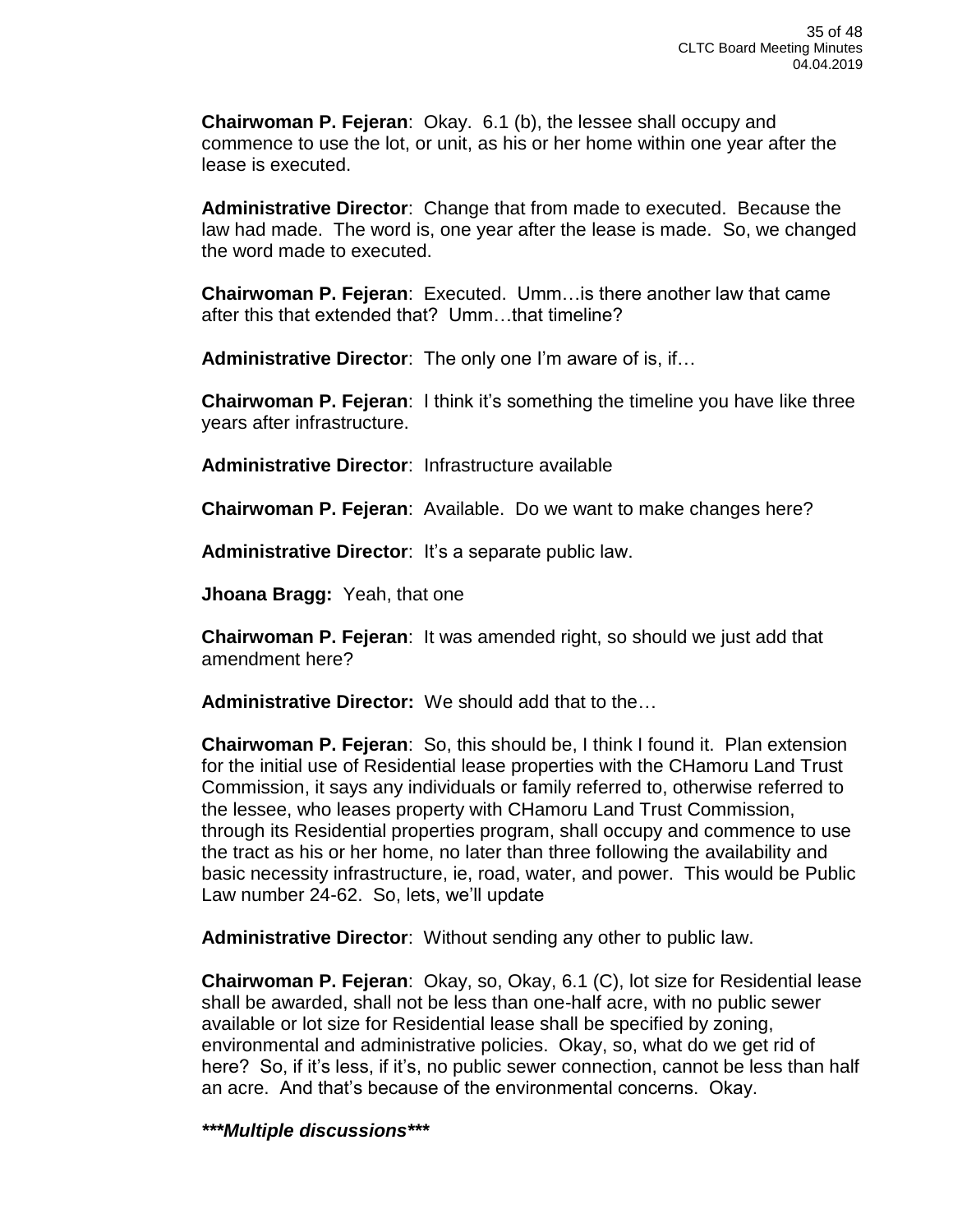**Administrative Director**: I think that's the only part changed.

**Chairwoman P. Fejeran**: But then…

**Administrative Director**: No public sewer.

**Chairwoman P. Fejeran**: We also took out, we took out, but neither case shall be more than one acre.

**Administrative Director**: Yes

**Chairwoman P. Fejeran**: Okay, or lot size for residential tract lease shall be specified by zoning, environmental or administrative policy but in no circumstance may the area exceed one acre. So, we took out the maximum, we did, right?

### **Administrative Director**: Yes

**Chairwoman P. Fejeran**: I mean; oh wait, I think there's another public law though that references lot sizes. I know that was for Agriculture.

**Administrative Director**: That was for Agriculture

**Chairwoman P. Fejeran**: So, I guess I would ask, do we want to take out the maximum knowing we have such a limited supply. I mean it would be very irresponsible to give a Residential lease for 5 acres to one lessee knowing we have so many lessees out there.

**Mr. Kosaka**: I think I would just stick to one acre, makes it more available for everyone else

**Chairwoman P. Fejeran**: Okay, we'll look at it again about keeping that maximum in. Okay, so then 6.2b, this is our new, 6.2b again it talks about the process of Notice of Intent to Award sent via first class mail, published twice and then giving the applicants 90 days to respond. They don't respond, the commission shall remove the applicant from the award list and the applicant must reapply as a new applicant.

**Administrative Director**: I might want to ask about the published twice in the daily newspaper of the Notice of Intent. So, this is for each Notice of Intent or just for a list? Because as its written it says, a written notice shall be mailed for all notices. So, every time that we issue a notice for intent, I'm supposed to take out an ad in the paper? Twice, it says shall publish twice in the daily newspaper of general circulation, a notice of intent for applicants listed. That might be a little cost prohibitive in my opinion to do it every time we award. Imagine when we get over this hub and we start awarding on mats.

**Chairwoman P. Fejeran**: I think the way we would be doing it moving forward is like I said, 50 properties available and then we issue 50 NOIA and then those 50 names will be published.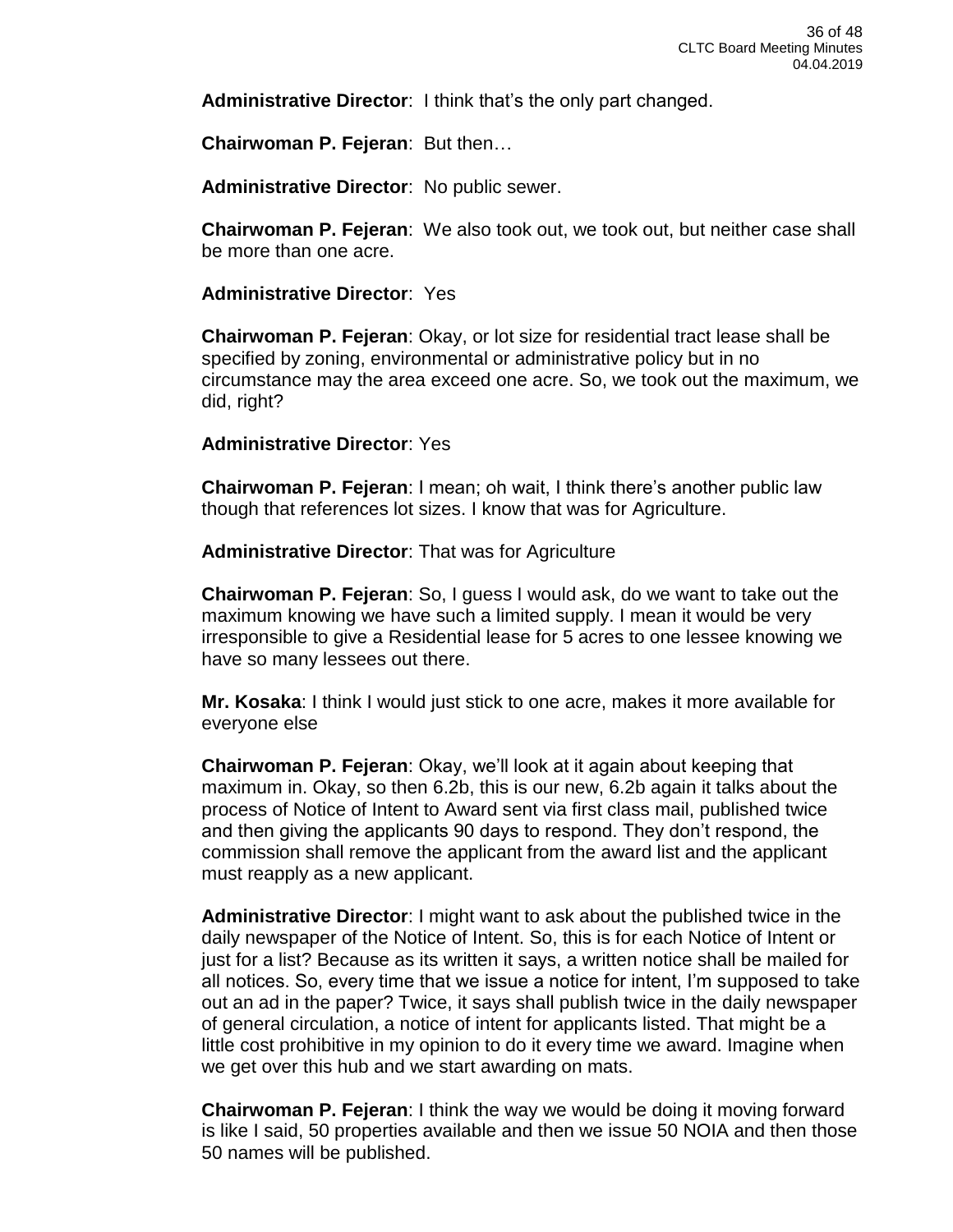**Administrative Director**: Okay, I'm just asking because the way it's written it say for all notices. So, I mean one could interpret that to meet all notices individually or all notices together as one.

**Chairwoman P. Fejeran**: Notice of the List of Intent to Award

**Administrative Director**: That would definitely be better

**Chairwoman P. Fejeran**: Okay, so then we'll just make sure that when we're talking about when publishing

**Administrative Director**: Publishing a list of those with the intent to award shall be

**Chairwoman P. Fejeran**: Notice of the List

**Administrative Director**: Yeah

**Chairwoman P. Fejeran**: Okay, thank you

**Administrative Director**: And did you want to quantify or qualify when, as to when is it going to be; do we have to do it right away or weekly, you know what I mean; is a weekly list or is it a monthly list, you know because, what if we process in a week, we process 5 and that's it and that's my list to publish for the week is 5, then the next week it's 10, or the next week, so do we want to make it a little more sizeable.

**Chairwoman P. Fejeran**: I think the way this would work is whenever the notices are mailed out but the 90 days doesn't start until the  $2<sup>nd</sup>$  publishing so if you only publish once a month, then after the  $2<sup>nd</sup>$  publishing then that starts the 90 days for everybody that was listed.

**Administrative Director**: Okay, so, am I clear to publish monthly?

**Chairwoman P. Fejeran**: Yeah, it would be at your discretion I guess, administratively

**Administrative Director**: As long as it's published twice

**Chairwoman P. Fejeran**: Yeah, as long as you publish it twice. You know I saw another one that we just went over that was talking about cancelling the application.

**Administrative Director**: Right

**Chairwoman P. Fejeran**: Do we want to keep that same language here rather than removing them from the list. It would cancel their, where was that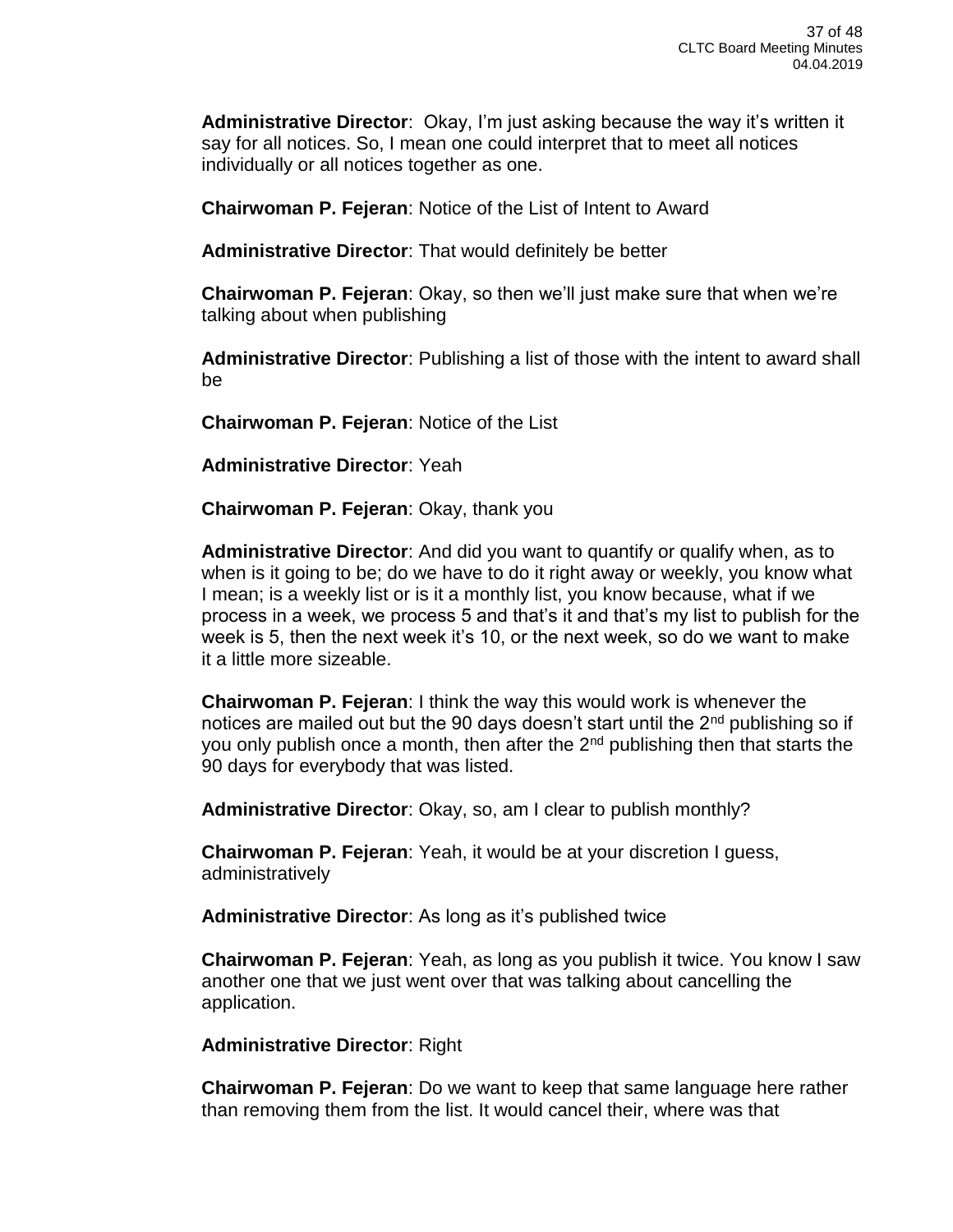**Administrative Director**: It also says the applicant must reapply as a new applicant, I mean, well not necessarily; the other one was just cancelling it and that's it, there was no recourse after that, it was just cancelled, but this one specifically provides that they can reapply. So, they'll be put back on the list once they reapply.

# **Chairwoman P. Fejeran**: Okay

# **Administrative Director**: Yeah, so I don't know

**Mr. Kosaka**: Can I just make a suggestion on that, instead of; you know a lot of time and effort (*inaudible*)…. put them at the bottom of the list and the last person that applied could've gone to the bottom. Kind of like when we go to school (*inaudible*)…give you an option like maybe you're not ready for it or whatever situation happens that couldn't get him to responding back or something…(*inaudible*) Having to redo all this stuff it's just a lot of, you know, it's just the government. You know I understand the need for us to be persistent a little more or respond accordingly but maybe put him at the bottom of the list.

**Administrative Director**: Also, I wanted to bring up when they reapply again, they have to pay the \$50 application fee one more time again so, that's something to consider

**Chairwoman P. Fejeran**: I think we also need to be more clear about removing the applicant not just from the award list but from the waiting list

## **Administrative Director**: Right

**Chairwoman P. Fejeran**: Cause what we want to do here, we want to be able to clear out the list of people that aren't interested anymore or passed away and nobody interested. Right, so I guess, be more specific with the waiting list. Okay 6.2c, the Board of Commissioners shall approve a listing of eligible applicants who have been duly noticed and have accepted and are ready to be awarded a lease. Upon approval of these applicants, a lease shall be prepared and processed. These approved leases shall be deemed ratified. So, I think we already covered this one, in topic one. So, we'll just revisit this topic one. Okay, 6.3, Section 6.3, Award of Residential lease, lessee's performance. Section 6.3a, the Commission shall, whenever lots or units are available, enter into such a lease with any applicant who, in the opinion of the Commission, is qualified to perform the conditions of such lease. Sorry, next sentence is a recommendation.

**Administrative Director**: Yeah, that was my recommendation. I didn't think that was going to make it in.

**Chairwoman P. Fejeran**: So, this one we just changed tracts to lots or units, okay.

**Administrative Director**: With regards to that though, Madam Chair, sorry; just with regards to my suggestion since it's on the paper. It doesn't prohibit right,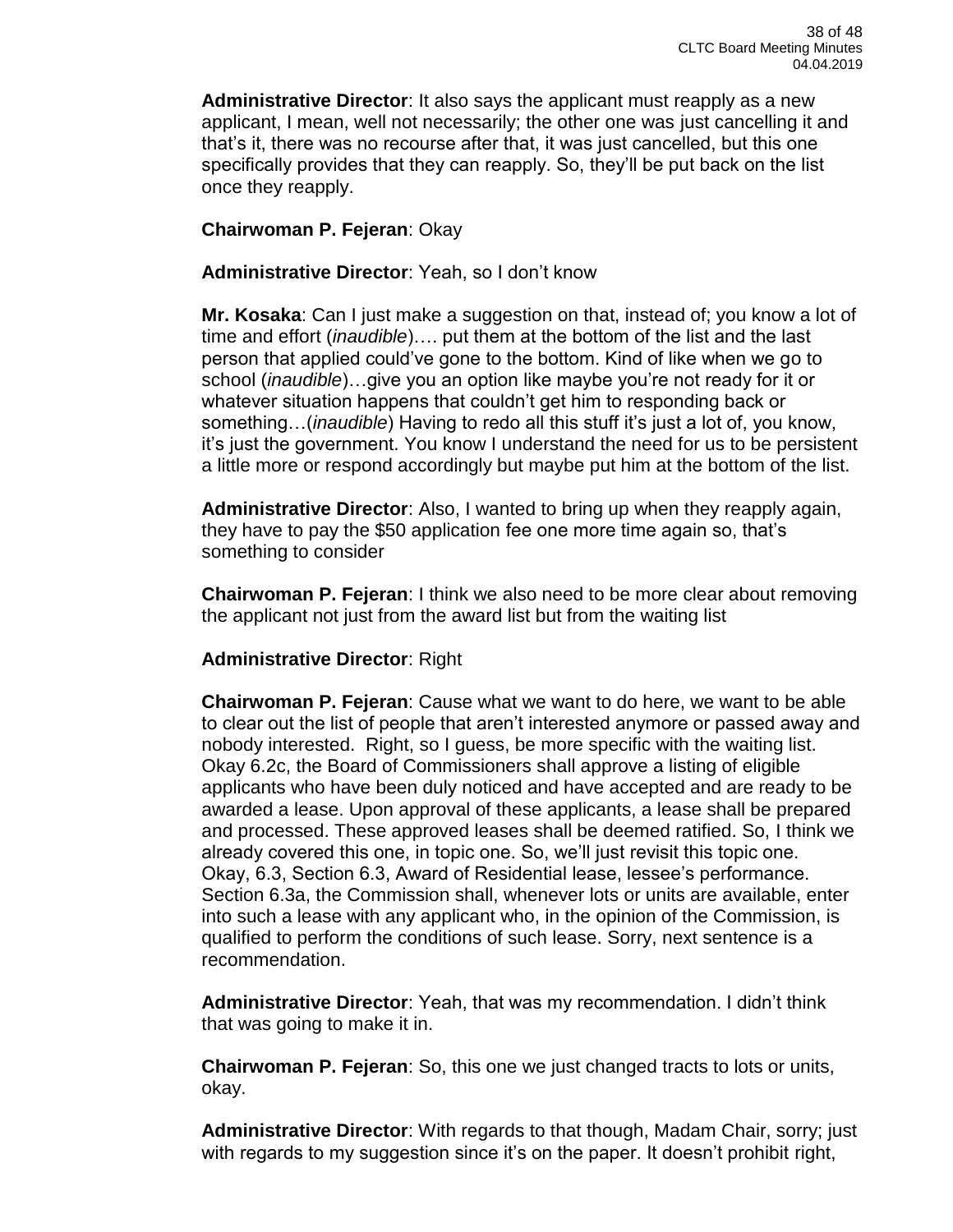correct me if I'm wrong Legal Counsel, but it doesn't prohibit the board from asking for anything more than what's here, 1 thru 4, on the existing B, 6.3b, approve loan financing, contract between applicant, equivalent evidence or approved evidence or of the intent and ability to fulfill, in particular number 4. We can ask them anything that falls under this right?

## **Chairwoman P. Fejeran**: So, it gives us some

**Administrative Director**: So that's my recommendation is that we take advantage of this and answer to Mr. Francisco who came in earlier about qualification, financial qualification not necessarily eligibility under the law, under the act. But that's something that I think we should continue or start on that process, perhaps if I could be so bold as to a verification of employment, financial statements of any kind that would help the decision, that would help the commission make a decision on whether this lessee, this applicant should be awarded the lease

**Chairwoman P. Fejeran**: Okay, thank you. Moving on, 6.5 Agricultural Leases. Whenever Agricultural lots are available, the commission shall award agricultural leases to applicants who in the opinion of the commission are qualified to perform the condition of such leases. The commission's opinion as to the applicant's qualification shall be based on criteria specified in the act.

**Administrative Director**: Only consideration I would have is establishing an agricultural applicant as a bonified farmer or as a bonified agriculture after he's awarded. Not giving a prequalification or another qualification right, but maybe afterwards he would be enrolled in the Guam Farmer's Co-op or already connected to a farming apparatus like an organization that would be helping him or her to start farming, similar to residential applicants, we connect them with Guam Housing Corporation, so perhaps we can connect them with the Guam Farmer's Co-op Association that way they can register to become a bonified farmer because this helps the commission in this respect, in terms of compliance going out and finding out that the 20 acres that we gave Mr. Cruz or whoever is actually being farmed or actually being raised because they have bonified farmer credentials. So that's something for the trust I think to consider putting in their criteria is afterwards said lessee upon the granting of the lease shall be automatically enrolled or shall be considered for membership in the Guam Farmers Co-op Association

**Mr. Kosaka:** I think that's a good point Mr. Hattig because sometimes it talks about Agricultural Leases (inaudible)…but it doesn't specify in there about Department Agriculture (inaudible)…but it don't doesn't say there that we have to register.

**Chairwoman P. Fejeran**: Thank you. So, 6.5, the Lessee shall occupy and commence to use the lot to cultivate as his or her farm within one year after the Lease is executed

**Administrative Director**: Again, it was just changed from made to executed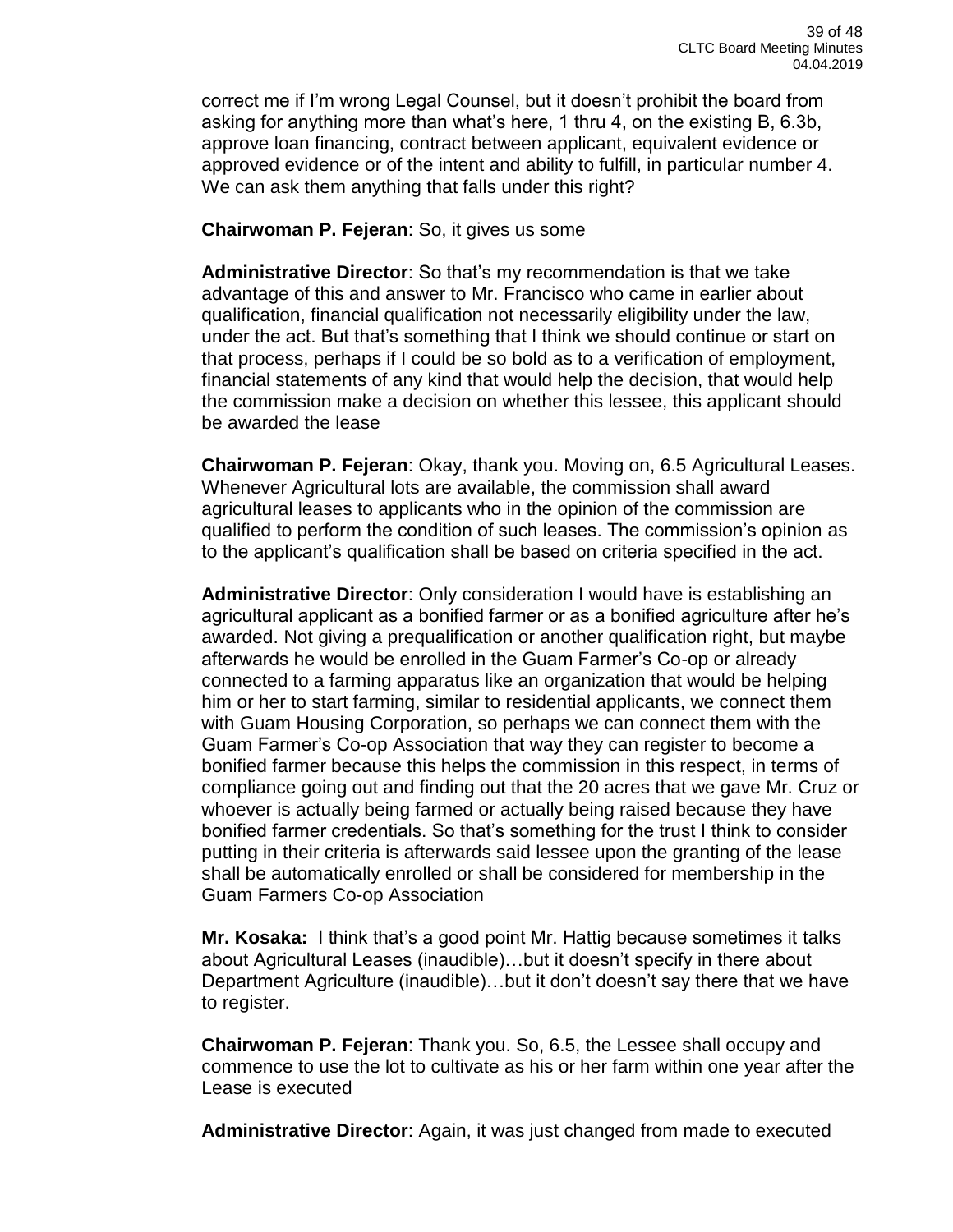**Chairwoman P. Fejeran**: 6.6, a residences shall be permitted on Agriculture Lease lots. Only one residence will be permitted per lessee on CHamoru homelands subject to the following conditions; and then that next sentence should be crossed out. Okay, so, the following conditions are one, the lessee has actively cultivated or developed at least two-thirds of the Agricultural lot at all times. And that just changed tract to lot. Two, would remain unchanged which would require approval from the commission and three remains unchanged conformance to all territorial zoning and building requirements. Okay. So, this; so, on Agricultural properties they're allowed once residence

**Administrative Director**: Yeah, I just suggested taking the first sentence out because it says, residences will be permitted and then it says only one residence per; so if we just take out the first sentence and say only one residence will be permitted and per lessee on CHamoru homelands subject to the following conditions or combine the two; combine the first sentence

### **Chairwoman P. Fejeran**: Yeah

**Administrative Director**: With the second sentence and say only one residence shall be permitted on Agricultural lots pursuant to the following conditions

**Chairwoman P. Fejeran**: Okay. So, this kind of brings up; I don't think it was up there but I guess it's more on the nitty gritty details, but it's come up before about a married couple having one lease each. There's nothing in our rules that it's against that but it does say that the way the law is written, right, the way it's written it says only one resident will be permitted per lessee on CHamoru homeland, right? So, one lessee; it sounds like one lessee might have two leases, one residential, one agricultural. Do we have any lessees that have two leases?

**CLTC Staff**: Yes

**Chairwoman P. Fejeran**: We do?

**Administrative Director**: Because its…it's not prohibited.

**Chairwoman P. Fejeran**: It hasn't been prohibited.

**Mr. Kosaka**: I was prohibited by doing that. So, I had to give up my Residential lot. You know and I had a spouse; that's why can I just keep the Residential as well because I don't own the land, you know? Because you know I wasn't allowed to do it because I don't think you should allow (inaudible).

## **Administrative Director**: Right

**Mr. Kosaka**: Most couples stay together. Now, maybe I can understand if they're illegally separated or whatever the law may interpret, but if they're saying they're sleeping in the same house then I don't think (inaudible). Because take Agriculture land from one (1) acre to twenty (20) acres and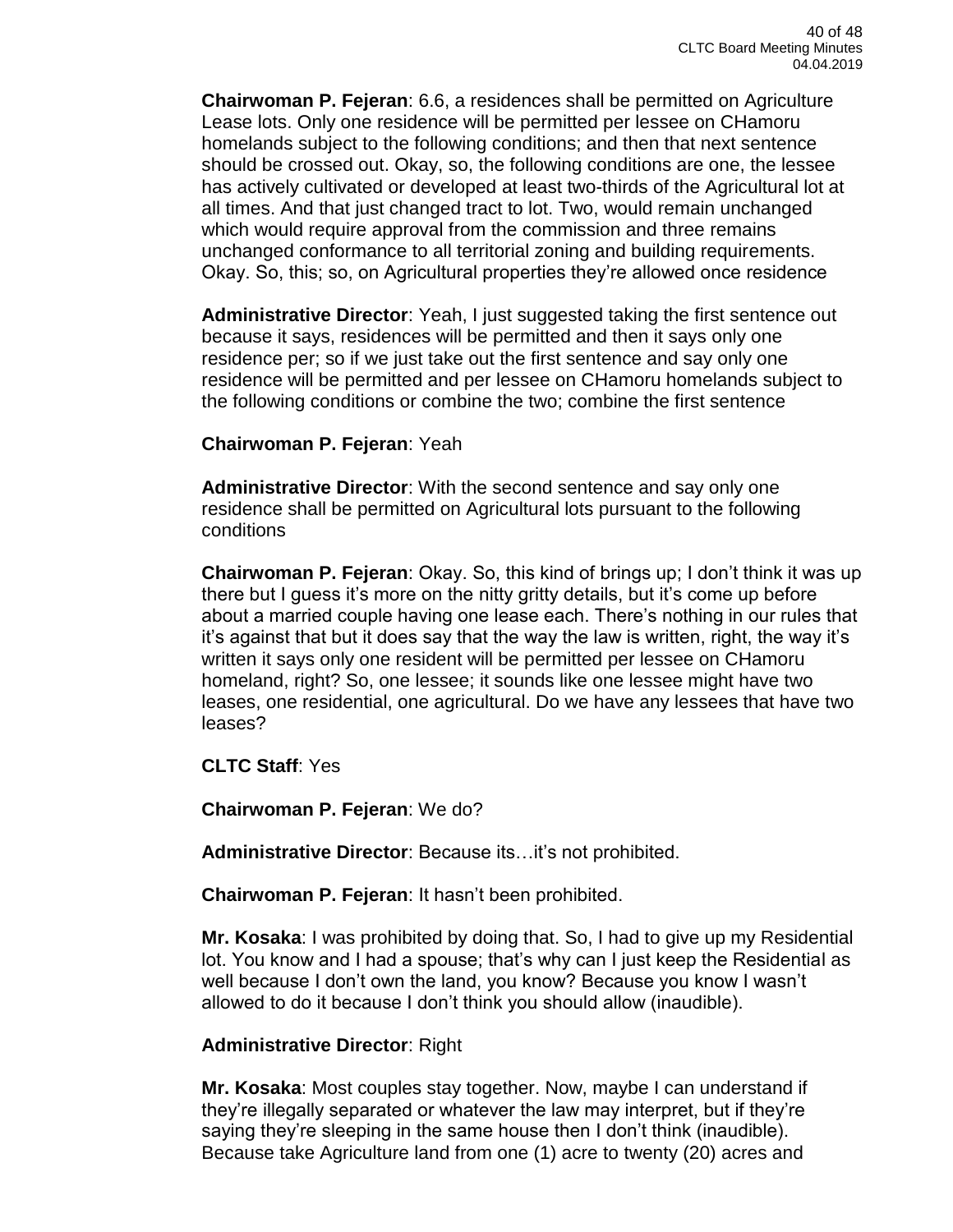people build a house and you guys have (inaudible)…and you can build a house. We have a residential and a house lot on a lease land, it's not fair.

**Administrative Director**: I think so, I think we have inconsistencies in the implication of this administratively. At least that's what we're seeing in Mr. Kosaka's case.

### **Chairwoman P. Fejeran**: Yes

**Administrative Director**: And then with already acknowledging that we do have individuals that may have qualified for one residential lease and one agriculture lease.

**Chairwoman P. Fejeran**: So, this is not clearly spelled out in our goals. That one applicant can hold one lease and there's nothing in our rules about marriage, right? One marriage, two applicants, two leases or is it once you get married, you gotta; I know Mr. Aguon that was here, joined us earlier, he also had to give up his property because that was the interpretation

**Mr. Kosaka**: For the sake of argument, I would use my case as a (inaudible)…for my lease property. Otherwise I would've kept it.

**Administrative Director**: Sure

**Mr. Kosaka**: (inaudible response)

**Chairwoman P. Fejeran**: Okay.

**Administrative Director**: Glenn, did you have something?

**Glenn Eay**: Yeah, you know, from back in 6.6a where it says only one single residence, there's a difference between one single dwelling family, because you know, you can have multiple in one residence where they build extensions and they're all connected; so would it just be one family? That's what they're doing when we see it out there right now where it's just one house, but they keep extending, extending, extending and they have four (4) kids so it's no longer one residence, it's multiple.

## **Administrative Director**: Thank you

**Mr. Kosaka**: Here's a recommendation for Agricultural lots. You get 20 acres right, so you have 5 kids, husband and wife and 5 kids, and you're in that one agriculture lot, right (inaudible)…the kids are grown up now and you know maybe a subdivision of that 20 lots can be tracked down to 5 or 4, 5 lots and now each of one those kids can have one lot because they invested their time and the plantation on the farm.

**Administrative Director**: I think it's up there. We actually put it up there too, subdivide; so, we'll take that into consideration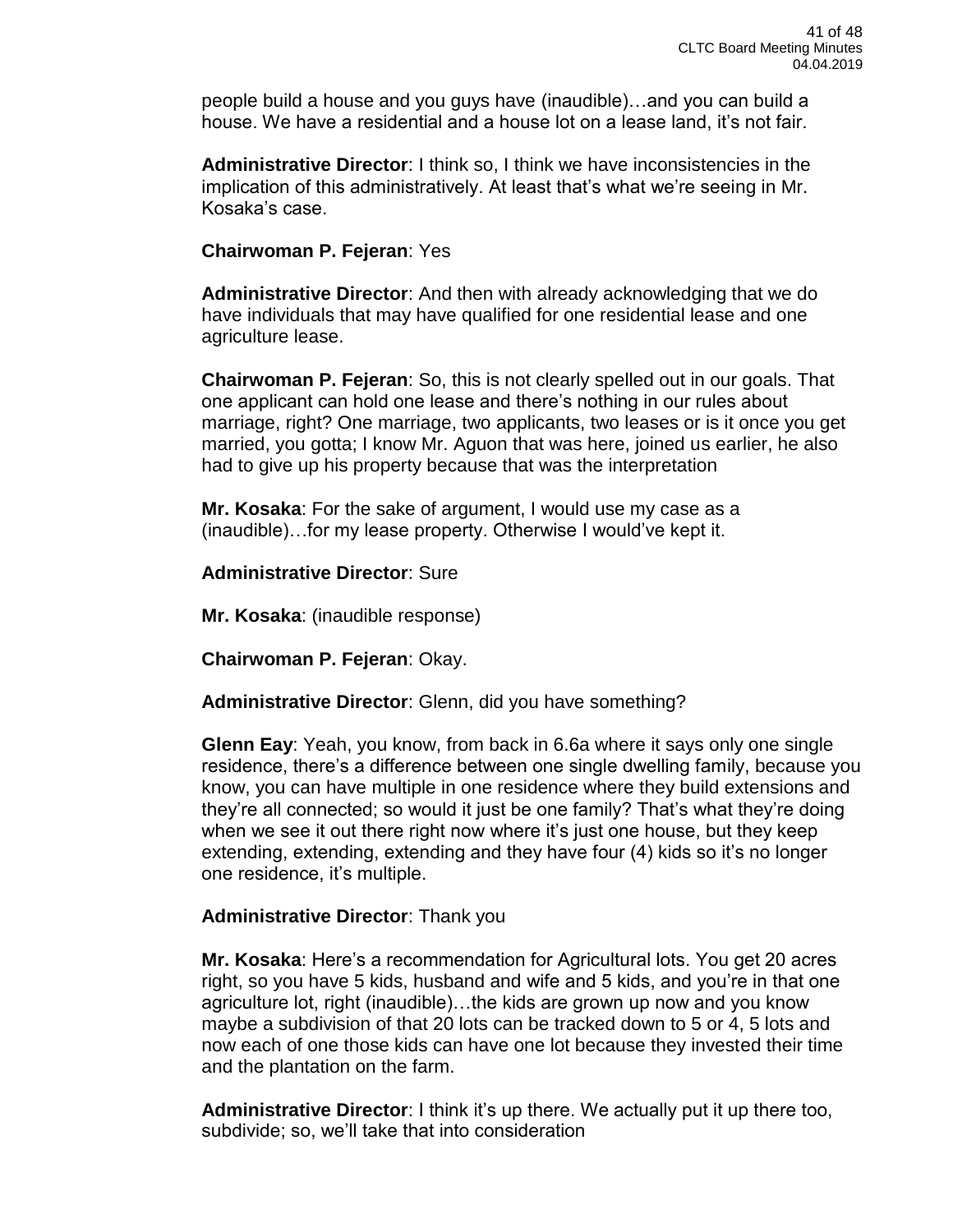**Chairwoman P. Fejeran**: Alright, let's see, moving along, 6.6b. The Commission shall not be liable for expenses incurred by the Lessee for amenities brought to the lot. The Commission shall not provide nor be required to provide such amenities except as it may determine in the plan development of the plan (pause)…okay.

**Commissioner A. Duenas**: (inaudible discussion with Administrative Director) Changed it cuz we eliminated from the original from 6b?

**Administrative Director** Yeah.

**Commissioner A. Duenas**: Could we just change; that would be… (inaudible discussion with Administrative Director) …that was b?

**Administrative Director**: That was c, now it's b. Yeah because we eliminated the original.

**Commissioner A. Duenas**: Change tract to lot? Same thing goes for 6 to 6c

**Chairwoman P. Fejeran**: It all moved up

**Administrative Director**: It all moved up. Everything moved up. Could you John, could you just highlight the one on the left. Madam Chair, that's what happened right there. You see 6.6b stricken completely and then if you scroll up, and then everything else moved up one

**Chairwoman P. Fejeran**: Ah, okay, thank you. So, what we've removed was; what did we remove?

**Administrative Director**: From lessee possessing a Residential tract lease can construct a residence on a Lessee's Agricultural tract providing if the Lessee complies

**Chairwoman P. Fejeran**: Okay so that's what spoke to my question of one applicant, one lease

**Administrative Director**: Yeah, Yeah

**Chairwoman P. Fejeran**: And by striking that we're making it clear that one applicant can only have one lease

**Administrative Director**: Right, right

**Chairwoman P. Fejeran**: Okay, that makes sense. Thank you for that clarification. So, 6.6c, upon cancellation, to render, or transfer of the Agricultural lot, the Lessee shall relinquish the entire lease hold interest including any resident therein built

**Administrative Director**: It's just changing tract to lot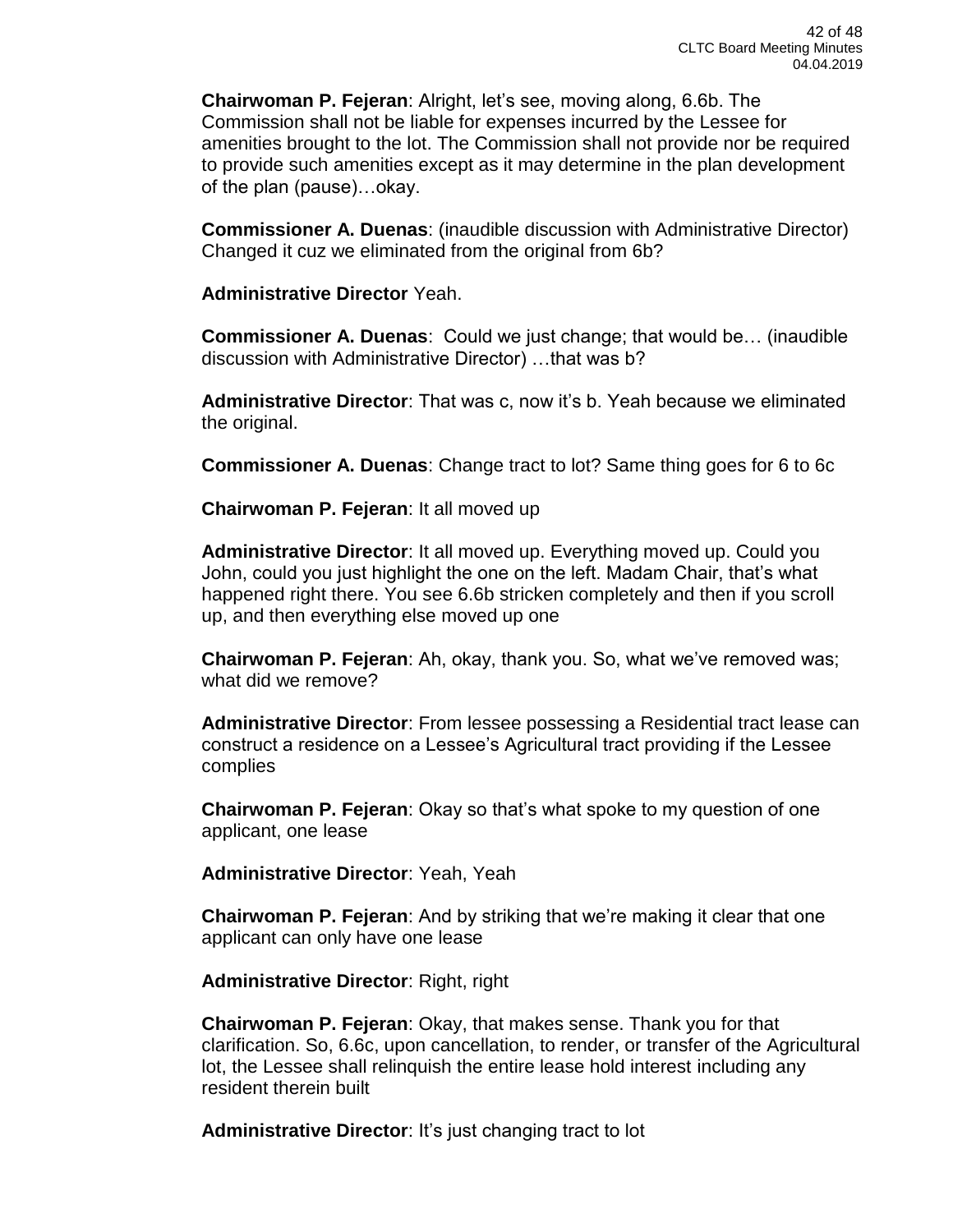**Chairwoman P. Fejeran**: Okay. Okay, Section 7.5, Transfer of Leases. Request for transfers will be conducted; considered for approval, sorry typo; considered for approval only if the Lessee has held such a lease for a period of at least 7 years unless the commission finds that an emergency does exist which makes the transfer imperative. A Lessee may transfer lease hold to a qualified spouse or qualified individual within the third degree of consanguinity. The Transferee must immediately occupy the residential lot or use or cultivate the Agricultural lot. Failure to occupy or use such lot within 60 days from the date of transfer shall constitute grounds for cancellation of such lease.

**Administrative Director**: Here we clarify, the Lessee may transfer to any individual who qualifies under the act. We actually made it to any qualified spouse or qualified individual within the third degree

**Chairwoman P. Fejeran**: Of consanguinity

**Administrative Director**: Yeah, so this one, the original in the current laws; the rules and regulations says anybody that qualifies under the act the Lessee may transfer, anybody. But in our proposed, its just anybody within the third degree that qualifies.

**Chairwoman P. Fejeran**: So then, with the act, I think the act would be amended too or did we already do that.

**Mr. Kosaka**: For clarification

**Chairwoman P. Fejeran**: Sorry just a second, because the act under that section we looked at earlier, okay, that's where we brought in the third degree of consanguinity to match the section now

**Administrative Director**: Right

**Chairwoman P. Fejeran**: Okay, got it.

**Administrative Director**: Okay, and then did you still want to do it

**Mr. Kosaka**: So, you know here on Guam we have a lot of step children, right, that we raised since they were babies and we fostered here or adoption or thru by marriage; it doesn't talk about in here about stuff like that, so, the Coby Law and stuff like that can be adopted instead of and that would make it fair for children that I've raised since they were little kids to be qualified for me to transfer my lease

**Chairwoman P. Fejeran**: Right, like the poksai kids and stuff. Well I think that would be

**Mr. Kosaka**: Well, like my case, I married; when I married, she have two kids and then I had foster kids that I raised thru; I had guardianship thru the court and they became 18 years of age but do they qualify as my kids to transfer this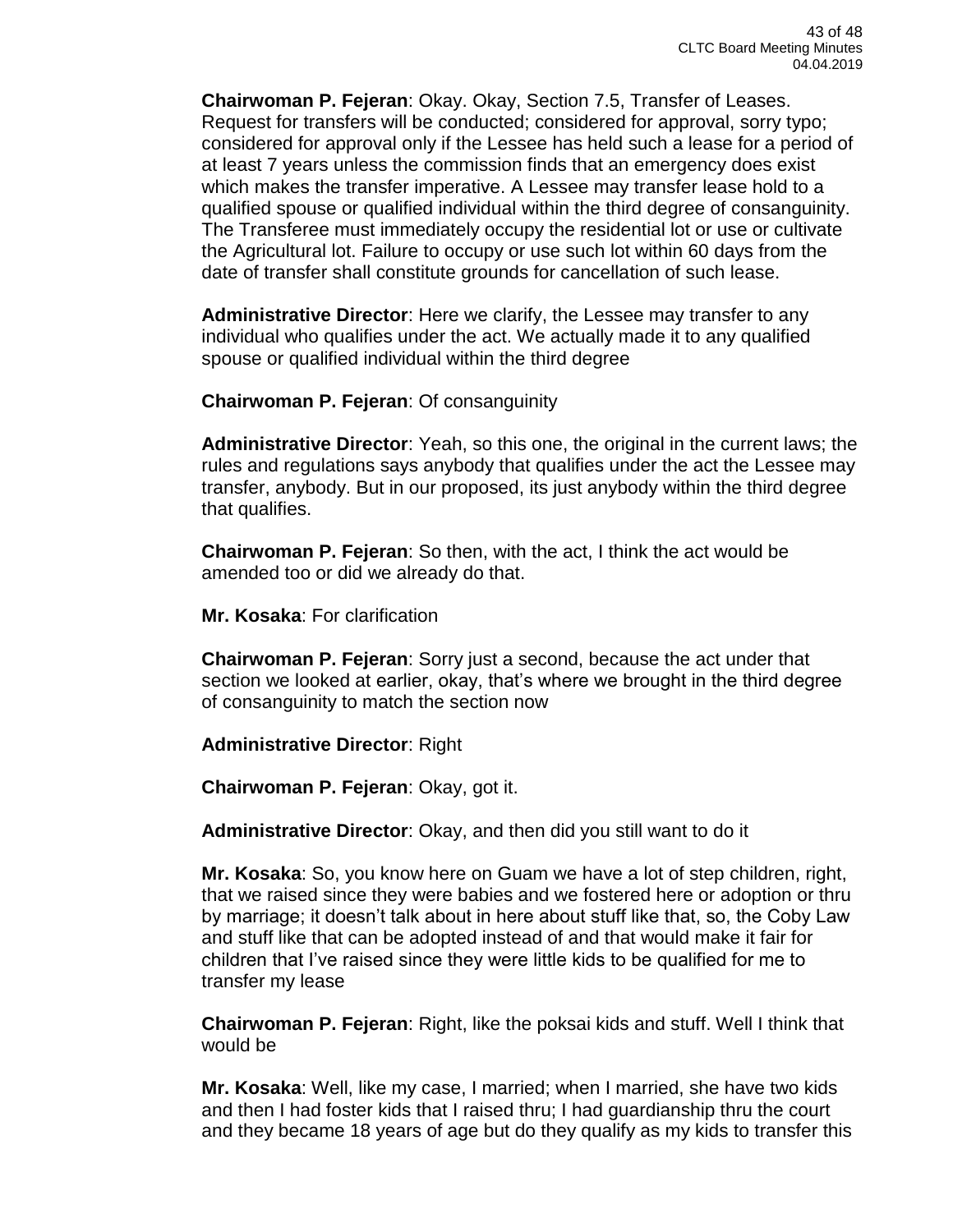**Chairwoman P. Fejeran**: I think would happen is, if you pass the 7 years you still have to request to transfer thru the Commission and the Commission could approve it; you come to us and tell your case

**Mr. Kosaka**: Because in consanguinity they talk about by blood, you know

**Administrative Director**: Right, and that's the essence of what Angel was trying to bring forward is the fact that it's CHamoru but we have to weigh heavily both, both arguments because what if you poksai'ed somebody that's not a Chamorro, right, I mean so, were getting into the essence of what the program is all about

**Mr. Kosaka**: Now they can make the law and put that, interpret that where it becomes fair for the couple to have that child that they raised thru a court order

**Audience Member**: Unless you're adopted

**Mr. Kosaka**: Adopted nai *(inaudible)…*I don't see anything here on this *(inaudible)*

*(inaudible discussion in the background)*

### **Administrative Director**: Right

**Chairwoman P. Fejeran**: Okay. Thank you so then we move on to our second, B. And I'm going to change it to eligible or whatever; qualifications from lease award will be caught clearly identified and that's going to section 5.2 which we are not proposing any changes; 5.2 is the qualification of applicant, so they have to have document proof that the applicant is at least 18 years old, is a native CHamoru and is a native CHamoru as defined by the act, right. And then Section 6.7, talks about agricultural livestock and crops; go ahead, 6.7 there; no changes then. Wow were almost done here. Okay, moving on to topic 3, I have Mr. Kosaka

**Mr. Kosaka**: Again, for the sake of time

**Chairwoman P. Fejeran**: I appreciate it. And then Mr. Quidachay is also gone. Okay, Topic 3, greater transparency and accountability. Our goal is talking about the master database listing will be recorded with the dept of land management. Right now, 5.6d, the current rules say, on or before the 15<sup>th</sup> day of every month, a copy of the priority listing for the previous month as of the last day of the month shall be recorded at the dept of land management. We're proposing to change that to by the end of the  $20<sup>th</sup>$  day of the end calendar year, a copy of the residential and agricultural redacted master database listing for the previous year shall be recorded at the dept of land management. Because recording is just a snapshot in time but puts it in a; it has it recorded at Land Management, we felt that once a year for the year previous was enough

**Administrative Director**: And the previous one, the fifteenth (15<sup>th</sup>) day of every month is really difficult, I don't think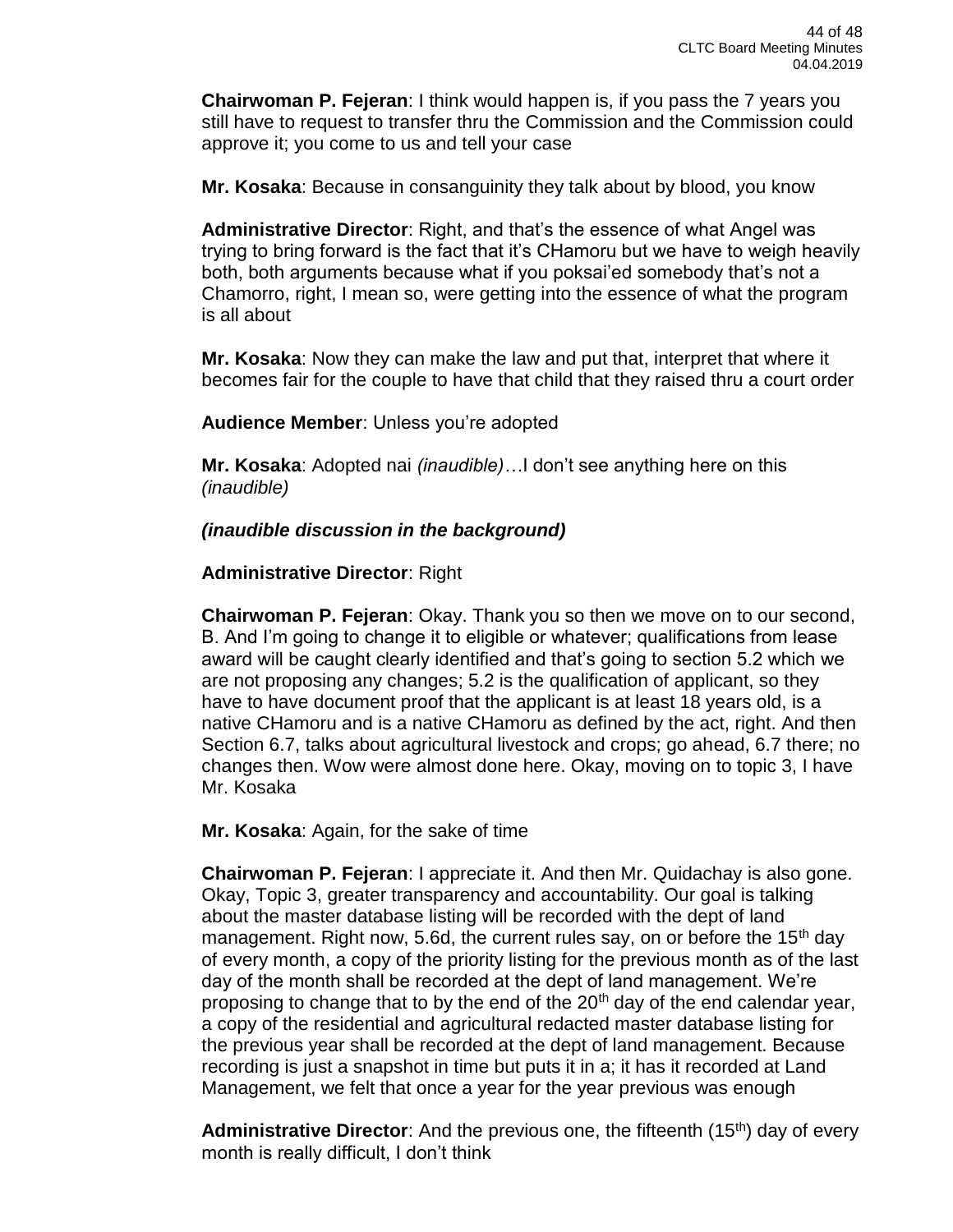### **Chairwoman P. Fejeran**: We've ever done that

**Administrative Director**: In my forty (40) days, I've never, I'm sorry but I've never been able to do that, plus it says priority listing, it doesn't say waiting list or doesn't say master list, so I don't even know what a priority list is because we haven't even established a priority list.

**Chairwoman P. Fejeran**: Priority list, right, so, this is just saying at the end of the year we have to have it recorded and it's redacted because of the sensitive personal information is taken out. Okay, B, island wide residential and agricultural waiting list will be posted online and hard copies available at the Commission offices. 5.6b.

**Administrative Director**: It creates a new section or subsection

**Chairwoman P. Fejeran**: Okay, so this is new. Residential and Agricultural island wide waiting list shall be posted online and made available at the Commission offices. There you go.

**Administrative Director**: Easy. Self-explanatory.

**Chairwoman P. Fejeran**: So, and that wasn't in the rules before but now it's saying let's get it in there and make sure it's…

**Administrative Director**: It's part of our transparency

**Chairwoman P. Fejeran**: Okay for C, a listing of leases awarded to applicants will be posted at every municipal Mayor's office and on the CLTC official website, so we went over this already.

**Administrative Director**: Yes

**Chairwoman P. Fejeran**: But this is Section 5.9, posting lessee awards

**Administrative Director**: Yes

**Chairwoman P. Fejeran**: So instead of having to publish in a newspaper

**Administrative Director**: Yes

**Chairwoman P. Fejeran**: Instead were posting it on our website. And it shall remain posted for a period of 60 days. Okay. That's all we got thru this. Any final thoughts before I conclude? Yes?

**Administrative Director**: We have one, a concerned citizen is asking if they'll be able to plant marijuana on their CHamoru Land Trust property should the recreational marijuana law come to fruition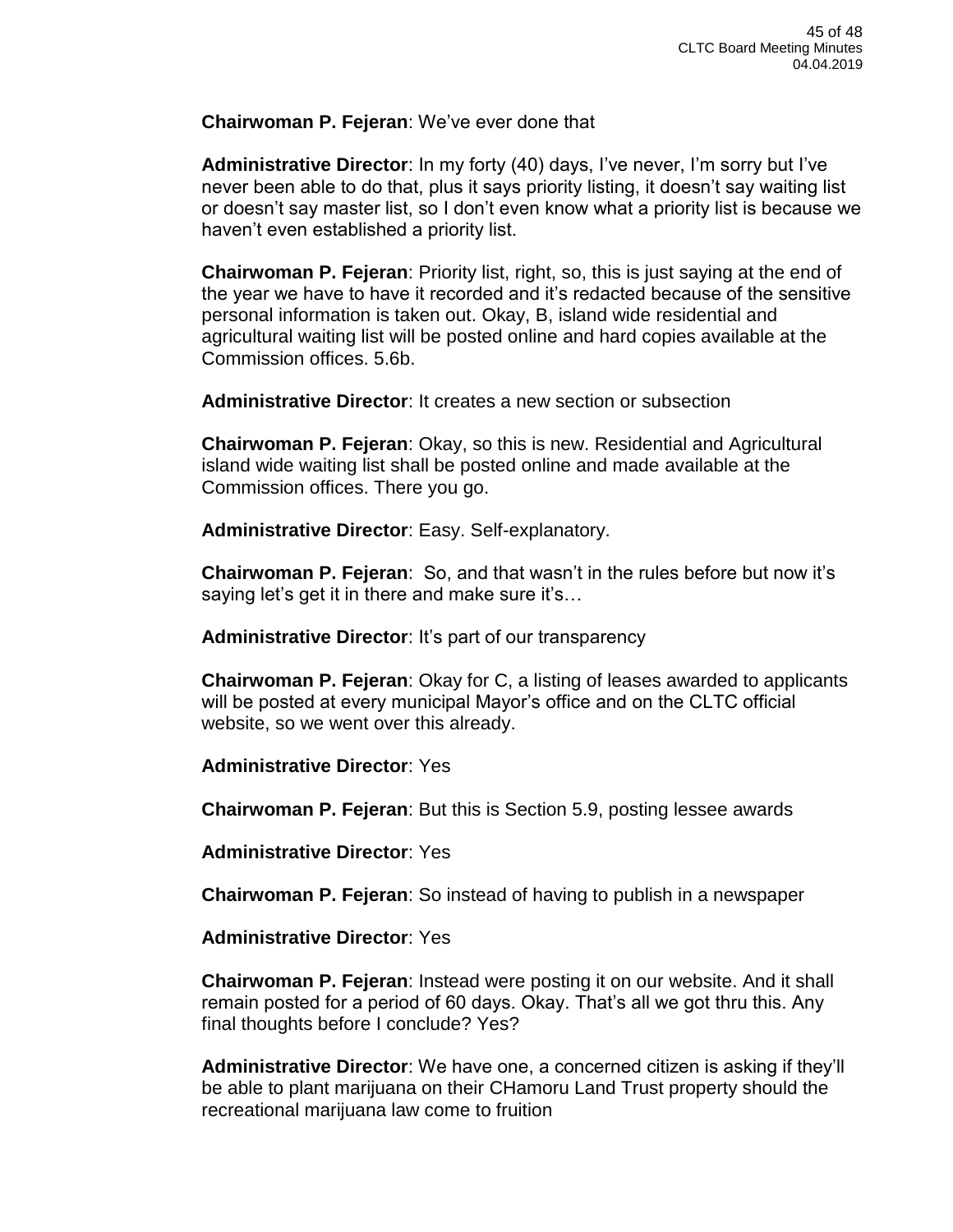**Legal Counsel Toft**: (inaudible response) … Problem is that because federal laws also apply in a lot of the CHamoru homeland where former federal (inaudible)…there's potential that those lands would be seized by the federal government so based on the AG's office, they said that is not allowed on CHamoru Land Trust properties

**Chairwoman P. Fejeran**: The Commission, I remember when this first came out. The Commission decided back then that this is medicine, a natural medicine, and we voted, I think we made a resolution or something. In fact, that we would allow it, the Commission would allow it. And then this is first I've heard of it. I haven't seen anything in writing from the Attorney General about our decision.

**Legal Counsel Toft**: Alright

**Chairwoman P. Fejeran**: So yeah. The commission wanted to allow it.

**Administrative Director**: Yeah and then secondly if there could be any determination as to what Federal Land was given back and turned over to the trust and sequester that land and say on that land there can be no marijuana but on land that was Government of Guam land

**Legal Counsel Toft**: Let me find you something

**Chairwoman P. Fejeran**: Okay, yeah, thank you. Yeah cause, I guess the former director mentioned it that I said; it was never brought to the commission after our decision was made

**Legal Counsel Toft**: Okay

**Administrative Director**: Cause I know commercial leasing of agricultural land is now going to be inclusive of that and we're a year out from the cannabis control board being created but we wanna have something in place should; I mean we're going thru this process of, we might as well, you know, kind of hit it off the pass, you know, while it's out here, but for consideration for the Commission to consider because we already have applicants asking questions or you know lessees asking questions about; hey I wanna grow marijuana on my land and I wanna sell it; I wanna make my subsistence; it's a legitimate question now that the bill has been signed or going to be signed

**Legal Counsel Toft**: It just was

**Administrative Director**: It just was

**Chairwoman P. Fejeran**: Alright, okay. Well this concludes our working session. Thank you everybody that participated. I think we got a lot of feedback and some real sticking points that I think we really have to think about and revisit as a commission and working with our beneficiaries and our staff to make sure that what were proposing makes sense for all of us and gets us to our vision.